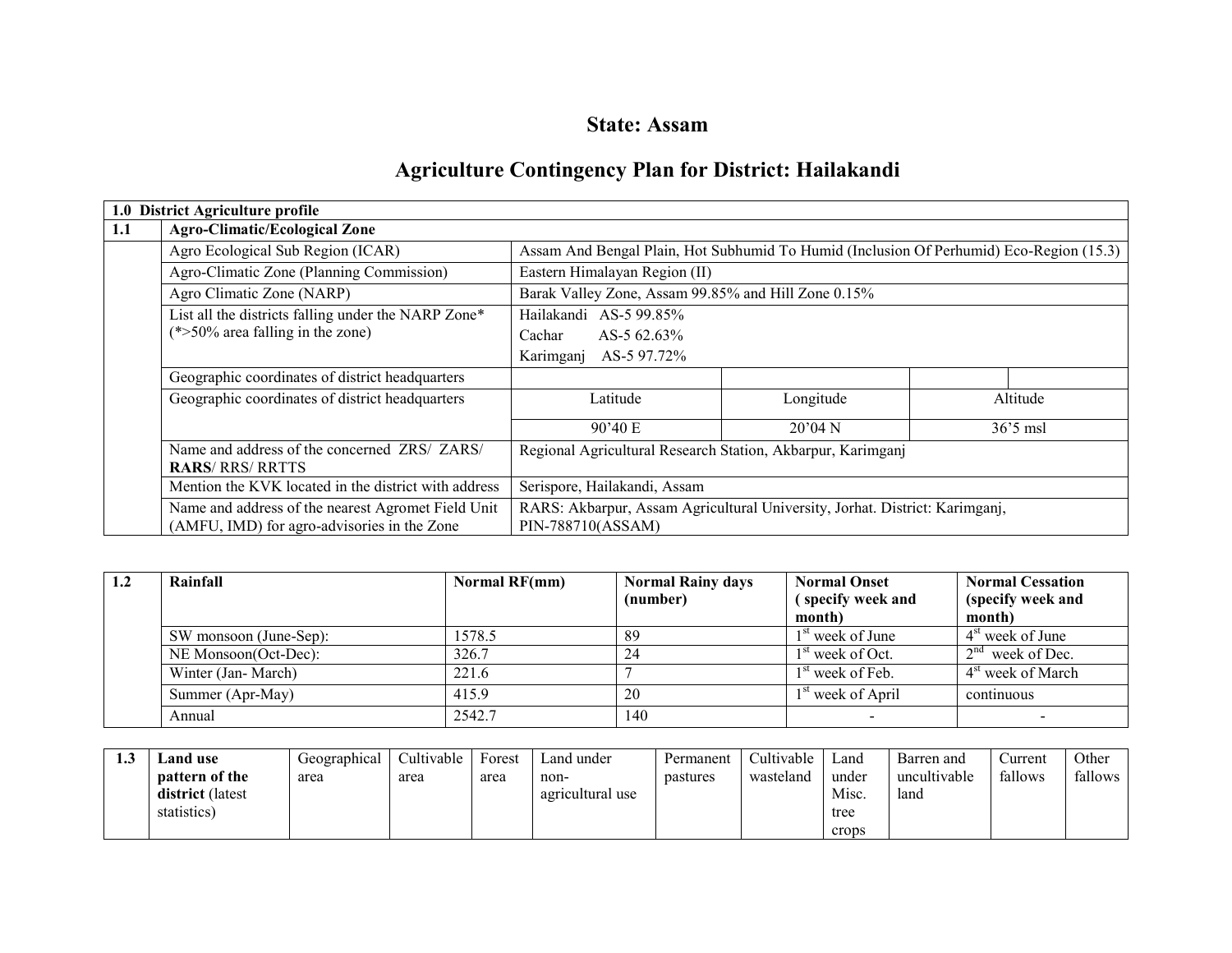|                              |       |        |        |       |       |              | and<br>groves |        |       |       |
|------------------------------|-------|--------|--------|-------|-------|--------------|---------------|--------|-------|-------|
| $(000 \text{ ha})$<br>Area ( | 132.7 | 50.748 | 63.661 | 9.613 | 1.407 | 751<br>J.1J1 | 572<br>2.012  | $\sim$ | 2.001 | 2.538 |

| 1.4 | Major Soils (common names like red | Area $(900 \text{ ha})$ ** | Percent (%) of total geographical area |
|-----|------------------------------------|----------------------------|----------------------------------------|
|     | sandy loam deep soils (etc.,)*     |                            |                                        |
|     | 1. Tillah land (red soil)          | .852                       | 3.6                                    |
|     | 2. Alluvial soil                   | 17.794                     | 31.4                                   |
|     | 3. Sandy soil                      | 5.547                      | 9.6                                    |
|     | 4. Sandy loam                      | 21.028                     | 37.8                                   |
|     | 5. Clay and clay loam              | 9.812                      | 17.6                                   |
|     | Others (specify):                  | $\overline{\phantom{a}}$   |                                        |

 \* mention colour, depth and texture (heavy, light, sandy, loamy, clayey etc) and give vernacular name, if any, in brackets (data source: Soil Resource Maps of NBSS & LUP)\*\*

| 1.5 | <b>Agricultural land use</b> | Area $(000 \text{ ha})$ | Cropping intensity % |
|-----|------------------------------|-------------------------|----------------------|
|     | Net sown area                | 45.157                  |                      |
|     | Area sown more than once     | 5.400                   | 137%                 |
|     | Gross cropped area           | 50.554                  |                      |

| 1.6 | Irrigation                     | Area ('000 ha) |                |                                    |  |  |  |  |
|-----|--------------------------------|----------------|----------------|------------------------------------|--|--|--|--|
|     | Net irrigated area             | 1.832          |                |                                    |  |  |  |  |
|     | Gross irrigated area           | 1.832          |                |                                    |  |  |  |  |
|     | Rainfed area                   | 44.393         |                |                                    |  |  |  |  |
|     | <b>Sources of Irrigation</b>   | Number         | Area ('000 ha) | Percentage of total irrigated area |  |  |  |  |
|     | Canals                         |                |                |                                    |  |  |  |  |
|     | Tanks                          |                |                |                                    |  |  |  |  |
|     | Open wells                     |                |                |                                    |  |  |  |  |
|     | Bore wells                     |                |                |                                    |  |  |  |  |
|     | Lift irrigation schemes        | 18             | Defang         | Nil                                |  |  |  |  |
|     | Micro-irrigation               |                |                |                                    |  |  |  |  |
|     | Other sources (please specify) |                |                |                                    |  |  |  |  |
|     | Total Irrigated Area           |                |                |                                    |  |  |  |  |
|     | Pump sets                      | 1832           | 1.792          | 3.97%                              |  |  |  |  |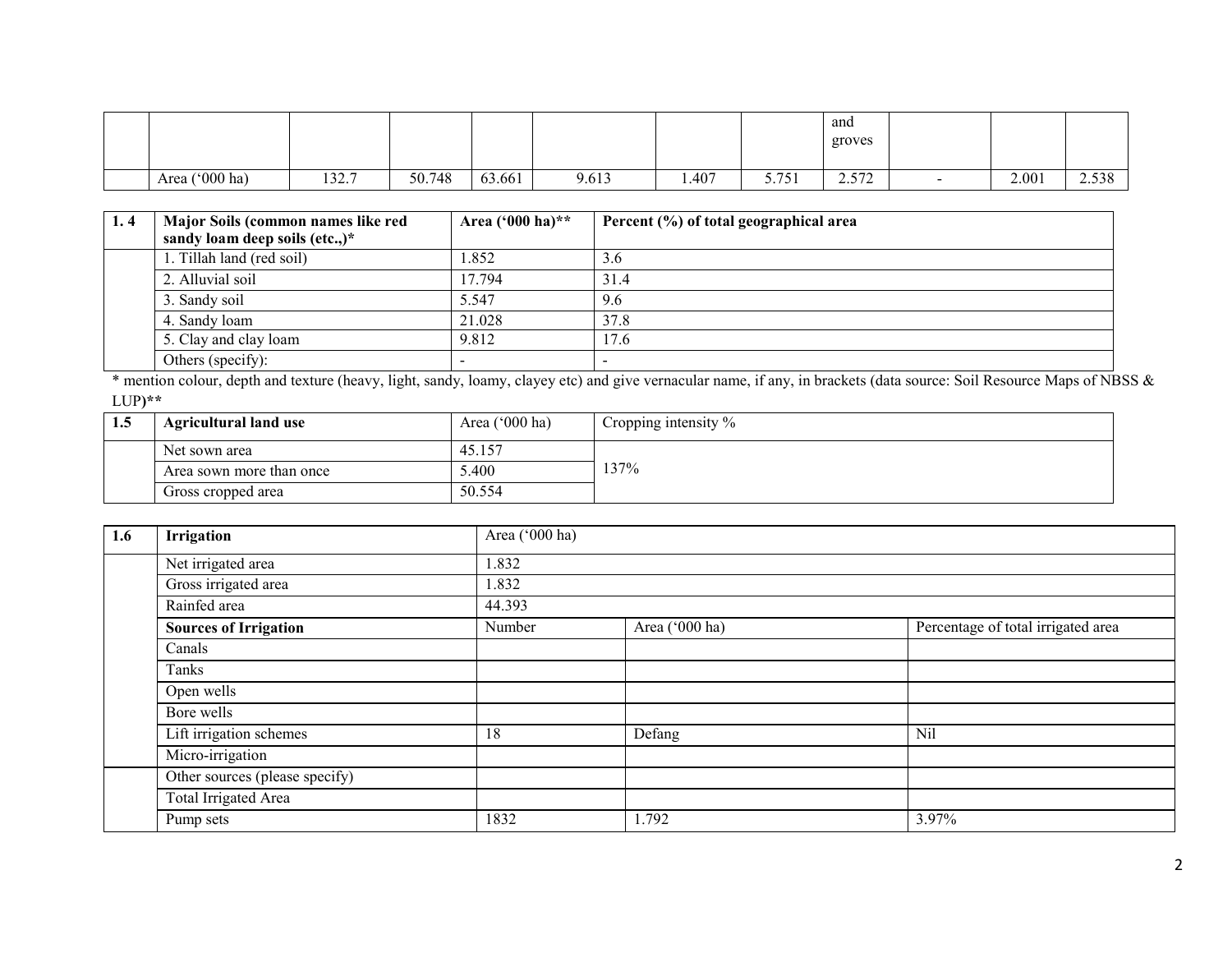| No. of Tractors                                                                                              |                           |             |                                                                                    |
|--------------------------------------------------------------------------------------------------------------|---------------------------|-------------|------------------------------------------------------------------------------------|
| Groundwater availability and use* (Data<br>source: State/Central Ground water                                | No. of blocks/<br>Tehsils | $(\%)$ area | Quality of water (specify the problem<br>such as high levels of arsenic, fluoride, |
| <b>Department /Board)</b>                                                                                    |                           |             | saline etc)                                                                        |
| Over exploited                                                                                               |                           |             |                                                                                    |
| Critical                                                                                                     |                           |             |                                                                                    |
| Semi-critical                                                                                                |                           |             |                                                                                    |
| Safe                                                                                                         |                           |             |                                                                                    |
| Wastewater availability and use                                                                              |                           |             |                                                                                    |
| Ground water quality                                                                                         |                           |             |                                                                                    |
| *over-exploited: groundwater utilization > 100%; critical: 90-100%; semi-critical: 70-90%; safe: $\leq 70\%$ |                           |             |                                                                                    |

#### 1.7 Area under major field crops & horticulture (as per latest figures) (Specify year 2008-09)

| 1.7 | <b>Major field crops</b> | Area $('000 ha)$         |               |                          |                          |         |              |                          |                |
|-----|--------------------------|--------------------------|---------------|--------------------------|--------------------------|---------|--------------|--------------------------|----------------|
|     | cultivated               |                          | <b>Kharif</b> |                          | Rabi                     |         |              |                          |                |
|     |                          | <b>Irrigated</b>         | Rainfed       | <b>Total</b>             | <b>Irrigated</b>         | Rainfed | <b>Total</b> | Summer                   | Grand<br>total |
|     | Paddy                    | $\sim$                   | 39.060        | 39.060                   | $\overline{\phantom{a}}$ | 4.040   | 4.040        | 5.710                    | 48.810         |
|     | Pulses                   | $\sim$                   | 0.150         | 0.150                    | $\overline{\phantom{a}}$ | 2.150   | 2.150        | 1.200                    | 3.500          |
|     | Oilseeds                 | $\overline{\phantom{a}}$ | $\equiv$      | $\overline{\phantom{0}}$ | $\overline{\phantom{0}}$ | 0.922   | 0.922        | $\sim$                   | 0.922          |
|     | Sugarcane                | $\sim$                   | 0.180         | 0.180                    | $\overline{\phantom{a}}$ |         |              | $\overline{\phantom{a}}$ | 0.180          |
|     | Maize                    | $\sim$                   | 0.026         | 0.026                    | $\overline{\phantom{a}}$ |         |              | $\blacksquare$           | 0.026          |

| Horticulture crops - | Area ('000 ha) |                  |         |  |  |  |
|----------------------|----------------|------------------|---------|--|--|--|
| <b>Fruits</b>        | <b>Total</b>   | <b>Irrigated</b> | Rainfed |  |  |  |
| Banana               | 1.587          | $\sim$           | .587    |  |  |  |
| Pineapple            | 0.550          | $\sim$           | 0.550   |  |  |  |
| Jack fruit           | 0.367          | $\blacksquare$   | 0.367   |  |  |  |
| Assam lemon          | 0.200          | $\sim$           | 0.200   |  |  |  |
| <b>Others</b>        | 0.556          |                  | 0.556   |  |  |  |
| Horticulture crops - | Total          | <b>Irrigated</b> | Rainfed |  |  |  |
| <b>Vegetables</b>    |                |                  |         |  |  |  |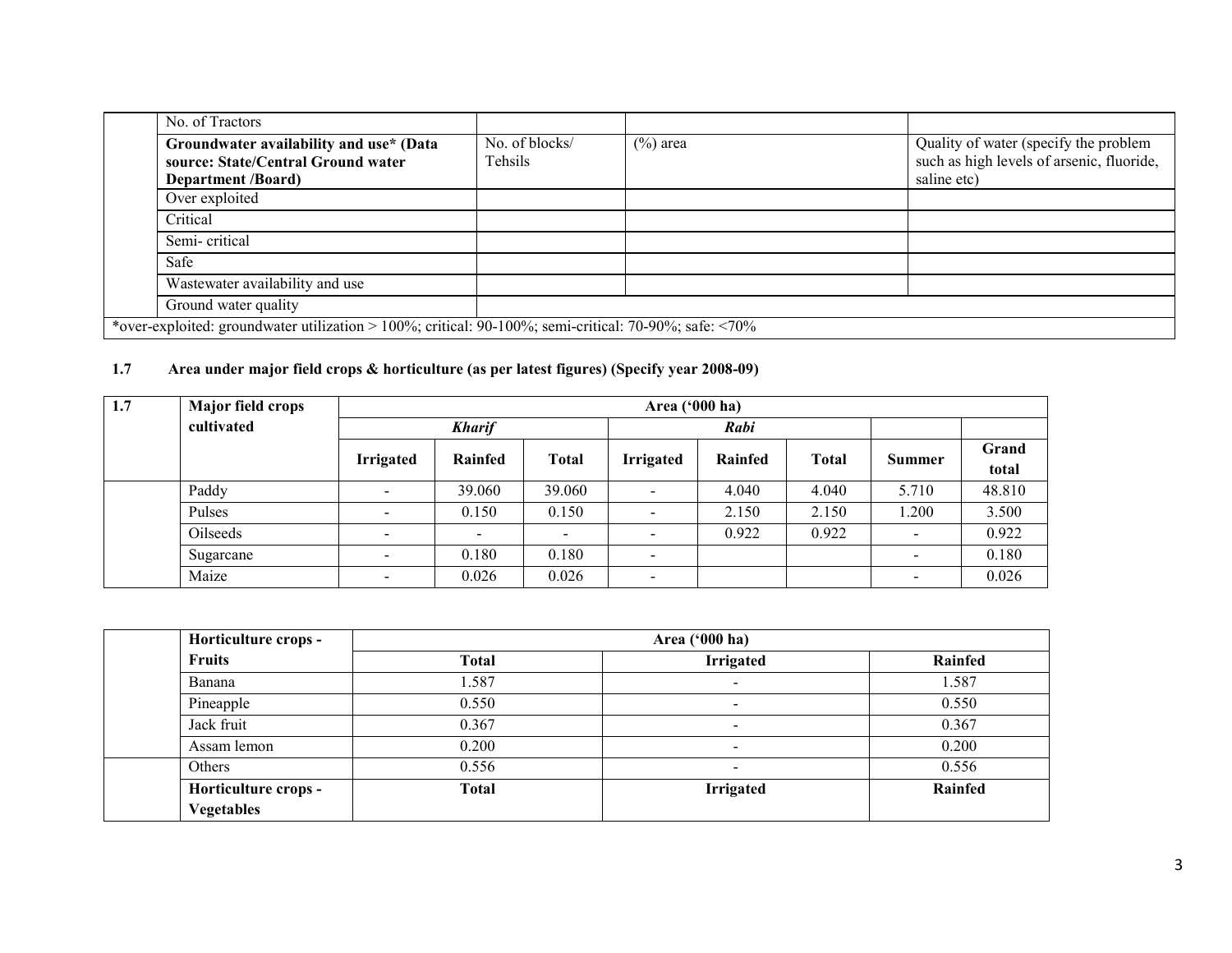| Cauliflower              | 1.399                    |                              | 1.399                    |
|--------------------------|--------------------------|------------------------------|--------------------------|
| Cabbage                  | 1.167                    |                              | 1.167                    |
| Radish                   | 0.934                    | Ξ.                           | 0.934                    |
| Knolkhol                 | 0.700                    | $\overline{\phantom{0}}$     | 0.700                    |
| Colocasia                | 0.030                    | Ξ.                           | 0.030                    |
| Others                   | 0.469                    | $\blacksquare$               | 0.469                    |
| <b>Medicinal and</b>     | <b>Total</b>             | <b>Irrigated</b>             | Rainfed                  |
| Aromatic crops           |                          |                              |                          |
| Medicinal crops          | 0.40                     |                              | 0.40                     |
| <b>Plantation crops</b>  | <b>Total</b>             | <b>Irrigated</b>             | <b>Rainfed</b>           |
| Arecanut                 | 2.850                    |                              | 2.850                    |
| Cashewnut                | 0.285                    |                              | 0.285                    |
| Coconut                  | 0.280                    |                              | 0.280                    |
| Eg., industrial pulpwood |                          |                              |                          |
| crops etc.               |                          |                              |                          |
| <b>Fodder crops</b>      | <b>Total</b>             | Irrigated                    | Rainfed                  |
| Oat                      | 0.162                    | $\blacksquare$               | 0.162                    |
| Napier                   | 0.003                    | $\sim$                       | 0.003                    |
| Maize                    | 0.003                    | 0.003                        | $\blacksquare$           |
| Total fodder crop area   | 0.169                    | 0.003                        | 0.166                    |
| Grazing land             | 0.019                    | $\sim$                       | 0.019                    |
| Sericulture etc          | ÷,                       | $\qquad \qquad \blacksquare$ | $\blacksquare$           |
| Others (specify)         | $\overline{\phantom{0}}$ | $\blacksquare$               | $\overline{\phantom{a}}$ |

| 1.8 | Livestock                                      | <b>Male ('000)</b> | Female ('000)            | Total $(900)$ |
|-----|------------------------------------------------|--------------------|--------------------------|---------------|
|     | Non descriptive cattle (local low yielding)    | 79.306             | 61.295                   | 140.601       |
|     | Improved / Crossbred cattle                    | 4.661              | 121.081                  | 16.742        |
|     | Non descriptive Buffaloes (local low yielding) | 14.901             | 18.580                   | 33.481        |
|     | <b>Graded Buffaloes</b>                        | 0.100              | 0.066                    | 0.166         |
|     | Goat                                           | 22.347             | 47.323                   | 69.670        |
|     | Sheep                                          | 5.509              | 7.997                    | 13.506        |
|     | Pig                                            | -894               | 2.776                    | 4.675         |
|     | Commercial dairy farms (Number)                |                    | $\overline{\phantom{0}}$ |               |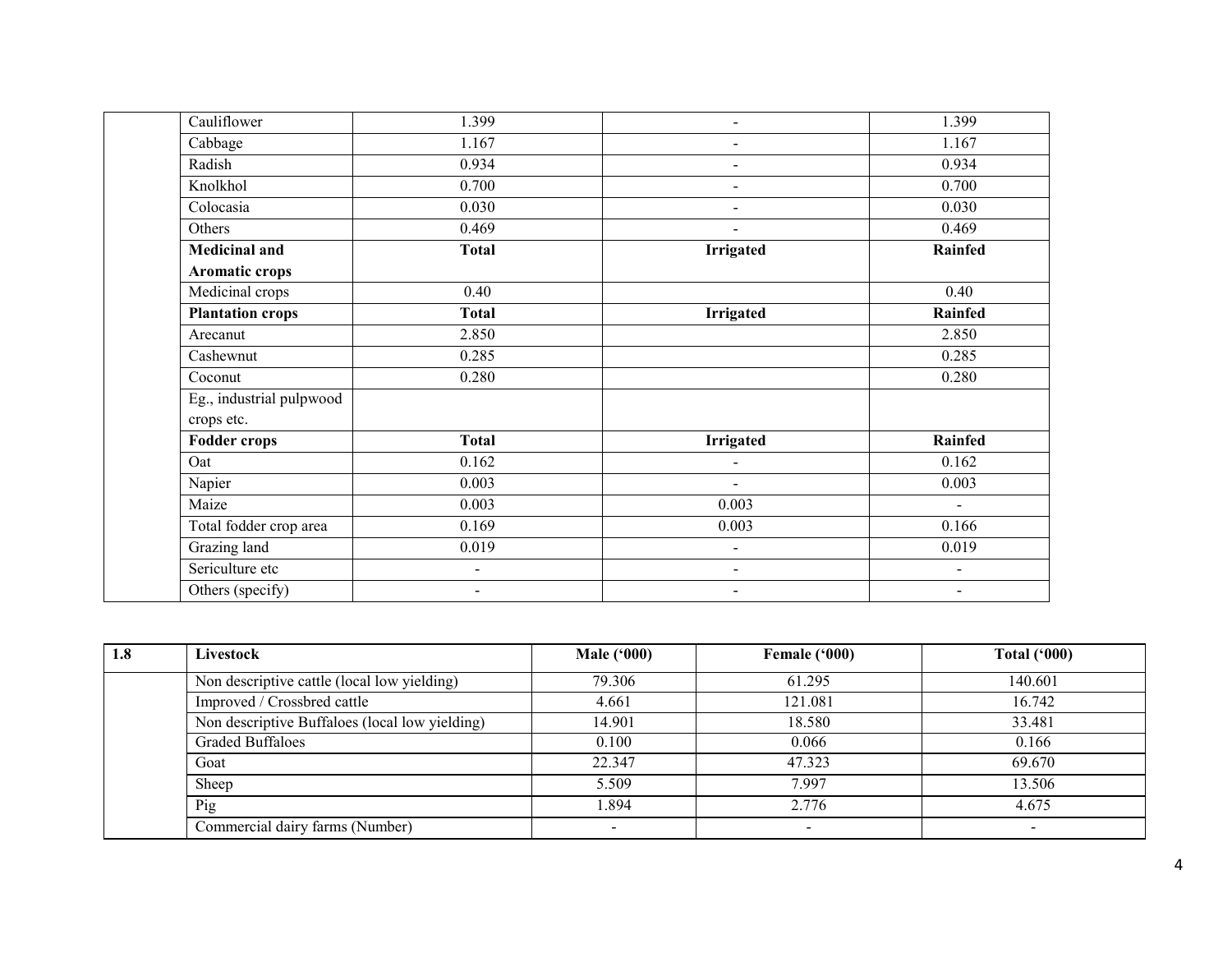| 1.9  | Poultry                                                      |                          | No. of farms             |                          |                                          | Total No. of birds ('000)                              |                               |                                  |
|------|--------------------------------------------------------------|--------------------------|--------------------------|--------------------------|------------------------------------------|--------------------------------------------------------|-------------------------------|----------------------------------|
|      | Commercial                                                   |                          | 84                       |                          |                                          | 25.200                                                 |                               |                                  |
|      | Backyard                                                     |                          | $\overline{\phantom{a}}$ |                          | 378.490                                  |                                                        |                               |                                  |
|      | Ducks                                                        |                          | $\overline{\phantom{a}}$ |                          | 173.200                                  |                                                        |                               |                                  |
|      | Others                                                       |                          | $\overline{\phantom{a}}$ | 23.527                   |                                          |                                                        |                               |                                  |
| 1.10 | Fisheries (Data source: Chief Planning Officer)              |                          |                          |                          |                                          |                                                        |                               |                                  |
|      | A. Capture NA                                                |                          |                          |                          |                                          |                                                        |                               |                                  |
|      | i) Marine (Data Source:<br><b>Fisheries Department)</b>      | No. of fishermen         | <b>Boats</b>             |                          | <b>Nets</b>                              |                                                        |                               | <b>Storage</b><br>facilites (ice |
|      |                                                              |                          | Mechanized               | Non-<br>mechanized       | Mechanized<br>(Trawl nets,<br>Gill nets) | Non-mechanized<br>(Shore Seines, Stake &<br>trap nets) |                               | plants etc.)                     |
|      |                                                              | $\overline{\phantom{a}}$ | $\overline{\phantom{a}}$ | $\overline{\phantom{a}}$ | $\blacksquare$                           | $\overline{\phantom{a}}$                               |                               | $\overline{\phantom{0}}$         |
|      | ii) Inland (Data Source:<br><b>Fisheries Department)</b>     | No. Farmer owned ponds   |                          | <b>No. of Reservoirs</b> |                                          | No. of village tanks                                   |                               |                                  |
|      |                                                              | 12335                    |                          | $\overline{\phantom{a}}$ |                                          | 620                                                    |                               |                                  |
|      | <b>B.</b> Culture                                            |                          |                          |                          |                                          |                                                        |                               |                                  |
|      |                                                              |                          |                          |                          | Water Spread Area (ha)                   | Yield (t/ha)                                           | <b>Production ('000 tons)</b> |                                  |
|      | i) Brackish water (Data Source: MPEDA/ Fisheries Department) |                          |                          |                          |                                          |                                                        |                               |                                  |
|      | ii) Fresh water (Data Source: Fisheries Department)          |                          |                          |                          | 7761                                     | 1.06                                                   |                               | 6.280                            |
|      | <b>Others</b>                                                |                          |                          |                          |                                          |                                                        |                               |                                  |

## 1.11 Production and Productivity of major crops

| 1.11                                                              | Name of crop |                          | <b>Kharif</b>           |                       | Rabi                    |                       | Summer                  |                       | <b>Total</b>            |                               |
|-------------------------------------------------------------------|--------------|--------------------------|-------------------------|-----------------------|-------------------------|-----------------------|-------------------------|-----------------------|-------------------------|-------------------------------|
|                                                                   |              | Production<br>(000 t)    | Productivity<br>(kg/ha) | Production<br>(000 t) | Productivity<br>(kg/ha) | Production<br>(000 t) | Productivity<br>(kg/ha) | Production<br>(000 t) | Productivity<br>(kg/ha) | residue as<br>fodder<br>(000) |
|                                                                   |              |                          |                         |                       |                         |                       |                         |                       |                         | tons)                         |
| Major Field crops (Crops to be identified based on total acreage) |              |                          |                         |                       |                         |                       |                         |                       |                         |                               |
|                                                                   | Paddy        | 93.744                   | 2400                    | 10.504                | 2600                    | 2.160                 | 1800                    | 106.408               | 2267                    | 85.126                        |
|                                                                   | Pulses       | 0.870                    | 5800                    | 124.700               | 5800                    | 6.240                 | 5200                    | 131.810               | 5600                    | 11.862                        |
|                                                                   | Oilseed      | $\overline{\phantom{0}}$ |                         | 4.057                 | 4400                    | $\,$                  |                         | 4.057                 | 4400                    | 3.654                         |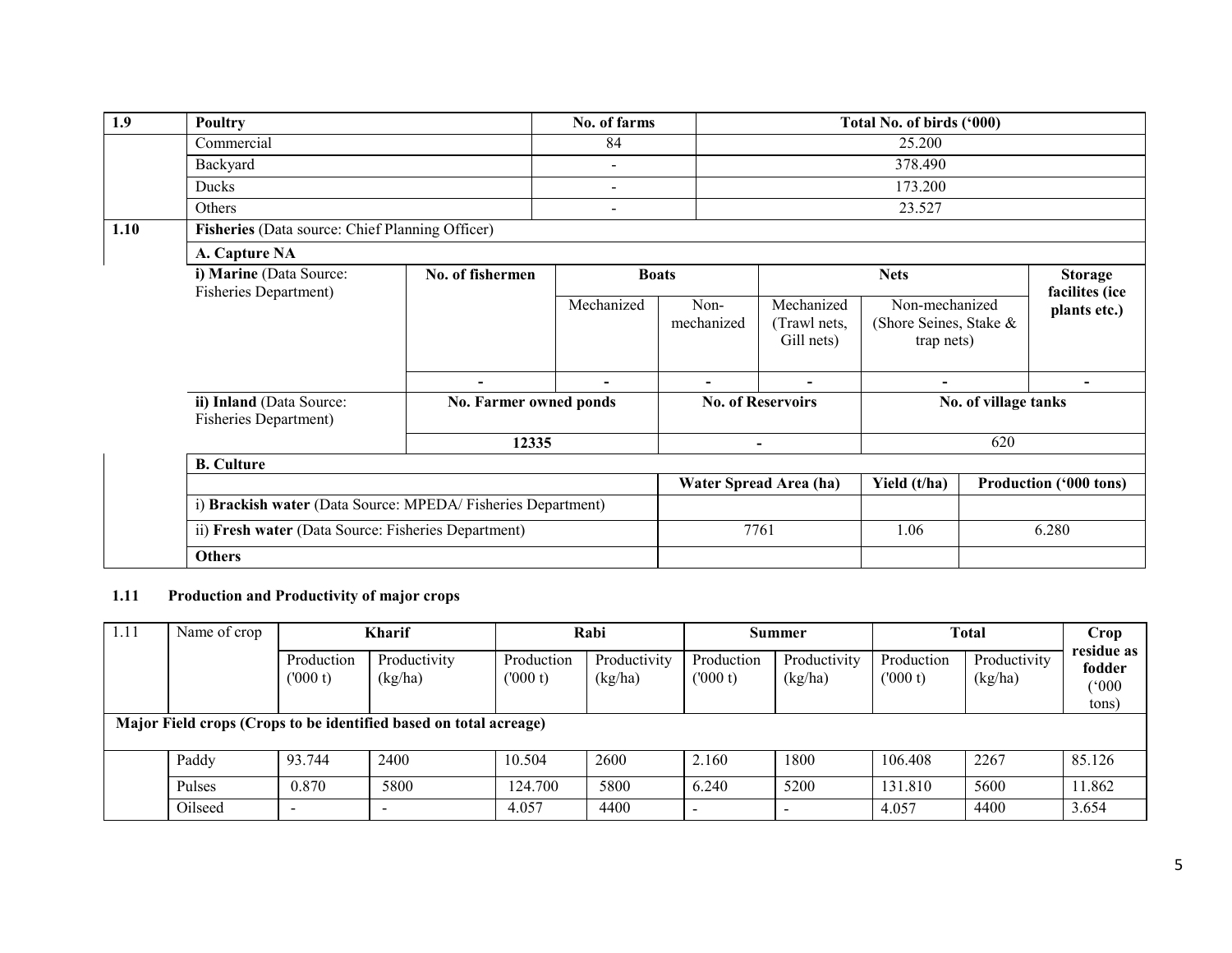| Sugarcane                                                                 | 73.440 | 4080                     | $\overline{\phantom{0}}$ | $\overline{a}$               | $\overline{\phantom{a}}$ | $\overline{\phantom{0}}$ | 73.440 | 4080  | 58.752                   |
|---------------------------------------------------------------------------|--------|--------------------------|--------------------------|------------------------------|--------------------------|--------------------------|--------|-------|--------------------------|
| Maize                                                                     | 0.019  | 730                      | $\overline{\phantom{a}}$ | $\overline{\phantom{a}}$     | $\sim$                   |                          | 0.019  | 730   | 0.016                    |
| Major Horticultural crops (Crops to be identified based on total acreage) |        |                          |                          |                              |                          |                          |        |       |                          |
| Banana                                                                    | 19.996 | 12600                    | $\overline{\phantom{a}}$ | $\overline{\phantom{a}}$     | $\overline{\phantom{a}}$ |                          | 19.996 | 12600 | $\overline{\phantom{a}}$ |
| Pineapple                                                                 | 7.550  | 13700                    |                          | $\qquad \qquad \blacksquare$ | $\sim$                   | $\,$                     | 7.550  | 13700 | $\qquad \qquad$          |
| Assam lemon                                                               | 1.792  | 8900                     | $\overline{\phantom{0}}$ | $\overline{\phantom{a}}$     | $\overline{\phantom{0}}$ |                          | 1.792  | 8900  | $\overline{\phantom{0}}$ |
| Jack fruit                                                                | 2.886  | 7800                     | $\overline{\phantom{0}}$ | $\overline{\phantom{a}}$     | $\overline{\phantom{a}}$ | $\overline{\phantom{0}}$ | 2.886  | 7800  | $\overline{\phantom{a}}$ |
| Guava                                                                     | 2.640  | 19200                    | $\overline{\phantom{0}}$ | $\overline{\phantom{a}}$     | $\sim$                   | $\overline{\phantom{0}}$ | 2.640  | 19200 | $\overline{\phantom{a}}$ |
| Mango                                                                     | 1.473  | 11250                    |                          | $\overline{\phantom{a}}$     | $\sim$                   |                          | 1.473  | 11250 | $\overline{\phantom{0}}$ |
| Colocasia                                                                 | 0.039  | 13100                    |                          |                              |                          |                          | 0.039  | 13100 | $\overline{\phantom{0}}$ |
| Kharif<br>vegetables                                                      | 2.724  | 12640                    |                          | $\overline{\phantom{0}}$     |                          |                          | 2.724  | 12640 | $\overline{\phantom{0}}$ |
| Rabi vegetables                                                           |        | $\overline{\phantom{a}}$ | 7.888                    | 17530                        | $\overline{\phantom{a}}$ | $\overline{\phantom{0}}$ | 7.888  | 17530 | $\overline{\phantom{a}}$ |
| Turmeric                                                                  | 0.013  | 545                      |                          | $\qquad \qquad \blacksquare$ | $\overline{\phantom{a}}$ |                          | 0.013  | 545   | $\overline{\phantom{0}}$ |
| Ginger                                                                    | 0.012  | 920                      | $\overline{\phantom{0}}$ | $\overline{\phantom{a}}$     | $\,$                     |                          | 0.012  | 920   | $\overline{\phantom{a}}$ |

| 1.12 | Sowing window for 5<br>major field crops<br>(start and end of normal)<br>sowing period) | Paddy                             | Pulses-<br>Rajmah            | Oilseed-<br>Toria        | Potato                  | Pea                |
|------|-----------------------------------------------------------------------------------------|-----------------------------------|------------------------------|--------------------------|-------------------------|--------------------|
|      | Kharif-Rainfed                                                                          | $1st$ wk of April to $1st$ wk of  |                              |                          |                         |                    |
|      |                                                                                         | May                               |                              |                          |                         |                    |
|      | Kharif-Irrigated                                                                        | $2nd$ wk of August                | $\overline{\phantom{a}}$     | $\overline{\phantom{a}}$ |                         |                    |
|      | Rabi-Rainfed                                                                            | $2nd$ wk of July to $1st$ wk of   | $1st$ wk of Sept to $1st$ wk | Last wk of Oct to $1st$  | $1st$ wk of Oct-Last Wk | Last wk of Nov     |
|      |                                                                                         | Aug.                              | of Oct                       | wk of Nov.               | of Oct                  | to $1st$ wk of Dec |
|      | Rabi-Irrigated                                                                          |                                   |                              |                          |                         |                    |
|      | Summer-Rainfed                                                                          | $1st$ wk of Nov. to $2nd$ wk Dec. | $1st$ wk Feb to $1st$ wk of  | $\sim$                   |                         |                    |
|      |                                                                                         |                                   | Mar.                         |                          |                         |                    |

| 1.13    | What is the major contingency the district is prone to? (Tick mark) | Regular | Occasional | <b>None</b> |
|---------|---------------------------------------------------------------------|---------|------------|-------------|
| Drought |                                                                     |         |            |             |
| Flood   |                                                                     |         |            |             |
| ∠vclone |                                                                     |         |            |             |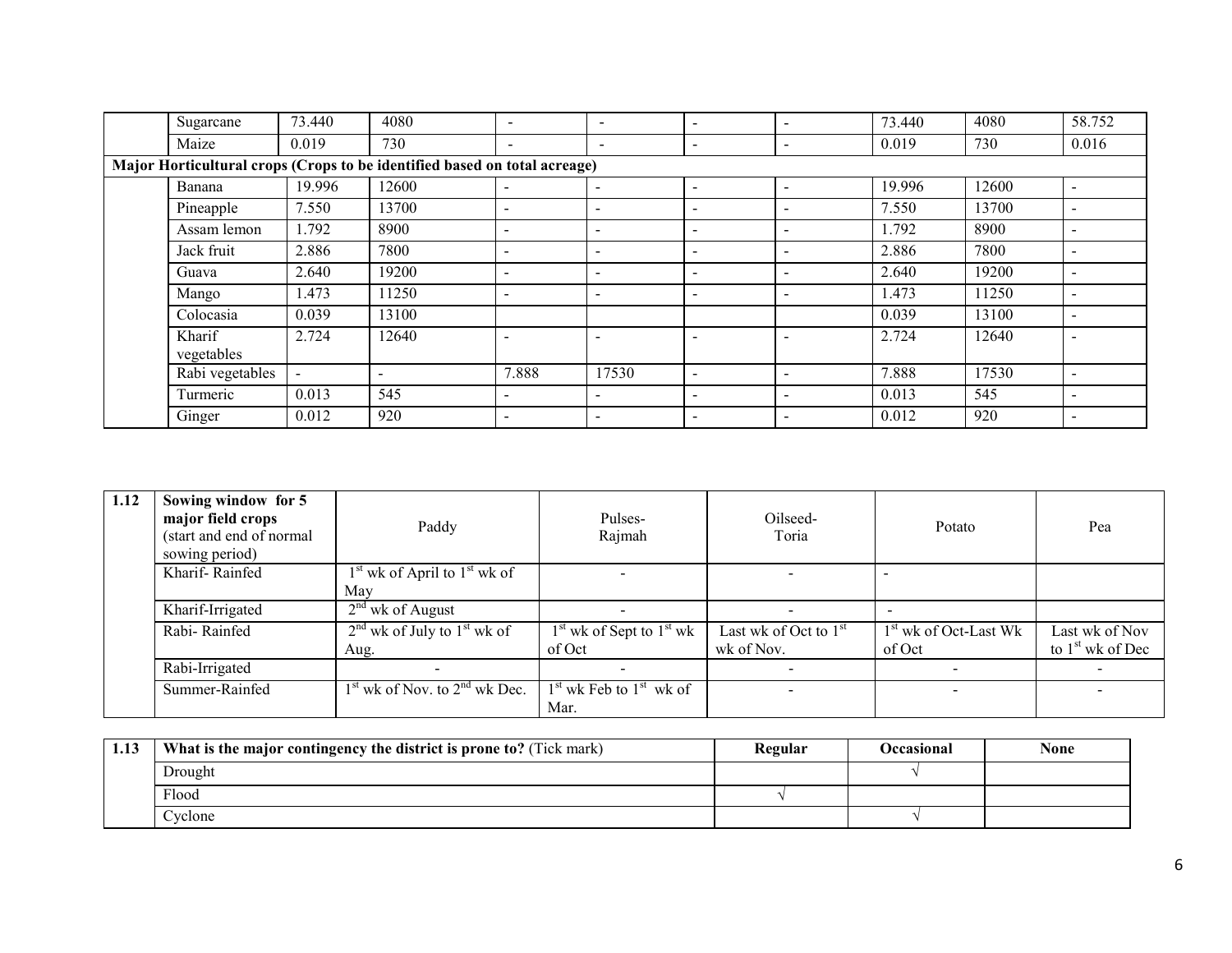| Hail storm                           |  |  |
|--------------------------------------|--|--|
| Heat wave                            |  |  |
| Cold wave                            |  |  |
| Frost                                |  |  |
| Sea water intrusion                  |  |  |
| Pests and disease outbreak (specify) |  |  |
| Others (specify)                     |  |  |

| 1.14 | Include Digital maps of<br>the district for | Location map of district within State as Annexure I | Enclosed: Yes |
|------|---------------------------------------------|-----------------------------------------------------|---------------|
|      |                                             | Mean annual rainfall as Annexure 2                  | Enclosed: Yes |
|      |                                             | Soil map as Annexure 3                              | Enclosed: No  |

#### 2.0 Strategies for weather related contingencies

2.1 Drought<br>2.1.1 Rainfed situation

| <b>Condition</b>            |                        |                          |                              | <b>Suggested Contingency measures</b> |                             |
|-----------------------------|------------------------|--------------------------|------------------------------|---------------------------------------|-----------------------------|
| <b>Early season</b>         | Major                  | Normal Crop / Cropping   | Change in crop/              | Agronomic measures <sup>a</sup>       | <b>Remarks</b> on           |
| drought                     | Farming                | system <sup>b</sup>      | cropping system <sup>c</sup> |                                       | Implementation <sup>e</sup> |
| (delayed onset)             | situation <sup>a</sup> |                          | including variety            |                                       |                             |
|                             | Rainfed low            | Sali mono crop           | Does not require change in   | Preparation of seed bed & main        | Supply of HYV of Sali       |
| Delay by 2                  | land                   | Sali rice: High Yielding | cropping system              | field immediately after rainfall,     | paddy in time.              |
| weeks                       |                        | Variety Ranjit, Bahadur  |                              |                                       | Procurement of certified    |
|                             |                        |                          | <b>High Yielding Variety</b> | Rainwater harvesting by making        | seeds from ASC Ltd &        |
| (June $3^{\text{rd}}$ week) |                        |                          | Ranjit, Bahadur,             | bund of 30cm height,                  | RARS, AAU. Supply of        |
|                             |                        |                          | Pankaj, Kushal, Moniram,     | Utilization of waters for             | water pumps, STW,LLP        |
|                             |                        |                          | Local bao paddy, Scented     | irrigation from nearby beels,         | under RKVY                  |
|                             |                        |                          | rice: Badsahbhog             | ponds, rivers, natural                |                             |
|                             |                        |                          |                              | depressions etc,                      |                             |
|                             |                        |                          |                              |                                       |                             |
|                             |                        |                          |                              | Decrease spacing                      |                             |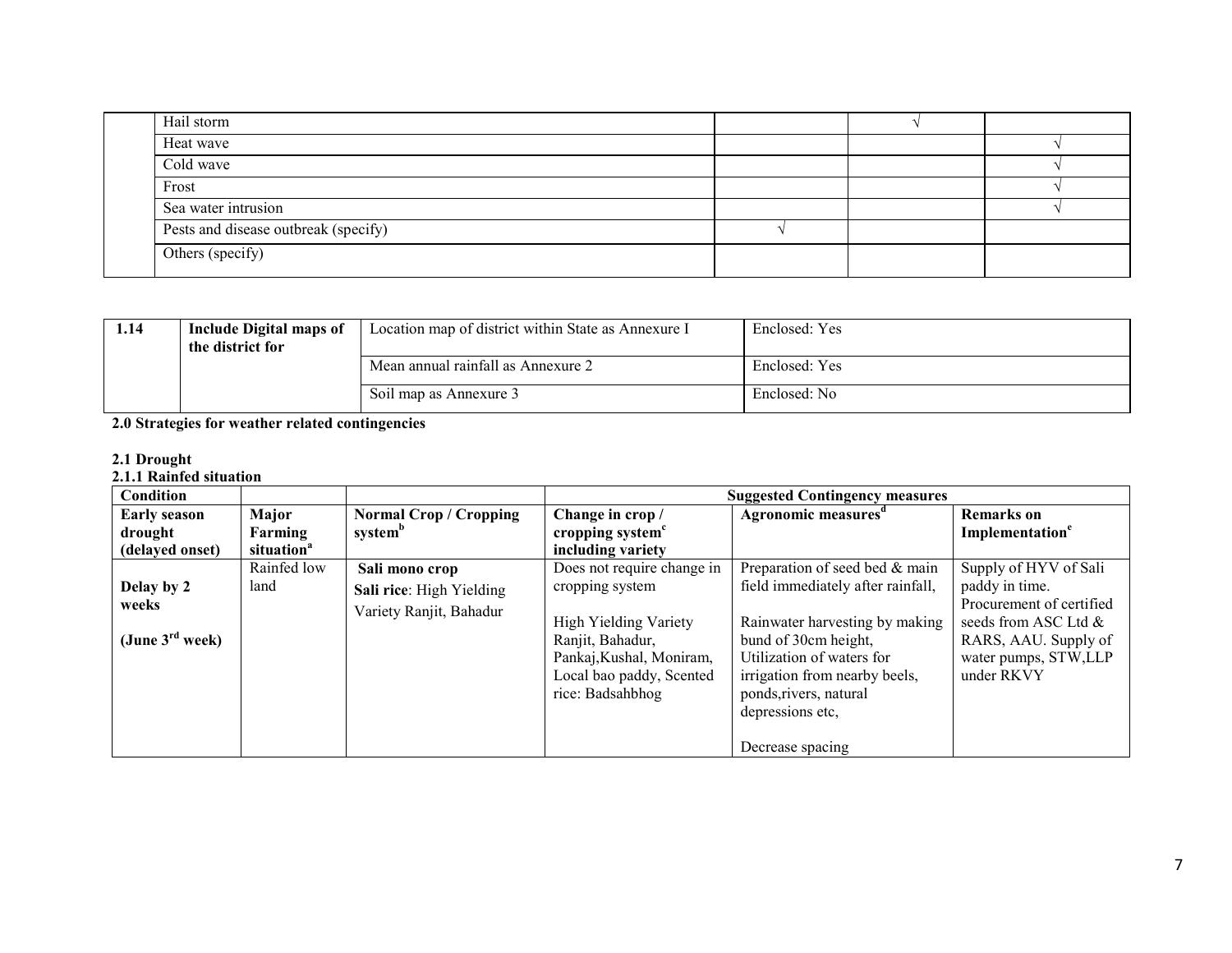| Sali rice-boro rice<br>Sali rice: High Yielding<br>Variety Ranjit, Bahadur<br><b>Boro rice: Bahadur</b> | Does not require change in<br>cropping system<br>For Sali rice var. same as<br>above<br>Boro rice: Kanaklata,<br>Chandrama, Bishnu<br>Prasad, IR-68, Local<br>(Rataboro, Kalaboro)                                                                                | For Sali rice same as above<br>For boro rice, timely land<br>preparation, sowing and<br>transplanting      | Same as above |
|---------------------------------------------------------------------------------------------------------|-------------------------------------------------------------------------------------------------------------------------------------------------------------------------------------------------------------------------------------------------------------------|------------------------------------------------------------------------------------------------------------|---------------|
| Sali rice-ahu rice<br>Sali rice: High Yielding<br>Variety Ranjit, Bahadur<br>Ahu rice: Toposil (Local)  | Does not require change in<br>cropping system<br>For Sali rice var. same as<br>above<br>Ahu rice<br>(transplanted): Luit,<br>Disang, Krishna,<br>Gopinath, Jaya, Cauvery,<br>IR-36, IR-50, Culture-1,<br>Socket-4<br>Ahu rice (Direct seeded):<br>Koimurali, Luit | For Sali rice same as above,<br>For ahu, timely land<br>preparation, sowing, integrated<br>weed management | Same as above |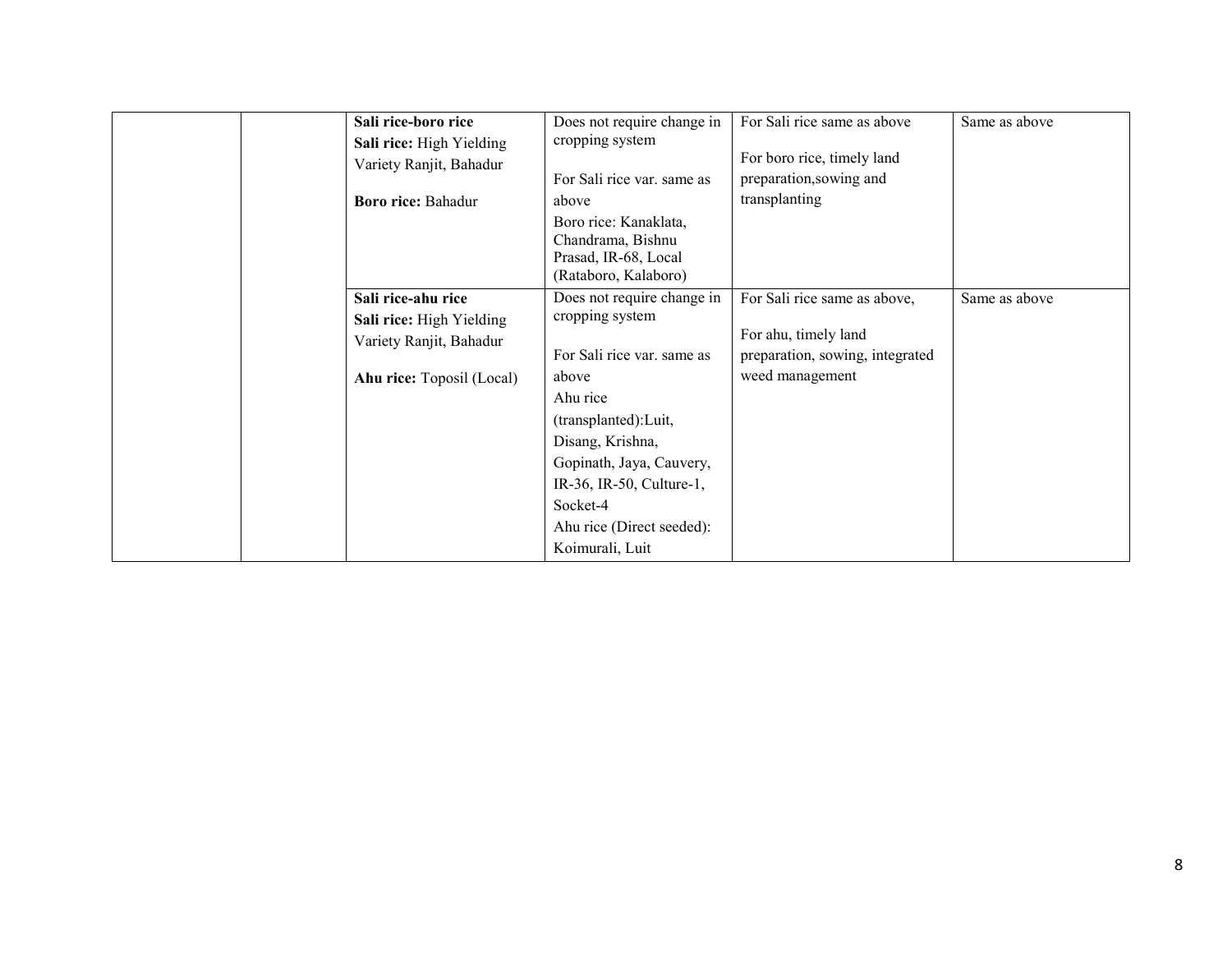| Rainfed<br>Medium land | Sali rice-Oilseeds/pulses<br>Sali rice: High Yielding<br>Variety Ranjit, Bahadur<br>Oilseeds: Rapeseed: M-27,<br>TS-29, Linseed: Local var,<br>Sesamum: Local var,<br>Pulses: Rajmah (Local), Pea<br>(Local)                                                             | Does not require change in<br>cropping system<br>Sali rice:<br><b>High Yielding Variety</b><br>Ranjit, Bahadur,<br>Pankaj, Kushal, Moniram,<br>Local bao paddy, Scented<br>rice: Badsahbhog<br><b>Oilseeds: Rapeseed:M-</b><br>27, TS-36, TS-38, TS-29,<br>Linseed: T-397 & Local<br>Sesamum: Madaavi,<br>Gouri, Vinayak, Punjab<br>tall No.1, RT-1& Local<br>Pulses: Rajmah (Local,<br>Uday, PDR-14) Pea:<br>(Azad P-1, T-163,<br>Boneville), Blackgram<br>(Local, T-9, T-27, KU-<br>309) | For Sali rice same as rainfed<br>lowland situation<br>Early sowing of rapeseed for<br>utilization of residual soil<br>moisture, minimum/zero tillage<br>for rapeseed, other moisture<br>conservation measures such as<br>mulching, Ridge and furrow<br>cultivation of<br>Raimah, Cultivation of short<br>duration pulses like<br>blackgram, pea etc. Utilization of<br>waters for irrigation from nearby<br>beels, ponds, rivers, natural<br>depressions etc | Same as above. Supply<br>of mechanical weeder<br>under RKVY, Supply of<br>water pumps, STW,LLP<br>under RKVY                                           |
|------------------------|--------------------------------------------------------------------------------------------------------------------------------------------------------------------------------------------------------------------------------------------------------------------------|--------------------------------------------------------------------------------------------------------------------------------------------------------------------------------------------------------------------------------------------------------------------------------------------------------------------------------------------------------------------------------------------------------------------------------------------------------------------------------------------|--------------------------------------------------------------------------------------------------------------------------------------------------------------------------------------------------------------------------------------------------------------------------------------------------------------------------------------------------------------------------------------------------------------------------------------------------------------|--------------------------------------------------------------------------------------------------------------------------------------------------------|
|                        | Sali rice-winter vegetable<br>Sali rice: High Yielding<br>Variety Ranjit, Bahadur<br>Winter vegetables:<br>Varieties of Cabbage,<br>Cauliflower,<br>tomato, brinjal, coriander,<br>spinach, Dolichos<br>bean, potato, pumpkin,<br>cowpea as per the variety<br>available | Does not require change in<br>cropping system<br>Sali rice:<br><b>High Yielding Variety</b><br>Ranjit, Bahadur,<br>Pankaj, Kushal, Moniram,<br>Local bao paddy, Scented<br>rice: Badsahbhog<br>Winter vegetables:<br>Cabbage (Drum head,<br>Pride of India, Golden<br>acre) Cauliflower<br>(Snowball-16, Pusa<br>snowball, Pusa Deepali                                                                                                                                                    | For Sali rice same as Rainfed<br>low land situation<br>Selection of important early<br>season winter vegetables, timely<br>land preparation, sowing, soil<br>conservation measures such as<br>mulching, application of organic<br>manures like cowdung,<br>vermicompost etc, mixed<br>cropping, intercropping to be<br>practised. Utilization of waters<br>for irrigation from nearby<br>beels, ponds, rivers, natural                                       | For Sali paddy same as<br>above<br>Timely supply of HYV,<br>short duration vegetable<br>seeds, Supply of water<br>pumps, STW, LLP under<br><b>RKVY</b> |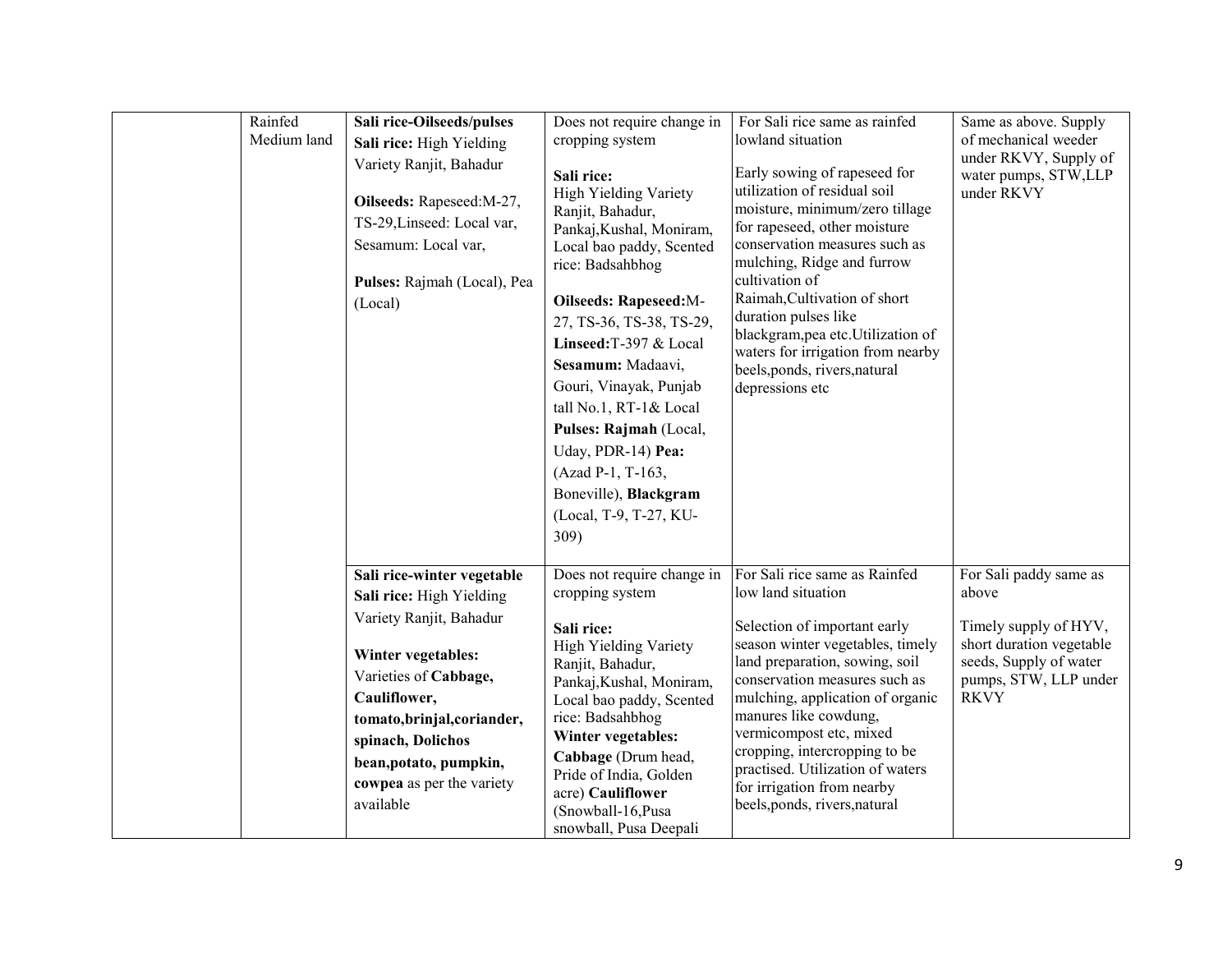|                   |                                                                                                                                                                                                                                                                               | Tomato(Arka Alok,<br>Surakha hybrid, Pusa                                                                                                                                                                                                                                                                                                                                   | depressions etc                                                                                                                                                                                                                                                                                                                                                                                    |                                                                                                                                                           |
|-------------------|-------------------------------------------------------------------------------------------------------------------------------------------------------------------------------------------------------------------------------------------------------------------------------|-----------------------------------------------------------------------------------------------------------------------------------------------------------------------------------------------------------------------------------------------------------------------------------------------------------------------------------------------------------------------------|----------------------------------------------------------------------------------------------------------------------------------------------------------------------------------------------------------------------------------------------------------------------------------------------------------------------------------------------------------------------------------------------------|-----------------------------------------------------------------------------------------------------------------------------------------------------------|
|                   |                                                                                                                                                                                                                                                                               | Ruby), Brinjal(JC-1),<br>Pusa Purple round, Pusa<br>Purple long, Pusa Kranti,<br>Chilli (Pusa Jwala,<br>Krishna), Coriander (UP-<br>41, Pusa 860, Spinach(All<br>Green, Pusa Jyoti, local<br><b>Dolichos bean(Pusa Early)</b><br>Profile, HD-18)<br>Potato(Kufri<br>Chandramukhi, Kufri<br>Jyoti, Kufri Sindhuri),<br>pumpkin(Local), Cowpea<br>(Pusa Barsati, Local)       |                                                                                                                                                                                                                                                                                                                                                                                                    |                                                                                                                                                           |
|                   | CS3.Sali rice-ahu rice<br>Sali rice: High Yielding<br>Variety Ranjit, Bahadur<br>Ahu rice: Toposil (Local)                                                                                                                                                                    | Does not require change in<br>cropping system<br>For Sali rice var. same as<br>above<br>Ahu rice: Var. same as<br>rainfed low land situation                                                                                                                                                                                                                                | For Sali rice same as above,<br>For ahu, timely land preparation,<br>sowing, integrated weed<br>management                                                                                                                                                                                                                                                                                         | Supply of HYV of Sali<br>paddy in time.<br>Procurement of certified<br>seeds from ASC Ltd &<br>RARS, AAU. Supply of<br>water pumps, STW,LLP<br>under RKVY |
| Rainfed<br>upland | Summer & Kharif<br>vegetables-rabi vegetables<br>Summer & Kharif<br>vegetables:<br>brinjal, snakegourd, okra,<br>ridgegourd, bottlegourd,<br>bittergourd, cucumber etc as<br>per the variety available<br>Winter vegetables: Var.<br>same as rainfed medium land<br>situation | Does not require change in<br>cropping system<br><b>Summer &amp; Kharif</b><br>vegetables:<br>Brinjal JC-1, Pusa Purple<br>round, Pusa Purple long,<br>Pusa Kranti, Snakegourd<br>(Long green, Long white,<br>Extra long, local) Okra<br>(Prabhani Kranti, Pusa<br>Sawani, Arka Anamika,<br>local), Ridge gourd(Pusa<br>Nasdar, AAUJ-2, AAUJ-3,<br>local), Bottlegourd(Pusa | Timely sowing/planting of<br>summer vegetables, drip<br>irrigation, moisture conservation<br>measures like mulching, use of<br>more organic manures, ridge and<br>furrow cultivation, rain water<br>harvesting in tanks, Utilization of<br>waters for irrigation from nearby<br>beels, ponds, rivers, natural<br>depressions etc<br>For winter vegetables same as<br>rainfed medium land situation | Timely supply of HYV,<br>short duration vegetable<br>seeds, Supply of water<br>pumps, STW, LLP under<br><b>RKVY</b>                                       |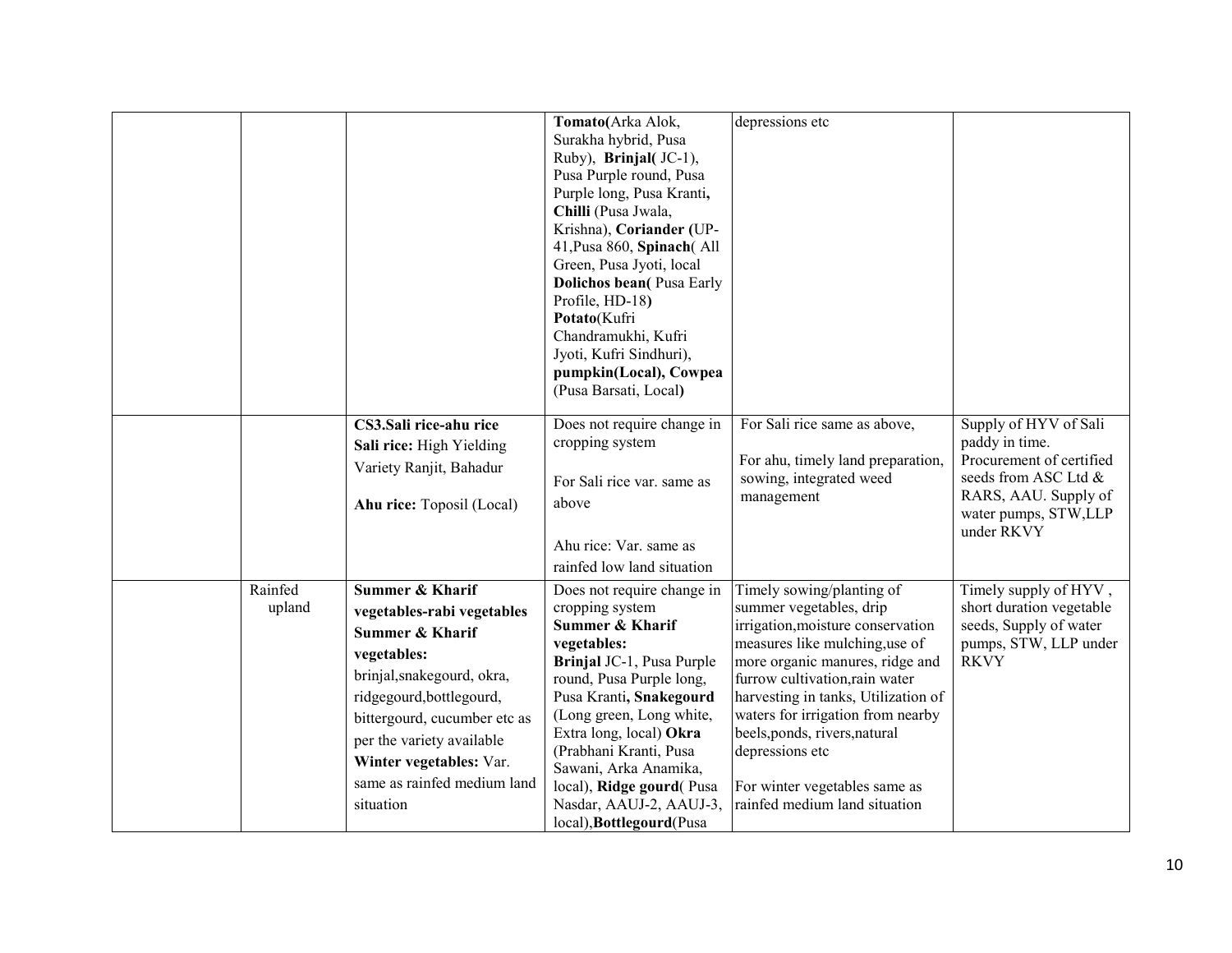|  | Summer Prolific Long,     |  |
|--|---------------------------|--|
|  | Pusa Summer Prolific      |  |
|  | round, Bittergourd (Pusa  |  |
|  | do Mausmi, Long green,    |  |
|  | Extra long, Coimbatore    |  |
|  | long, Long green          |  |
|  | monsoon), Cucumber        |  |
|  | Chinese green, Pusa       |  |
|  | sanyog, Poinsette, AAUC-  |  |
|  | 1, AAUC-2, AAUC-3,        |  |
|  | AAUC-4,                   |  |
|  | <b>Winter Vegetables:</b> |  |
|  | Var same as Rainfed       |  |
|  | Medium land situation     |  |

| <b>Condition</b><br><b>Early season</b>  | Major                             |                                                                       |                                                                                                                                                                                                                             | <b>Suggested Contingency measures</b><br>Agronomic measures <sup>d</sup>                                                                                                                                                                                 | <b>Remarks</b> on                                                                                                                                                                         |
|------------------------------------------|-----------------------------------|-----------------------------------------------------------------------|-----------------------------------------------------------------------------------------------------------------------------------------------------------------------------------------------------------------------------|----------------------------------------------------------------------------------------------------------------------------------------------------------------------------------------------------------------------------------------------------------|-------------------------------------------------------------------------------------------------------------------------------------------------------------------------------------------|
| drought<br>(delayed onset)               | Farming<br>situation <sup>a</sup> | <b>Normal Crop/cropping</b><br>system <sup>b</sup>                    | Change in crop/cropping<br>system <sup>c</sup>                                                                                                                                                                              |                                                                                                                                                                                                                                                          | Implementation <sup>e</sup>                                                                                                                                                               |
| Delay by 4<br>weeks (July $1st$<br>week) | Rainfed Low<br>land               | Sali mono crop<br>Sali rice: High Yielding<br>Variety Ranjit, Bahadur | Medium duration Sali rice<br>var :Basundhara,<br>Satyaranjan and short<br>duration var like Disang,<br>Luit, Kopilee, Kolong<br>High Yielding Variety:<br>Pankaj, Lakhimi, Prafulla,<br>Gitesh, Scented rice:<br>Badsahbhog | Preparation of seed bed & main<br>field immediately after<br>rainfall, Rainwater harvesting by<br>making bund of 30cm height,<br>Irrigate rice field only and when<br>necessary. Care should be taken<br>so that cracks does not develop<br>in the field | Supply of seeds through<br>national Calamity relief<br>fund in time.<br>Procurement of certified<br>seeds from ASC Ltd $\&$<br>RARS, AAU. Supply of<br>water pumps, STW,LLP<br>under RKVY |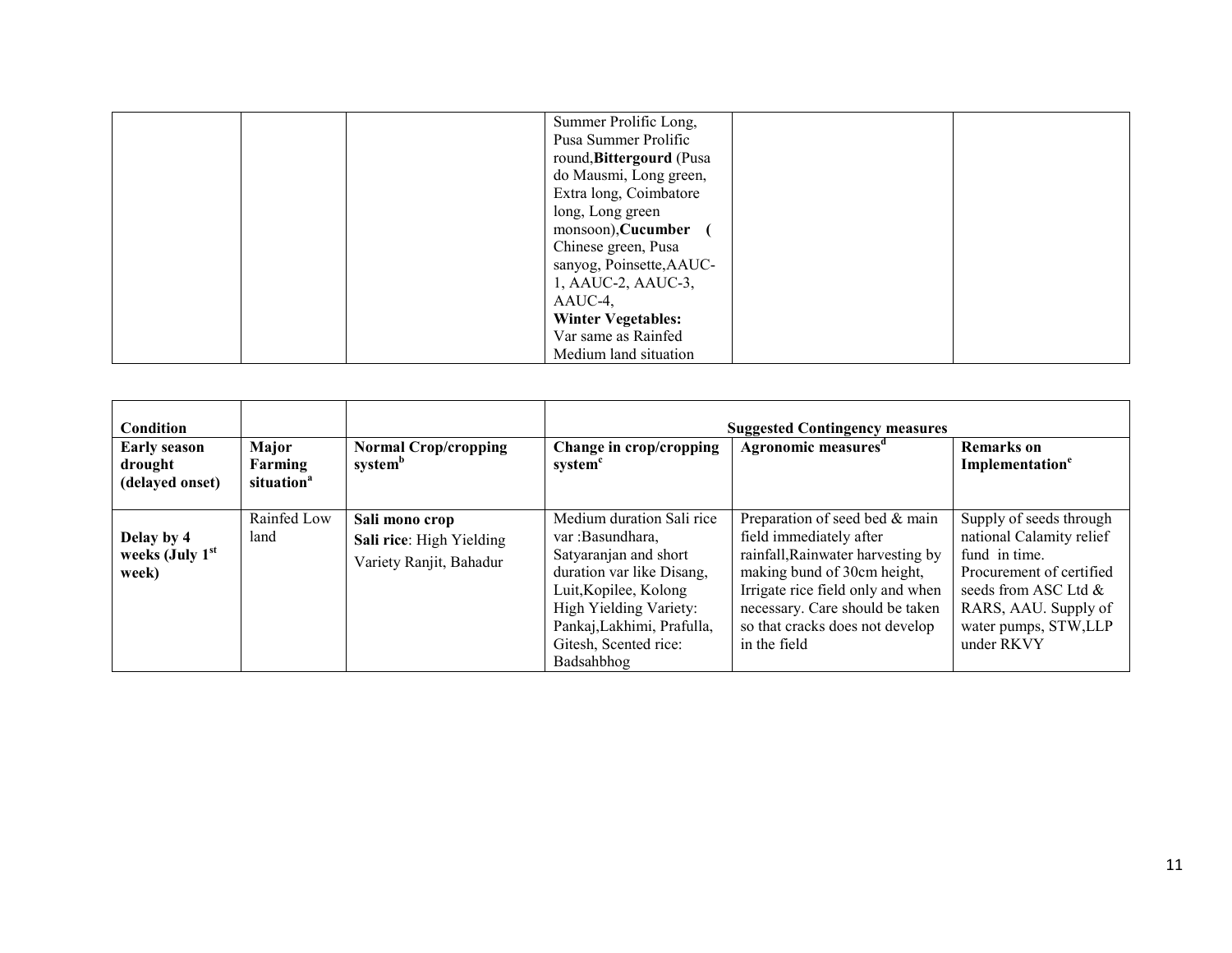| Sali rice-boro rice<br>Sali rice: High Yielding<br>Variety Ranjit, Bahadur<br><b>Boro rice: Bahadur</b> | For Sali rice same as<br>above<br>Boro rice: Kanaklata,<br>Chandrama, Bishnu<br>Prasad, IR-68, Local<br>(Rataboro, Kalaboro)                                                                                     | For Sali rice same as above<br>For boro rice, timely land<br>preparation, sowing and<br>transplanting, Rainwater<br>harvesting, utilization of water<br>from nearby beels, ponds,<br>rivers, natural depressions etc.                            | Same as above |
|---------------------------------------------------------------------------------------------------------|------------------------------------------------------------------------------------------------------------------------------------------------------------------------------------------------------------------|--------------------------------------------------------------------------------------------------------------------------------------------------------------------------------------------------------------------------------------------------|---------------|
| Sali rice-ahu rice<br>Sali rice: High Yielding<br>Variety Ranjit, Bahadur<br>Ahu rice: Toposil (Local)  | For Sali rice var. same as<br>above<br>Ahu rice<br>(transplanted): Luit,<br>Disang, Krishna,<br>Gopinath, Jaya, Cauvery,<br>IR-36, IR-50, Culture-1,<br>Socket-4<br>Ahu rice (Direct seeded):<br>Koimurali, Luit | For Sali rice same as above,<br>For ahu, timely land<br>preparation, sowing, integrated<br>weed management, Rainwater<br>harvesting, utilization of water<br>from nearby beels, ponds,<br>rivers, natural depressions etc,<br>use of drum seeder | Same as above |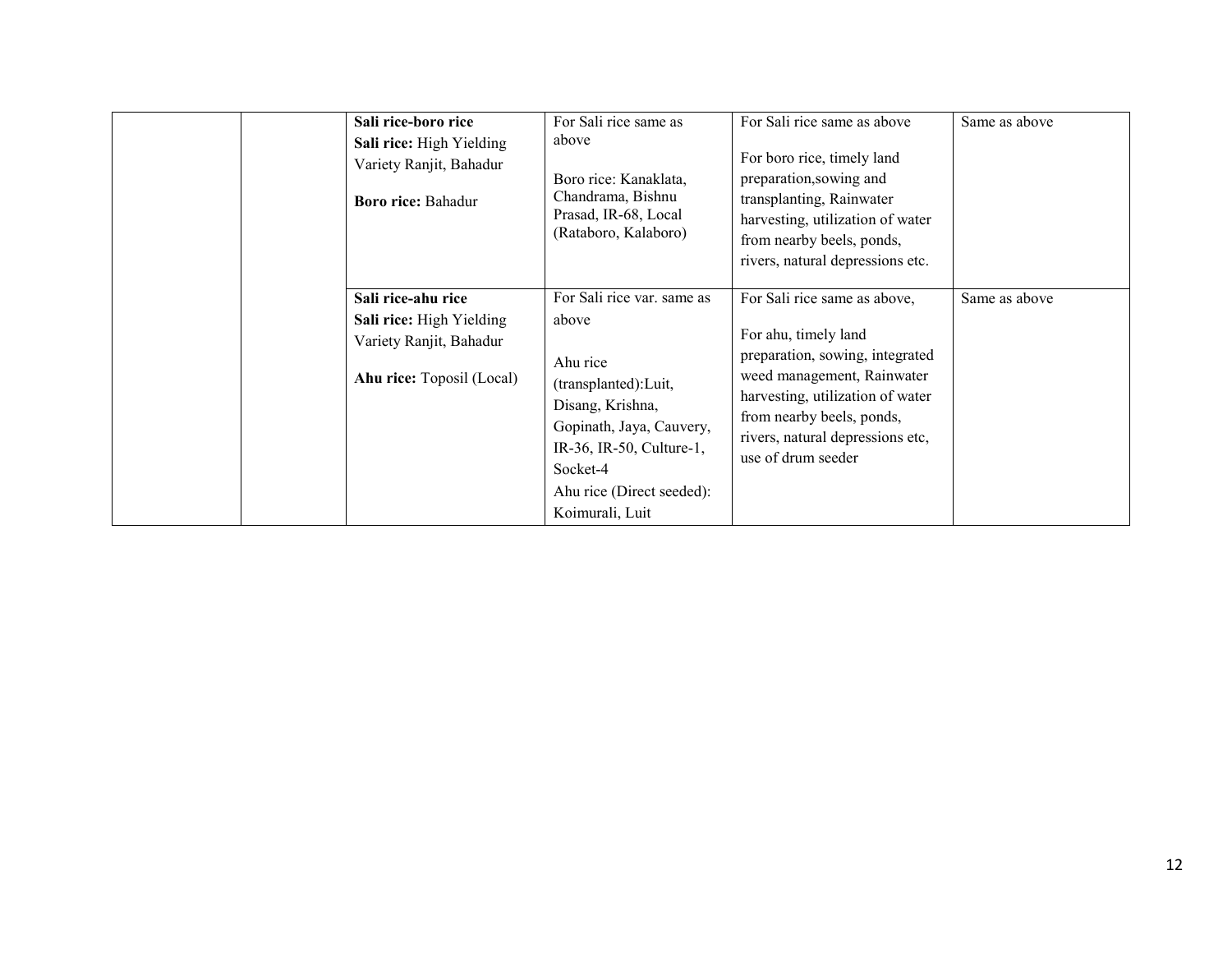| Rainfed<br>medium land | Sali rice-Oilseeds/pulses<br>Sali rice: High Yielding<br>Variety Ranjit, Bahadur<br>Oilseeds: Rapeseed:M-27,<br>TS-29, Linseed: Local var,<br>Sesamum: Local var,<br>Pulses: Rajmah (Local), Pea<br>(Local)                                                 | Sali rice:<br>Medium duration Sali rice<br>var :Basundhara,<br>Satyaranjan and short<br>duration var like Disang,<br>Luit, Kopilee, Kolong<br><b>High Yielding Variety</b><br>Pankaj, Lakhimi, Prafulla,<br>Gitesh, Scented rice:<br>Badsahbhog<br>Oilseeds: Rapeseed:M-<br>27, TS-36, TS-38, TS-29,<br>Linseed: T-397 & Local<br>var, Sesamum: Madaavi,<br>Gouri, Vinayak, Punjab<br>tall No.1, RT-1& Local<br>var,<br>Pulses: Rajmah (Local,<br>Uday, PDR-14) Pea:<br>(Azad P-1, T-163,<br>Boneville), Blackgram<br>(Local, T-9, T-27, KU- | For Sali rice same as rainfed<br>lowland situation<br>Early sowing of rapeseed for<br>utilization of residual soil<br>moisture, minimum/zero tillage<br>for rapeseed, other moisture<br>conservation measures such as<br>mulching, Ridge and furrow<br>cultivation of<br>Raimah, Cultivation of short<br>duration pulses like<br>blackgram, pea etc. Utilization of<br>waters for irrigation from nearby<br>beels, ponds, rivers, natural<br>depressions etc | Same as above. Supply<br>of mechanical weeder<br>under RKVY, Supply of<br>water pumps, STW,LLP<br>under RKVY                                           |
|------------------------|-------------------------------------------------------------------------------------------------------------------------------------------------------------------------------------------------------------------------------------------------------------|----------------------------------------------------------------------------------------------------------------------------------------------------------------------------------------------------------------------------------------------------------------------------------------------------------------------------------------------------------------------------------------------------------------------------------------------------------------------------------------------------------------------------------------------|--------------------------------------------------------------------------------------------------------------------------------------------------------------------------------------------------------------------------------------------------------------------------------------------------------------------------------------------------------------------------------------------------------------------------------------------------------------|--------------------------------------------------------------------------------------------------------------------------------------------------------|
|                        |                                                                                                                                                                                                                                                             | 309)                                                                                                                                                                                                                                                                                                                                                                                                                                                                                                                                         |                                                                                                                                                                                                                                                                                                                                                                                                                                                              |                                                                                                                                                        |
|                        | Sali rice-winter vegetable<br>Sali rice: High Yielding<br>Variety Ranjit, Bahadur<br>Winter vegetables:<br>Varieties of Cabbage,<br>Cauliflower,<br>tomato, brinjal, coriander,<br>spinach, Dolichos<br>bean, potato, pumpkin,<br>cowpea as per the variety | Sali rice:<br>For Sali rice var same as<br>above<br>Winter vegetables:<br>Cabbage (Drum head,<br>Pride of India, Golden<br>acre) Cauliflower<br>(Snowball-16, Pusa<br>snowball, Pusa Deepali<br>Tomato(Arka Alok,<br>Surakha hybrid, Pusa<br>Ruby), Brinjal(JC-1),<br>Pusa Purple round, Pusa                                                                                                                                                                                                                                                | For Sali rice same as Rainfed<br>low land situation<br>Selection of important early<br>season winter vegetables, timely<br>land preparation, sowing, soil<br>conservation measures such as<br>mulching, application of organic<br>manures like cowdung,<br>vermicompost etc, mixed<br>cropping, intercropping to be<br>practised. Utilization of waters<br>for irrigation from nearby                                                                        | For Sali paddy same as<br>above<br>Timely supply of HYV,<br>short duration vegetable<br>seeds, Supply of water<br>pumps, STW, LLP under<br><b>RKVY</b> |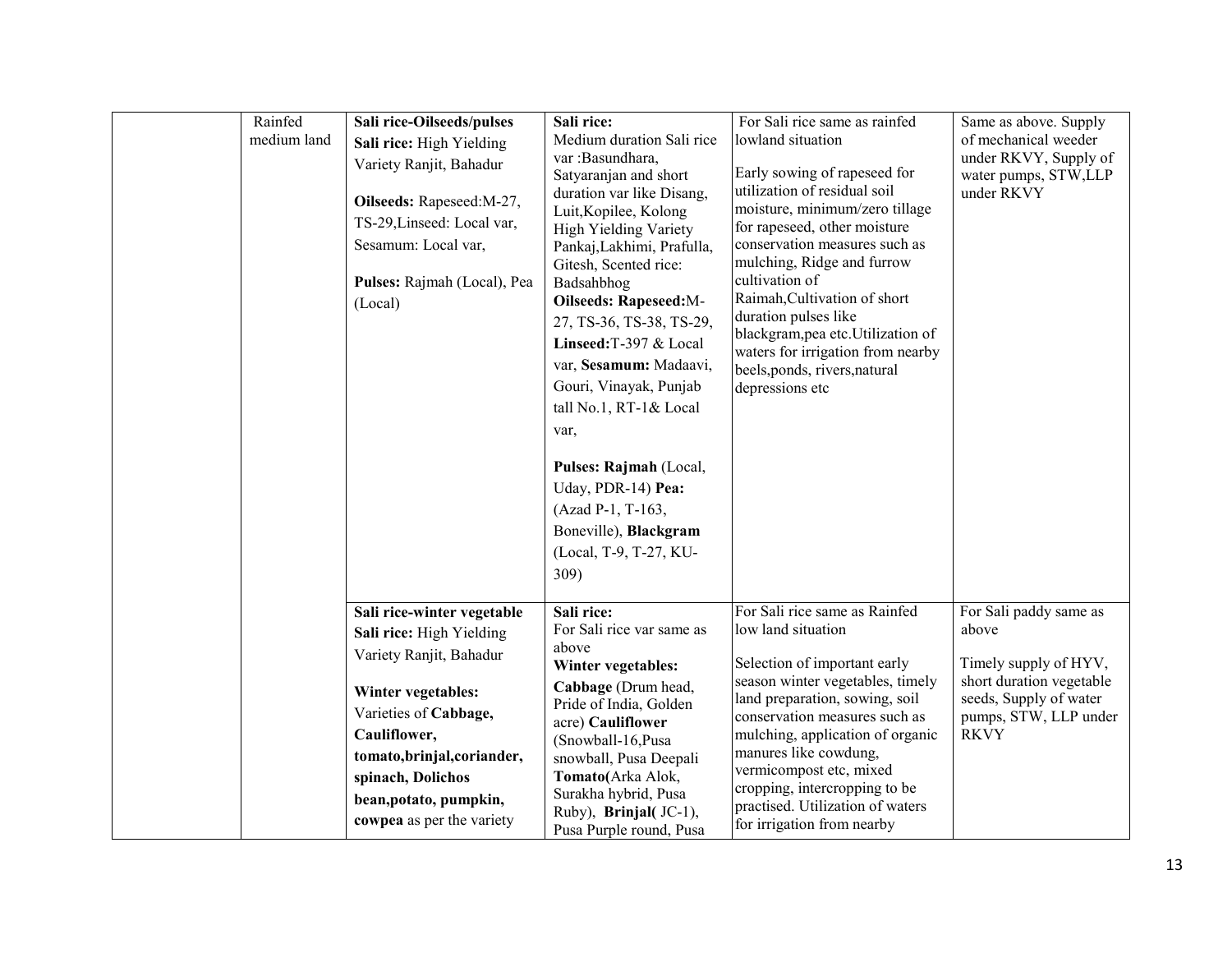|                   | available                                                                                                                                                                                                                                                                                           | Purple long, Pusa Kranti,<br>Chilli (Pusa Jwala,<br>Krishna), Coriander (UP-<br>41, Pusa 860, Spinach (All<br>Green, Pusa Jyoti, local<br><b>Dolichos bean(Pusa Early</b><br>Profile, HD-18)<br>Potato(Kufri<br>Chandramukhi, Kufri<br>Jyoti, Kufri Sindhuri),<br>pumpkin(Local), Cowpea<br>(Pusa Barsati, Local)                                                                                                                                                                                                   | beels, ponds, rivers, natural<br>depressions etc                                                                                                                                                                                                                                                                                                                                                   |                                                                                                                                                           |
|-------------------|-----------------------------------------------------------------------------------------------------------------------------------------------------------------------------------------------------------------------------------------------------------------------------------------------------|---------------------------------------------------------------------------------------------------------------------------------------------------------------------------------------------------------------------------------------------------------------------------------------------------------------------------------------------------------------------------------------------------------------------------------------------------------------------------------------------------------------------|----------------------------------------------------------------------------------------------------------------------------------------------------------------------------------------------------------------------------------------------------------------------------------------------------------------------------------------------------------------------------------------------------|-----------------------------------------------------------------------------------------------------------------------------------------------------------|
|                   | Sali rice-ahu rice<br>Sali rice: High Yielding<br>Variety Ranjit, Bahadur<br>Ahu rice: Toposil (Local)                                                                                                                                                                                              | For Sali rice var same as<br>above<br>Ahu rice: Var. same as<br>rainfed low land situation                                                                                                                                                                                                                                                                                                                                                                                                                          | For Sali rice same as above,<br>For ahu, timely land preparation,<br>sowing, integrated weed<br>management                                                                                                                                                                                                                                                                                         | Supply of HYV of Sali<br>paddy in time.<br>Procurement of certified<br>seeds from ASC Ltd &<br>RARS, AAU. Supply of<br>water pumps, STW,LLP<br>under RKVY |
| Rainfed<br>upland | <b>Summer &amp; Kharif</b><br>vegetables-rabi vegetables<br><b>Summer &amp; Kharif</b><br>vegetables:<br>brinjal, snakegourd, okra,<br>ridgegourd, bottlegourd,<br>bittergourd, cucumber etc as<br>per the variety available<br>Winter vegetables: Var.<br>same as rainfed medium land<br>situation | Summer & Kharif<br>vegetables:<br>Brinjal JC-1, Pusa Purple<br>round, Pusa Purple long,<br>Pusa Kranti, Snakegourd<br>(Long green, Long white,<br>Extra long, local) Okra<br>(Prabhani Kranti, Pusa<br>Sawani, Arka Anamika,<br>local), Ridge gourd(Pusa<br>Nasdar, AAUJ-2, AAUJ-3,<br>local), Bottlegourd(Pusa<br>Summer Prolific Long,<br>Pusa Summer Prolific<br>round, Bittergourd (Pusa<br>do Mausmi, Long green,<br>Extra long, Coimbatore<br>long, Long green<br>monsoon), Cucumber (<br>Chinese green, Pusa | Timely sowing/planting of<br>summer vegetables, drip<br>irrigation, moisture conservation<br>measures like mulching, use of<br>more organic manures, ridge and<br>furrow cultivation, rain water<br>harvesting in tanks, Utilization of<br>waters for irrigation from nearby<br>beels, ponds, rivers, natural<br>depressions etc<br>For winter vegetables same as<br>rainfed medium land situation | Timely supply of HYV,<br>short duration vegetable<br>seeds, Supply of water<br>pumps, STW, LLP under<br><b>RKVY</b>                                       |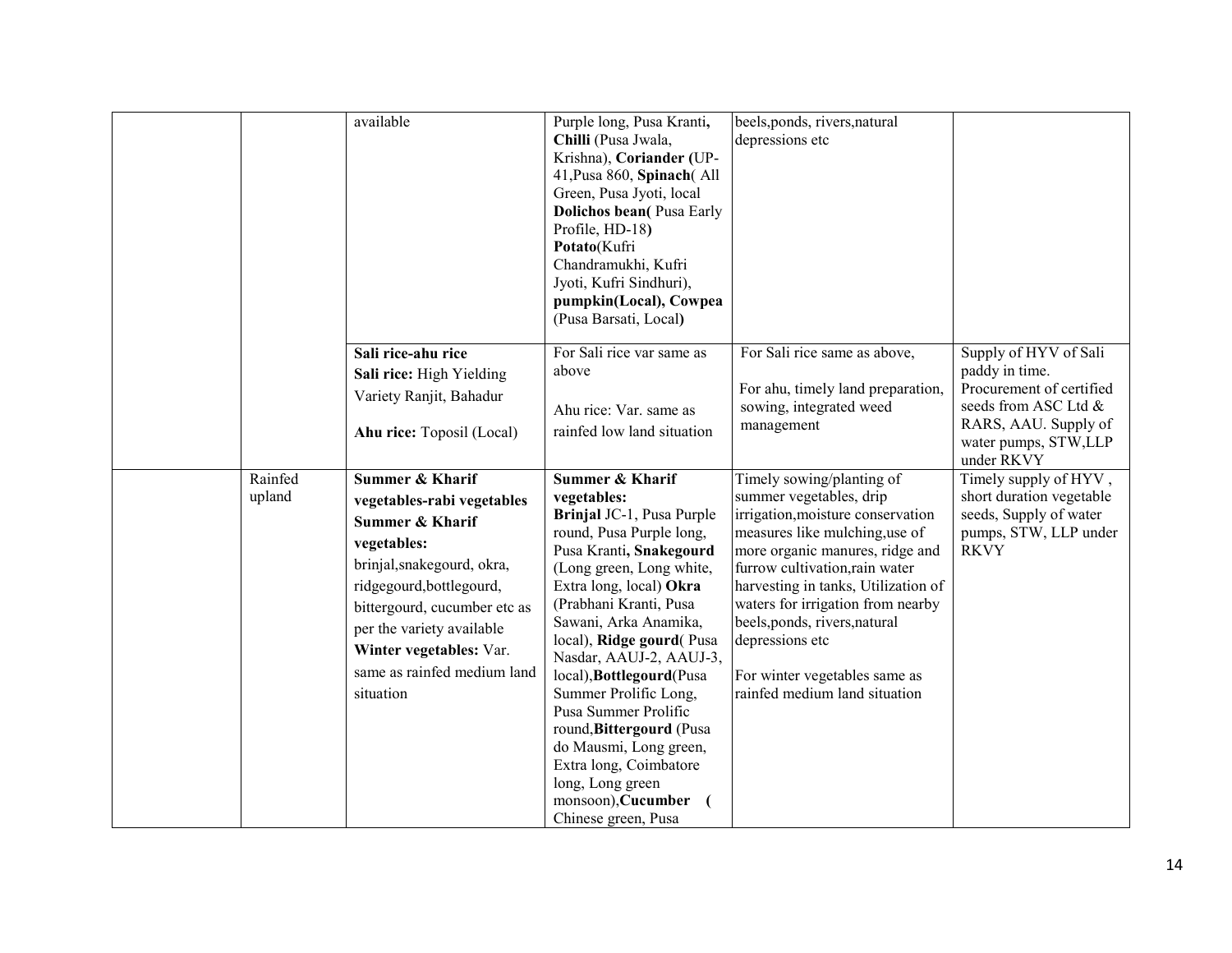|  | sanyog, Poinsette, AAUC-<br>1, AAUC-2, AAUC-3, |  |
|--|------------------------------------------------|--|
|  | AAUC-4,                                        |  |
|  | <b>Winter Vegetables:</b>                      |  |
|  | Var same as Rainfed                            |  |
|  | Medium land situation                          |  |

| <b>Condition</b>                       |                        |                                                                       | <b>Suggested Contingency measures</b>                                                                                           |                                                                                                                                                                                                                                                                                                                                                    |                                                                                                                                                                                           |  |
|----------------------------------------|------------------------|-----------------------------------------------------------------------|---------------------------------------------------------------------------------------------------------------------------------|----------------------------------------------------------------------------------------------------------------------------------------------------------------------------------------------------------------------------------------------------------------------------------------------------------------------------------------------------|-------------------------------------------------------------------------------------------------------------------------------------------------------------------------------------------|--|
| <b>Early season</b>                    | Major                  | <b>Normal Crop/cropping</b>                                           | Change in crop/cropping                                                                                                         | Agronomic measures <sup>d</sup>                                                                                                                                                                                                                                                                                                                    | <b>Remarks</b> on                                                                                                                                                                         |  |
| drought                                | Farming                | system <sup>b</sup>                                                   | system <sup>c</sup>                                                                                                             |                                                                                                                                                                                                                                                                                                                                                    | Implementation <sup>e</sup>                                                                                                                                                               |  |
| (delayed onset)                        | situation <sup>a</sup> |                                                                       |                                                                                                                                 |                                                                                                                                                                                                                                                                                                                                                    |                                                                                                                                                                                           |  |
| Delay by 6<br>weeks (July 3rd<br>week) | Rainfed<br>Lowland     | Sali mono crop<br>Sali rice: High Yielding<br>Variety Ranjit, Bahadur | Pankaj, Lakhimi, Swarnaprova,<br>Monoharsali, Andrewsali,<br>Prafulla, Gitesh (Transplanted)<br>Luit and Disang (direct seeded) | Preparation of seed bed &<br>main field immediately after<br>rainfall, Rainwater harvesting<br>by making bund of 30cm<br>height, Irrigate rice field only<br>and when necessary. Care<br>should be taken so that cracks<br>do not develop in the field.<br>Divert some area from paddy<br>to pulses and oilseeds in<br>medium land, application of | Supply of seeds through<br>national Calamity relief<br>fund in time.<br>Procurement of<br>certified seeds from<br>ASC Ltd & RARS,<br>AAU. Supply of water<br>pumps, STW,LLP<br>under RKVY |  |
|                                        |                        |                                                                       |                                                                                                                                 | organic matter, closer<br>spacing, stager planting                                                                                                                                                                                                                                                                                                 |                                                                                                                                                                                           |  |
|                                        |                        | Sali rice-boro rice                                                   | For Sali rice same as above                                                                                                     | For Sali rice same as above                                                                                                                                                                                                                                                                                                                        | Same as above                                                                                                                                                                             |  |
|                                        |                        | Sali rice: High Yielding                                              |                                                                                                                                 |                                                                                                                                                                                                                                                                                                                                                    |                                                                                                                                                                                           |  |
|                                        |                        | Variety Ranjit, Bahadur                                               | Boro rice: Kanaklata, Joymati,                                                                                                  | For boro rice, timely land                                                                                                                                                                                                                                                                                                                         |                                                                                                                                                                                           |  |
|                                        |                        |                                                                       | Chandrama, Bishnu Prasad, IR-                                                                                                   | preparation, sowing and                                                                                                                                                                                                                                                                                                                            |                                                                                                                                                                                           |  |
|                                        |                        | <b>Boro rice: Bahadur</b>                                             | 68, Local (Rataboro, Kalaboro)                                                                                                  | transplanting, Rainwater                                                                                                                                                                                                                                                                                                                           |                                                                                                                                                                                           |  |
|                                        |                        |                                                                       |                                                                                                                                 | harvesting, utilization of                                                                                                                                                                                                                                                                                                                         |                                                                                                                                                                                           |  |
|                                        |                        |                                                                       |                                                                                                                                 | water from nearby beels,                                                                                                                                                                                                                                                                                                                           |                                                                                                                                                                                           |  |
|                                        |                        |                                                                       |                                                                                                                                 | ponds, rivers, natural                                                                                                                                                                                                                                                                                                                             |                                                                                                                                                                                           |  |
|                                        |                        |                                                                       |                                                                                                                                 | depressions etc.                                                                                                                                                                                                                                                                                                                                   |                                                                                                                                                                                           |  |
|                                        |                        | Sali rice-ahu rice                                                    | For Sali rice var. same as above                                                                                                | For Sali rice same as above,                                                                                                                                                                                                                                                                                                                       | Same as above                                                                                                                                                                             |  |
|                                        |                        | Sali rice: High Yielding                                              |                                                                                                                                 |                                                                                                                                                                                                                                                                                                                                                    |                                                                                                                                                                                           |  |
|                                        |                        | Variety Ranjit, Bahadur                                               | Ahu rice (transplanted): Luit,<br>Disang, Gopinath, Jaya,                                                                       | For ahu, timely land<br>preparation, sowing,                                                                                                                                                                                                                                                                                                       |                                                                                                                                                                                           |  |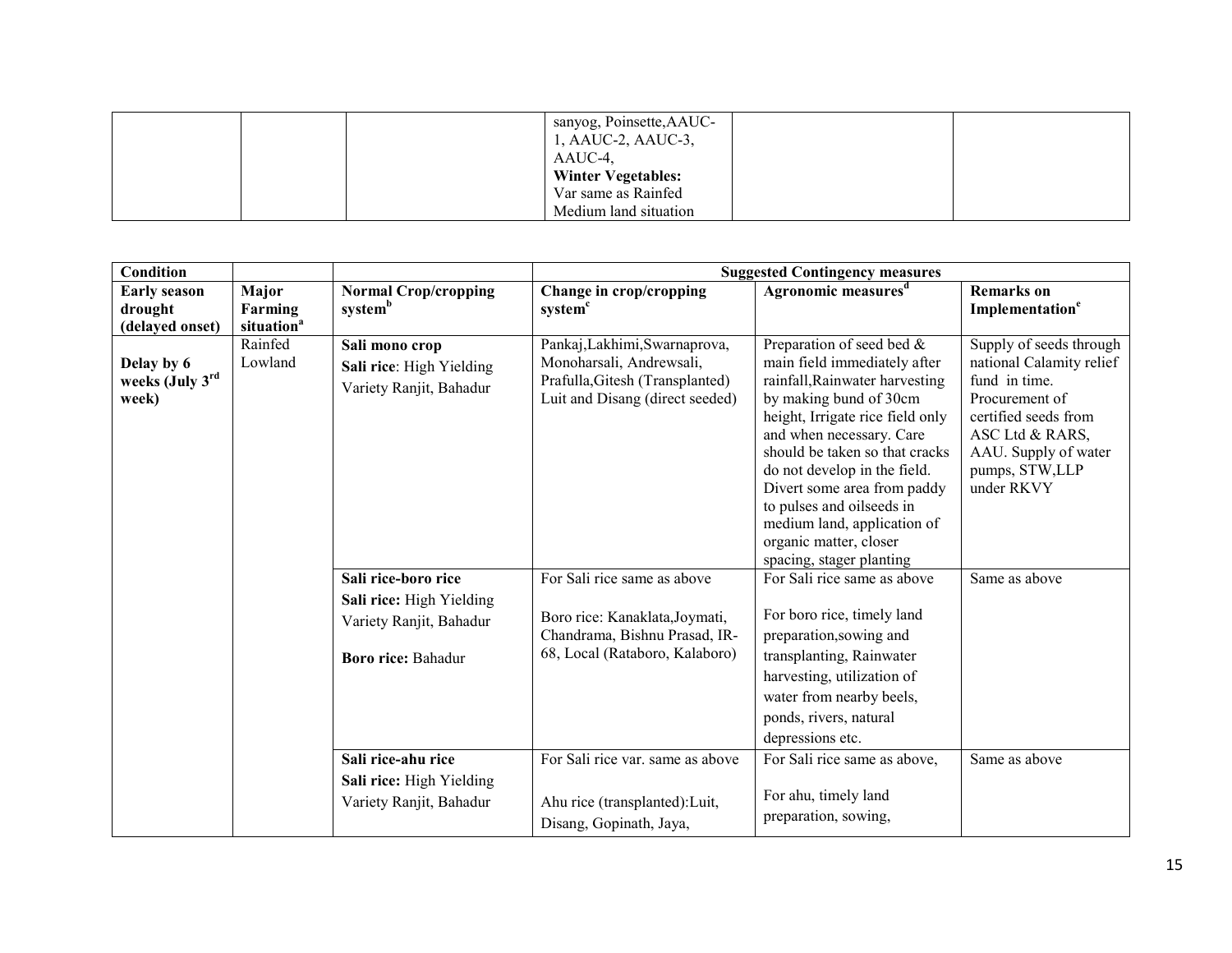|                        | Ahu rice: Toposil (Local)                                                                                                                                                                                                      | Ahu rice (Direct seeded):<br>Koimurali, Luit                                                                                                                                                                                                                                                                                                                                                                                               | integrated weed management,<br>Rainwater harvesting,<br>utilization of water from<br>nearby beels, ponds, rivers,<br>natural depressions etc, use of<br>drum seeder                                                                                                                                                                                                                                                                                          |                                                                                                                                                 |
|------------------------|--------------------------------------------------------------------------------------------------------------------------------------------------------------------------------------------------------------------------------|--------------------------------------------------------------------------------------------------------------------------------------------------------------------------------------------------------------------------------------------------------------------------------------------------------------------------------------------------------------------------------------------------------------------------------------------|--------------------------------------------------------------------------------------------------------------------------------------------------------------------------------------------------------------------------------------------------------------------------------------------------------------------------------------------------------------------------------------------------------------------------------------------------------------|-------------------------------------------------------------------------------------------------------------------------------------------------|
| Rainfed<br>medium land | Sali rice-Oilseeds/pulses<br>Sali rice: High Yielding<br>Variety Ranjit, Bahadur<br>Oilseeds: Rapeseed:M-27,<br>TS-29, Linseed: Local var,<br>Sesamum: Local var,<br>Pulses: Rajmah (Local), Pea<br>(Local)                    | Sali rice:<br>Pankaj, Lakhimi, Swarnaprova,<br>Monoharsali, Andrewsali,<br>Prafulla, Gitesh (Transplanted)<br>Luit and Disang (direct seeded)<br>Oilseeds: Rapeseed: M-27, TS-<br>36, TS-38, TS-29, Linseed:T-<br>397 & Local var, Sesamum:<br>Madaavi, Gouri, Vinayak,<br>Punjab tall No.1, RT-1& Local<br>var,<br>Pulses: Rajmah (Local, Uday,<br>PDR-14) Pea: (Azad P-1, T-<br>163, Boneville), Blackgram<br>(Local, T-9, T-27, KU-309) | For Sali rice same as rainfed<br>lowland situation<br>Early sowing of rapeseed for<br>utilization of residual soil<br>moisture, minimum/zero<br>tillage for rapeseed, other<br>moisture conservation<br>measures such as mulching,<br>Ridge and furrow cultivation<br>of Raimah, Cultivation of short<br>duration pulses like<br>blackgram, pea etc. Utilization<br>of waters for irrigation from<br>nearby beels, ponds,<br>rivers, natural depressions etc | Same as above. Supply<br>of mechanical weeder<br>under RKVY, Supply<br>of water pumps,<br>STW,LLP under RKVY                                    |
|                        | Sali rice-winter vegetable<br>Sali rice: High Yielding<br>Variety Ranjit, Bahadur<br>Winter vegetables:<br>Varieties of Cabbage,<br>Cauliflower,<br>tomato, brinjal, coriander,<br>spinach, Dolichos<br>bean, potato, pumpkin, | Sali rice:<br>For Sali rice var same as above<br>Winter vegetables:<br>Cabbage (Drum head, Pride of<br>India, Golden acre) Cauliflower<br>(Snowball-16, Pusa snowball,<br>Pusa Deepali Tomato(Arka<br>Alok, Surakha hybrid, Pusa<br>Ruby), Brinjal(JC-1), Pusa<br>Purple round, Pusa Purple long,<br>Pusa Kranti, Chilli (Pusa Jwala,<br>Krishna), Coriander (UP-                                                                          | For Sali rice same as Rainfed<br>low land situation<br>Selection of important early<br>season winter vegetables,<br>timely land preparation,<br>sowing, soil conservation<br>measures such as mulching,<br>application of organic manures<br>like cowdung, vermicompost<br>etc, mixed cropping,<br>intercropping to be practised.                                                                                                                            | For Sali paddy same as<br>above<br>Timely supply of HYV,<br>short duration vegetable<br>seeds, Supply of water<br>pumps, STW, LLP<br>under RKVY |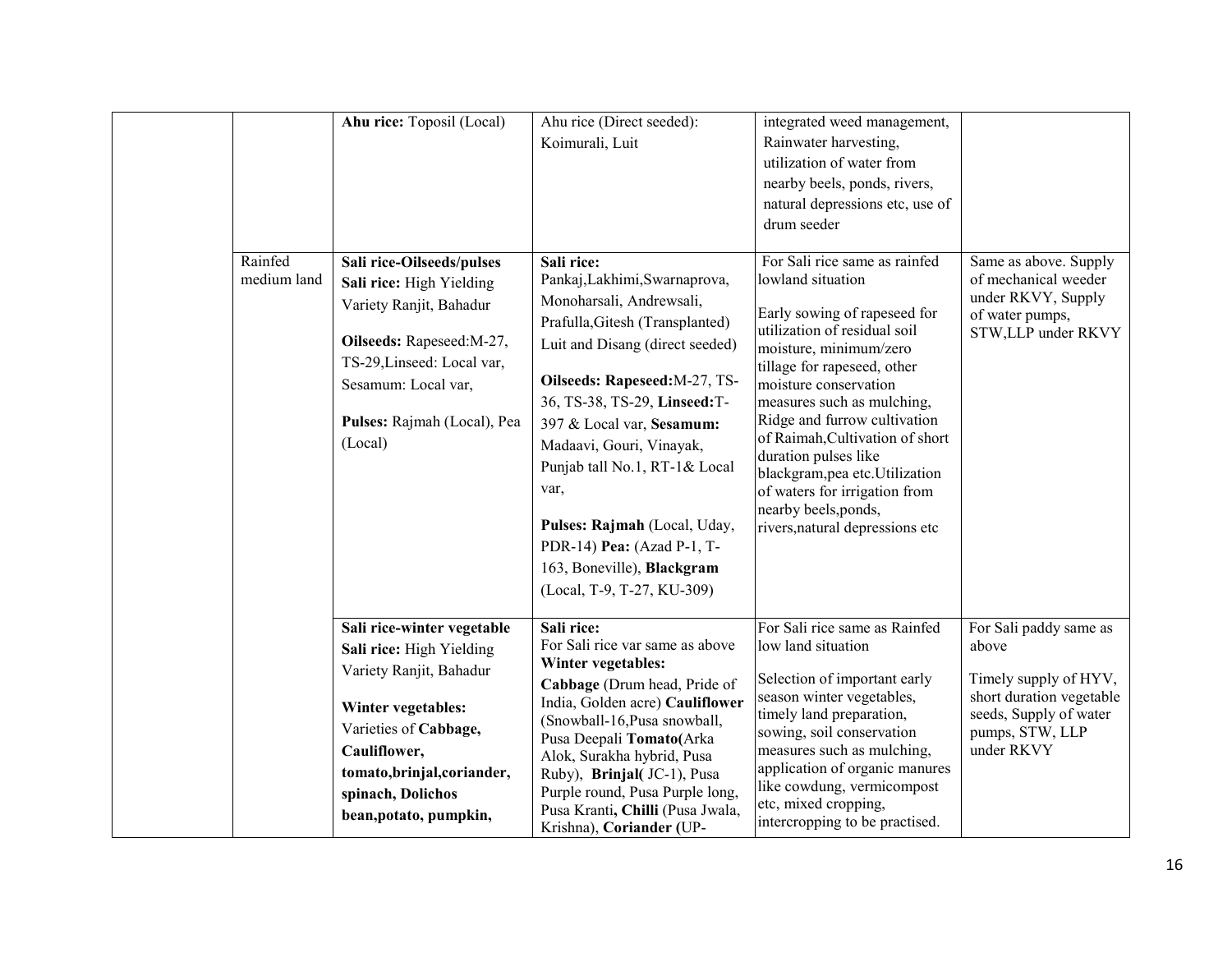|                   | cowpea as per the variety<br>available                                                                                                                                                                                                                                                   | 41, Pusa 860, Spinach (All<br>Green, Pusa Jyoti, local<br><b>Dolichos bean</b> (Pusa Early<br>Profile, HD-18) Potato(Kufri<br>Chandramukhi, Kufri Jyoti,<br>Kufri Sindhuri),<br>pumpkin(Local), Cowpea<br>(Pusa Barsati, Local)                                                                                                                                                                                                                                                                                                                                                                                                                  | Utilization of waters for<br>irrigation from nearby<br>beels, ponds, rivers, natural<br>depressions etc                                                                                                                                                                                                                                                                                               |                                                                                                                                                              |
|-------------------|------------------------------------------------------------------------------------------------------------------------------------------------------------------------------------------------------------------------------------------------------------------------------------------|--------------------------------------------------------------------------------------------------------------------------------------------------------------------------------------------------------------------------------------------------------------------------------------------------------------------------------------------------------------------------------------------------------------------------------------------------------------------------------------------------------------------------------------------------------------------------------------------------------------------------------------------------|-------------------------------------------------------------------------------------------------------------------------------------------------------------------------------------------------------------------------------------------------------------------------------------------------------------------------------------------------------------------------------------------------------|--------------------------------------------------------------------------------------------------------------------------------------------------------------|
|                   | Sali rice-ahu rice<br>Sali rice: High Yielding<br>Variety Ranjit, Bahadur<br>Ahu rice: Toposil (Local)                                                                                                                                                                                   | For Sali rice var same as above<br>Ahu rice: Var. same as rainfed<br>low land situation                                                                                                                                                                                                                                                                                                                                                                                                                                                                                                                                                          | For Sali rice same as above,<br>For ahu, timely land<br>preparation, sowing,<br>integrated weed management                                                                                                                                                                                                                                                                                            | Supply of HYV of Sali<br>paddy in time.<br>Procurement of<br>certified seeds from<br>ASC Ltd & RARS,<br>AAU. Supply of water<br>pumps, STW,LLP<br>under RKVY |
| Rainfed<br>upland | Summer & Kharif<br>vegetables-rabi vegetables<br><b>Summer &amp; Kharif</b><br>vegetables:<br>brinjal, snakegourd, okra,<br>ridgegourd, bottlegourd,<br>bittergourd, cucumber etc as<br>per the variety available<br>Winter vegetables: Var.<br>same as rainfed medium land<br>situation | Summer & Kharif vegetables:<br>Brinjal JC-1, Pusa Purple<br>round, Pusa Purple long, Pusa<br>Kranti, Snakegourd (Long<br>green, Long white, Extra long,<br>local) Okra (Prabhani Kranti,<br>Pusa Sawani, Arka Anamika,<br>local), Ridge gourd(Pusa<br>Nasdar, AAUJ-2, AAUJ-3,<br>local), Bottlegourd(Pusa<br>Summer Prolific Long, Pusa<br>Summer Prolific<br>round, Bittergourd (Pusa do<br>Mausmi, Long green, Extra<br>long, Coimbatore long, Long<br>green monsoon), Cucumber (<br>Chinese green, Pusa sanyog,<br>Poinsette, AAUC-1, AAUC-2,<br>AAUC-3, AAUC-4,<br><b>Winter Vegetables:</b><br>Var same as Rainfed Medium<br>land situation | Timely sowing/planting of<br>summer vegetables, drip<br>irrigation, moisture<br>conservation measures like<br>mulching, use of more organic<br>manures, ridge and furrow<br>cultivation, rain water<br>harvesting in tanks, Utilization<br>of waters for irrigation from<br>nearby beels, ponds,<br>rivers, natural depressions etc<br>For winter vegetables same as<br>rainfed medium land situation | Timely supply of HYV,<br>short duration vegetable<br>seeds, Supply of water<br>pumps, STW, LLP<br>under RKVY                                                 |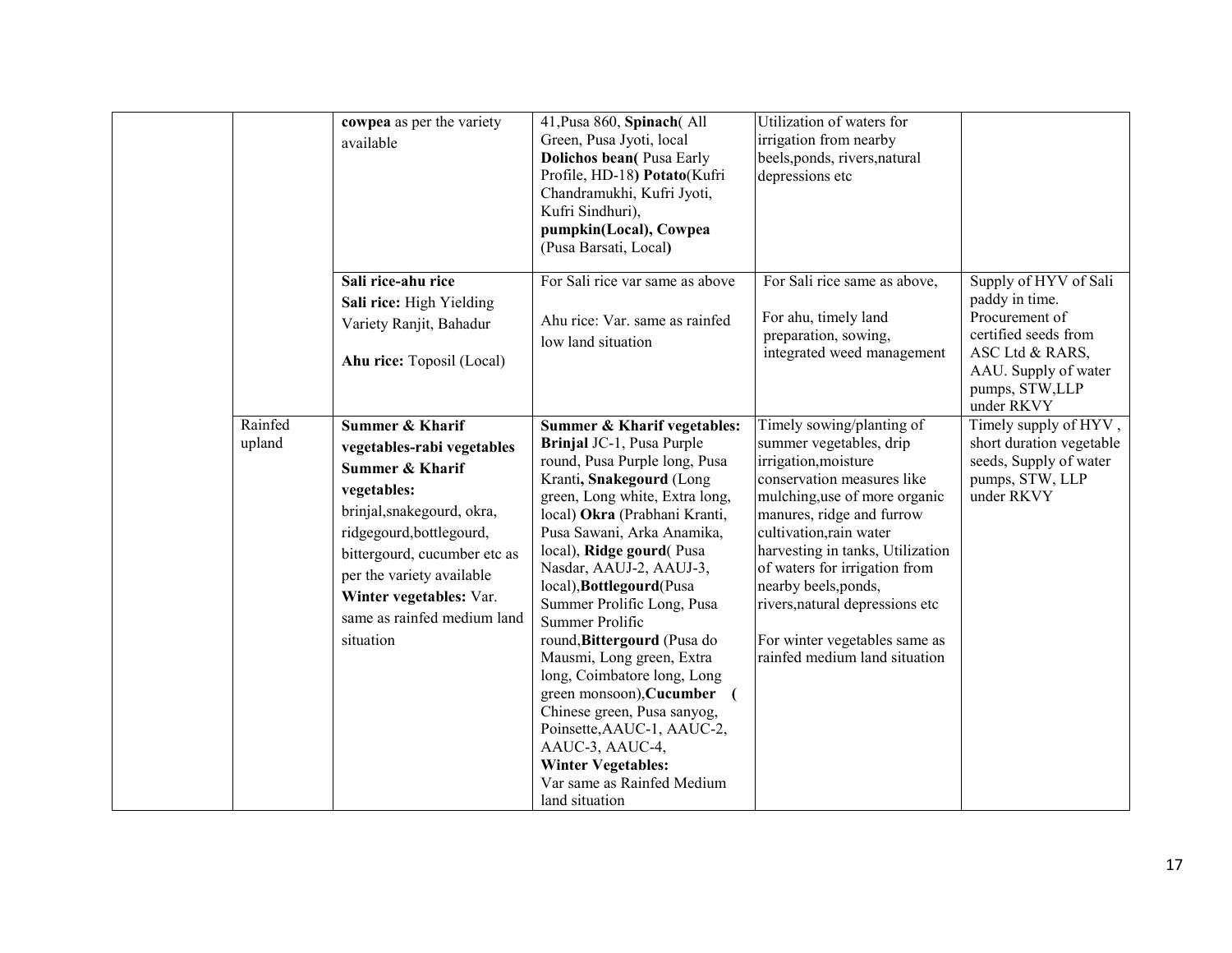| <b>Condition</b>                                  |                                            |                                                                                                         | <b>Suggested Contingency measures</b>                                                                                                                             |                                                                                                                                                                                                                                                                                                                                                                                                                                                                                                                        |                                                                                                                                                                                        |  |
|---------------------------------------------------|--------------------------------------------|---------------------------------------------------------------------------------------------------------|-------------------------------------------------------------------------------------------------------------------------------------------------------------------|------------------------------------------------------------------------------------------------------------------------------------------------------------------------------------------------------------------------------------------------------------------------------------------------------------------------------------------------------------------------------------------------------------------------------------------------------------------------------------------------------------------------|----------------------------------------------------------------------------------------------------------------------------------------------------------------------------------------|--|
| <b>Early season</b><br>drought<br>(delayed onset) | Major<br>Farming<br>situation <sup>a</sup> | <b>Normal Crop/cropping</b><br>systemb                                                                  | Change in crop/cropping<br>system <sup>c</sup>                                                                                                                    | Agronomic measures <sup>d</sup>                                                                                                                                                                                                                                                                                                                                                                                                                                                                                        | <b>Remarks</b> on<br>Implementation <sup>e</sup>                                                                                                                                       |  |
| Delay by 8<br>weeks (August<br>$1st$ week)        | Rainfed low<br>land                        | Sali mono crop<br>Sali rice: High Yielding<br>Variety Ranjit, Bahadur                                   | Monoharsali, Andrewsali,<br>Prafulla, Gitesh (Transplanted)<br>Luit and Disang (direct seeded)                                                                    | Preparation of seed bed &<br>main field immediately<br>after rainfall, closer<br>spacing with more no. of<br>seedlings (4-5) per hill,<br>stager planting/double<br>transplanting with 50-60<br>days old seedling<br>Rainwater harvesting by<br>making bund of 30cm<br>height, Irrigate rice field<br>only and when necessary.<br>Care should be taken so<br>that cracks do not develop<br>in the field. Divert some<br>area from paddy to pulses<br>and oilseeds in medium<br>land, application of organic<br>matter, | Supply of seeds through<br>national Calamity relief<br>fund in time.<br>Procurement of certified<br>seeds from ASC Ltd &<br>RARS, AAU. Supply of<br>water pumps, STW,LLP<br>under RKVY |  |
|                                                   |                                            | Sali rice-boro rice<br>Sali rice: High Yielding<br>Variety Ranjit, Bahadur<br><b>Boro rice: Bahadur</b> | For Sali rice same as above<br>Boro rice: Kanaklata,<br>Chandrama, Bishnu Prasad, IR-<br>68, Local (Rataboro, Kalaboro)                                           | For Sali rice same as above<br>For boro rice, timely land<br>preparation, sowing and<br>transplanting, Rainwater<br>harvesting, utilization of<br>water from nearby beels,<br>ponds, rivers, natural<br>depressions etc.                                                                                                                                                                                                                                                                                               | Same as above                                                                                                                                                                          |  |
|                                                   |                                            | Sali rice-ahu rice<br>Sali rice: High Yielding<br>Variety Ranjit, Bahadur<br>Ahu rice: Toposil (Local)  | For Sali rice var. same as above<br>Ahu rice (transplanted): Luit,<br>Disang, Gopinath,<br>Jaya, Krishna, Cauvery, IR-36,<br>IR-50, Ratna, Culture-1,<br>Socket-4 | For Sali rice same as<br>above,<br>For ahu, timely land<br>preparation, sowing,<br>integrated weed                                                                                                                                                                                                                                                                                                                                                                                                                     | Same as above                                                                                                                                                                          |  |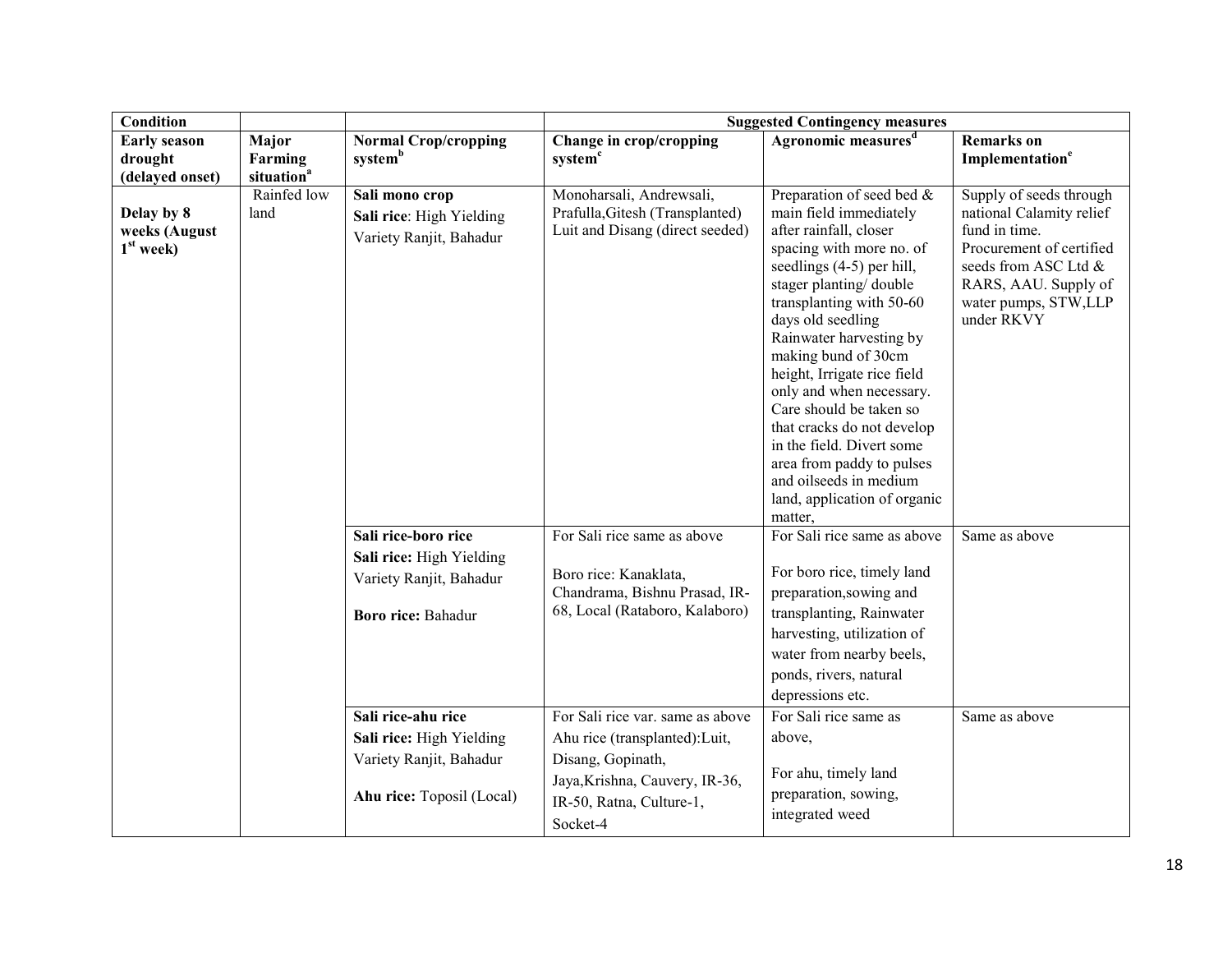|                        |                                                                                                                                                                                                                                                             | Ahu rice (Direct seeded):<br>Koimurali, Luit                                                                                                                                                                                                                                                                                                                                                              | management, Rainwater<br>harvesting, utilization of<br>water from nearby beels,<br>ponds, rivers, natural<br>depressions etc, use of<br>drum seeder                                                                                                                                                                                                                                                                                                                |                                                                                                                                                        |
|------------------------|-------------------------------------------------------------------------------------------------------------------------------------------------------------------------------------------------------------------------------------------------------------|-----------------------------------------------------------------------------------------------------------------------------------------------------------------------------------------------------------------------------------------------------------------------------------------------------------------------------------------------------------------------------------------------------------|--------------------------------------------------------------------------------------------------------------------------------------------------------------------------------------------------------------------------------------------------------------------------------------------------------------------------------------------------------------------------------------------------------------------------------------------------------------------|--------------------------------------------------------------------------------------------------------------------------------------------------------|
| Rainfed<br>medium land | Sali rice-Oilseeds/pulses<br>Sali rice: High Yielding<br>Variety Ranjit, Bahadur<br>Oilseeds: Rapeseed:M-27,<br>TS-29, Linseed: Local var,<br>Sesamum: Local var,<br>Pulses: Rajmah (Local), Pea<br>(Local)                                                 | Sali rice:<br>Monoharsali, Andrewsali,<br>Prafulla, Gitesh (Transplanted)<br>Luit and Disang (direct seeded)<br>Oilseeds: Rapeseed: M-27, TS-<br>36, TS-38, TS-29, Linseed:T-<br>397 & Local var, Sesamum:<br>Madaavi, Gouri, Vinayak,<br>Punjab tall No.1, RT-1& Local<br>var, Pulses: Rajmah (Local,<br>Uday, PDR-14) Pea: (Azad P-<br>1, T-163, Boneville),<br>Blackgram (Local, T-9, T-27,<br>KU-309) | For Sali rice same as<br>rainfed lowland situation<br>Early sowing of rapeseed<br>for utilization of residual<br>soil moisture,<br>minimum/zero tillage for<br>rapeseed, other moisture<br>conservation measures such<br>as mulching, Ridge and<br>furrow cultivation of<br>Raimah, Cultivation of short<br>duration pulses like<br>blackgram, pea<br>etc. Utilization of waters for<br>irrigation from nearby<br>beels, ponds, rivers, natural<br>depressions etc | Same as above. Supply<br>of mechanical weeder<br>under RKVY, Supply of<br>water pumps, STW,LLP<br>under RKVY                                           |
|                        | Sali rice-winter vegetable<br>Sali rice: High Yielding<br>Variety Ranjit, Bahadur<br>Winter vegetables:<br>Varieties of Cabbage,<br>Cauliflower,<br>tomato, brinjal, coriander,<br>spinach, Dolichos<br>bean, potato, pumpkin,<br>cowpea as per the variety | Sali rice:<br>For Sali rice var same as above<br>Winter vegetables:<br>Cabbage (Drum head, Pride of<br>India, Golden acre)<br>Cauliflower (Snowball-16, Pusa<br>snowball, Pusa Deepali<br>Tomato(Arka Alok, Surakha<br>hybrid, Pusa Ruby), Brinjal(<br>JC-1), Pusa Purple round, Pusa<br>Purple long, Pusa Kranti, Chilli<br>(Pusa Jwala, Krishna),<br>Coriander (UP-41, Pusa 860,                        | For Sali rice same as<br>Rainfed low land situation<br>Selection of important early<br>season winter vegetables,<br>timely land preparation,<br>sowing, soil conservation<br>measures such as mulching,<br>application of organic<br>manures like cowdung,<br>vermicompost etc, mixed<br>cropping, intercropping to<br>be practised. Utilization of<br>waters for irrigation from                                                                                  | For Sali paddy same as<br>above<br>Timely supply of HYV,<br>short duration vegetable<br>seeds, Supply of water<br>pumps, STW, LLP under<br><b>RKVY</b> |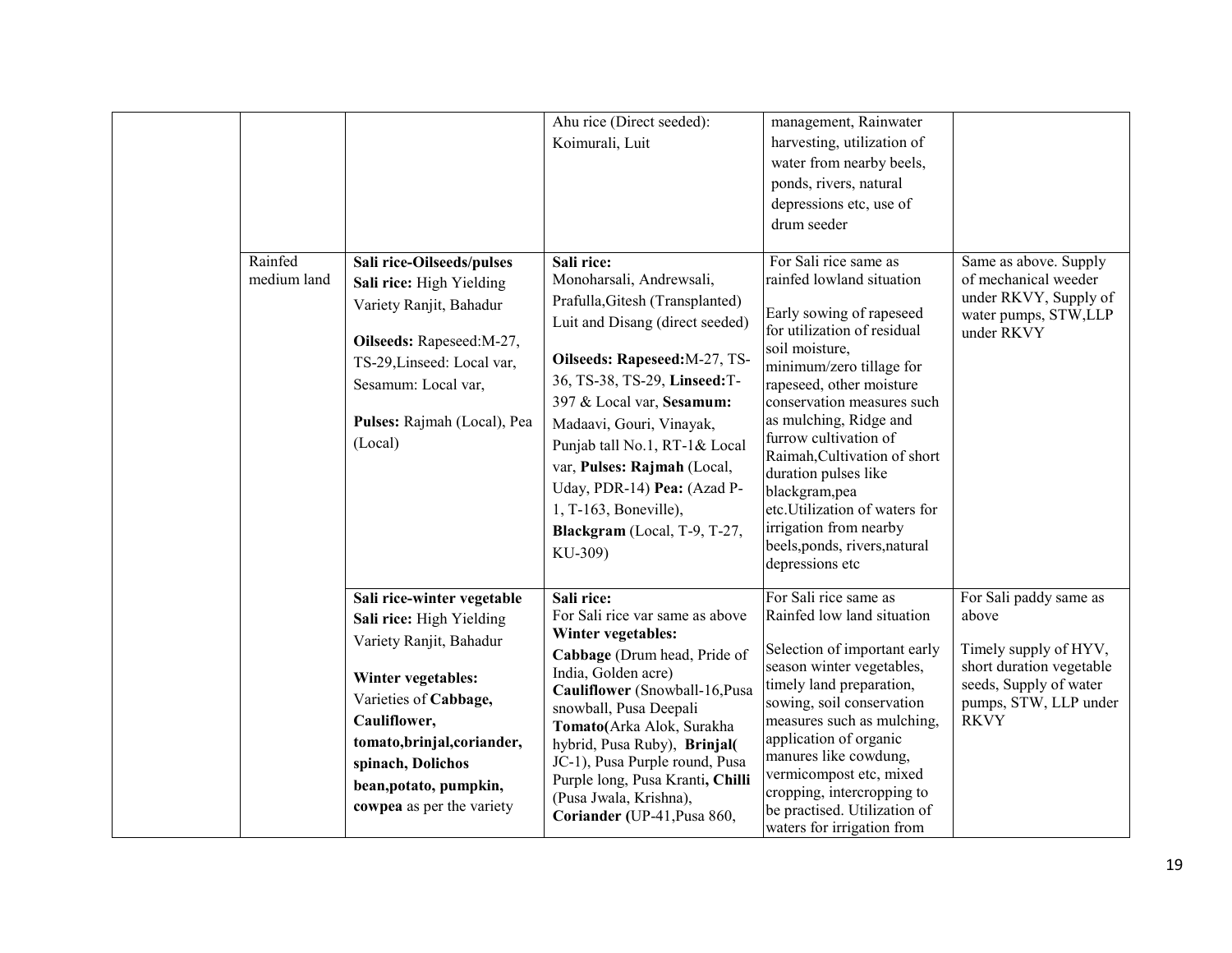|                   | available                                                                                                                                                                                                                                                                                           | Spinach(All Green, Pusa Jyoti,<br>local Dolichos bean(Pusa<br>Early Profile, HD-18)<br>Potato(Kufri Chandramukhi,<br>Kufri Jyoti, Kufri Sindhuri),<br>pumpkin(Local), Cowpea<br>(Pusa Barsati, Local)                                                                                                                                                                                                                                                                                                                                                                                                                                          | nearby beels, ponds,<br>rivers, natural depressions<br>etc                                                                                                                                                                                                                                                                                                                                                                                 |                                                                                                                                                           |
|-------------------|-----------------------------------------------------------------------------------------------------------------------------------------------------------------------------------------------------------------------------------------------------------------------------------------------------|------------------------------------------------------------------------------------------------------------------------------------------------------------------------------------------------------------------------------------------------------------------------------------------------------------------------------------------------------------------------------------------------------------------------------------------------------------------------------------------------------------------------------------------------------------------------------------------------------------------------------------------------|--------------------------------------------------------------------------------------------------------------------------------------------------------------------------------------------------------------------------------------------------------------------------------------------------------------------------------------------------------------------------------------------------------------------------------------------|-----------------------------------------------------------------------------------------------------------------------------------------------------------|
|                   | Sali rice-ahu rice<br>Sali rice: High Yielding<br>Variety Ranjit, Bahadur<br>Ahu rice: Toposil (Local)                                                                                                                                                                                              | For Sali rice var same as above<br>Ahu rice: Var. same as rainfed<br>low land situation                                                                                                                                                                                                                                                                                                                                                                                                                                                                                                                                                        | For Sali rice same as<br>above,<br>For ahu, timely land<br>preparation, sowing,<br>integrated weed<br>management                                                                                                                                                                                                                                                                                                                           | Supply of HYV of Sali<br>paddy in time.<br>Procurement of certified<br>seeds from ASC Ltd &<br>RARS, AAU. Supply of<br>water pumps, STW,LLP<br>under RKVY |
| Rainfed<br>upland | <b>Summer &amp; Kharif</b><br>vegetables-rabi vegetables<br><b>Summer &amp; Kharif</b><br>vegetables:<br>brinjal, snakegourd, okra,<br>ridgegourd, bottlegourd,<br>bittergourd, cucumber etc as<br>per the variety available<br>Winter vegetables: Var.<br>same as rainfed medium land<br>situation | Summer & Kharif vegetables:<br>Brinjal JC-1, Pusa Purple<br>round, Pusa Purple long, Pusa<br>Kranti, Snakegourd (Long<br>green, Long white, Extra long,<br>local) Okra (Prabhani Kranti,<br>Pusa Sawani, Arka Anamika,<br>local), Ridge gourd(Pusa<br>Nasdar, AAUJ-2, AAUJ-3,<br>local), Bottlegourd(Pusa<br>Summer Prolific Long, Pusa<br>Summer Prolific<br>round, Bittergourd (Pusa do<br>Mausmi, Long green, Extra<br>long, Coimbatore long, Long<br>green monsoon), Cucumber<br>Chinese green, Pusa sanyog,<br>Poinsette, AAUC-1, AAUC-2,<br>AAUC-3, AAUC-4,<br><b>Winter Vegetables:</b><br>Var same as Rainfed Medium<br>land situation | Timely sowing/planting of<br>summer vegetables, drip<br>irrigation, moisture<br>conservation measures like<br>mulching, use of more<br>organic manures, stand<br>establishment method, ridge<br>and furrow cultivation, rain<br>water harvesting in tanks,<br>Utilization of waters for<br>irrigation from nearby<br>beels, ponds, rivers, natural<br>depressions etc<br>For winter vegetables same<br>as rainfed medium land<br>situation | Timely supply of HYV,<br>short duration vegetable<br>seeds, Supply of water<br>pumps, STW, LLP under<br><b>RKVY</b>                                       |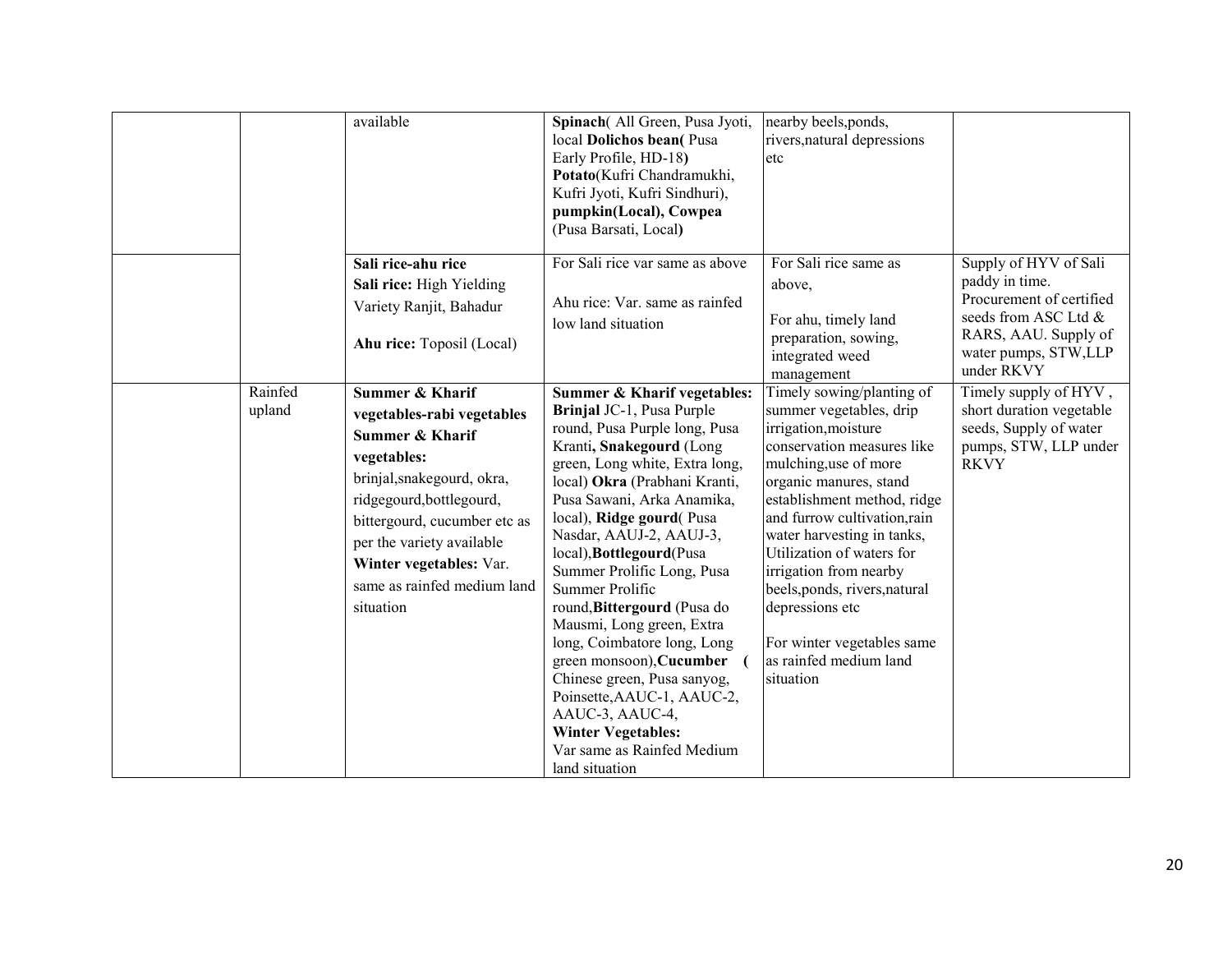| <b>Condition</b>                                                                                                                 |                        |                                                                                                                                                                                                                                    |                                                                                                                                                                                                        | <b>Suggested Contingency measures</b>                                                                                                                                                                                  |                                                                                                                                                                                                 |
|----------------------------------------------------------------------------------------------------------------------------------|------------------------|------------------------------------------------------------------------------------------------------------------------------------------------------------------------------------------------------------------------------------|--------------------------------------------------------------------------------------------------------------------------------------------------------------------------------------------------------|------------------------------------------------------------------------------------------------------------------------------------------------------------------------------------------------------------------------|-------------------------------------------------------------------------------------------------------------------------------------------------------------------------------------------------|
| Early season                                                                                                                     | <b>Major Farming</b>   | Normal Crop/cropping system <sup>b</sup>                                                                                                                                                                                           | Crop management <sup>c</sup>                                                                                                                                                                           | Soil nutrient &                                                                                                                                                                                                        | <b>Remarks</b> on                                                                                                                                                                               |
| drought (Normal                                                                                                                  | situation <sup>a</sup> |                                                                                                                                                                                                                                    |                                                                                                                                                                                                        | moisture conservation                                                                                                                                                                                                  | Implementation <sup>e</sup>                                                                                                                                                                     |
| onset)                                                                                                                           | Rainfed Lowland        | Sali mono crop                                                                                                                                                                                                                     | 1. Thining and gap filling the                                                                                                                                                                         | measues <sup>d</sup><br>1. Top dressing of N, $\overline{P}$                                                                                                                                                           | Buffer seed stock                                                                                                                                                                               |
| <b>Normal onset</b><br>followed by 15-<br>20 days dry spell<br>after sowing<br>leading to poor<br>germination/crop<br>stand etc. |                        | Sali rice: High Yielding Variety<br>Ranjit, Bahadur, Pankaj, Kushal,<br>Moniram, Local bao paddy,<br>Scented rice: Badsahbhog                                                                                                      | existing crop<br>2. Resowing with short<br>duration variety, seeds should<br>be treated with 4% MOP for 24<br>hrs & drying in shade<br>3. Mat nursery technique to<br>meet the shortage of seedlings   | $&$ K top dressing in the<br>line sown crops, Apply<br>P upto 3 weeks after<br>seeding & K upto<br>flowering<br>2. Application of<br>sufficient FYM and<br>weeding<br>3. Rainwater harvesting<br>by 30 cm high bunding | Supply of seeds<br>through national<br>Calamity relief<br>fund in time.<br>Procurement of<br>certified seeds<br>from ASC Ltd &<br>RARS, AAU.<br>Supply of water<br>pumps, STW,LLP<br>under RKVY |
|                                                                                                                                  |                        | Sali rice-Boro rice<br>For Sali rice same as above<br>Boro rice: Kanaklata, Chandrama,<br>Bishnu Prasad, IR-68, Local<br>(Rataboro, Kalaboro)                                                                                      | $-Do-$                                                                                                                                                                                                 | $-Do-$                                                                                                                                                                                                                 | $-Do-$                                                                                                                                                                                          |
|                                                                                                                                  |                        | Sali rice-Ahu rice<br>For Sali rice var. same as CS1<br>Ahu rice (transplanted): Luit,<br>Disang, Gopinath, Jaya, Krishna,<br>Cauvery, IR-36, IR-50, Ratna,<br>Culture-1, Socket-4<br>Ahu rice (Direct seeded):<br>Koimurali, Luit | Same as CS1                                                                                                                                                                                            | Same as CS1                                                                                                                                                                                                            | Same as CS1                                                                                                                                                                                     |
|                                                                                                                                  | Rainfed medium<br>land | Sali rice-Oilseeds/pulses<br>For Sali rice var. same as rainfed<br>lowland situation Oilseeds:<br>Rapeseed: M-27, TS-36, TS-38,<br>TS-29, Linseed:T-397 & Local<br>var, Sesamum: Madaavi, Gouri,                                   | 1. Thining and gap filling the<br>existing crop<br>2. Resowing with short<br>duration variety, seeds should<br>be treated with 4% MOP for 24<br>hrs $&$ drying in shade<br>3. Mat nursery technique to | 1. Top dressing of N, P<br>$&$ K top dressing in the<br>line sown crops, Apply<br>P upto 3 weeks after<br>seeding & K upto<br>flowering<br>2. Application of                                                           | Buffer seed stock<br>Supply of seeds<br>through national<br>Calamity relief<br>fund in time.<br>Procurement of<br>certified seeds                                                               |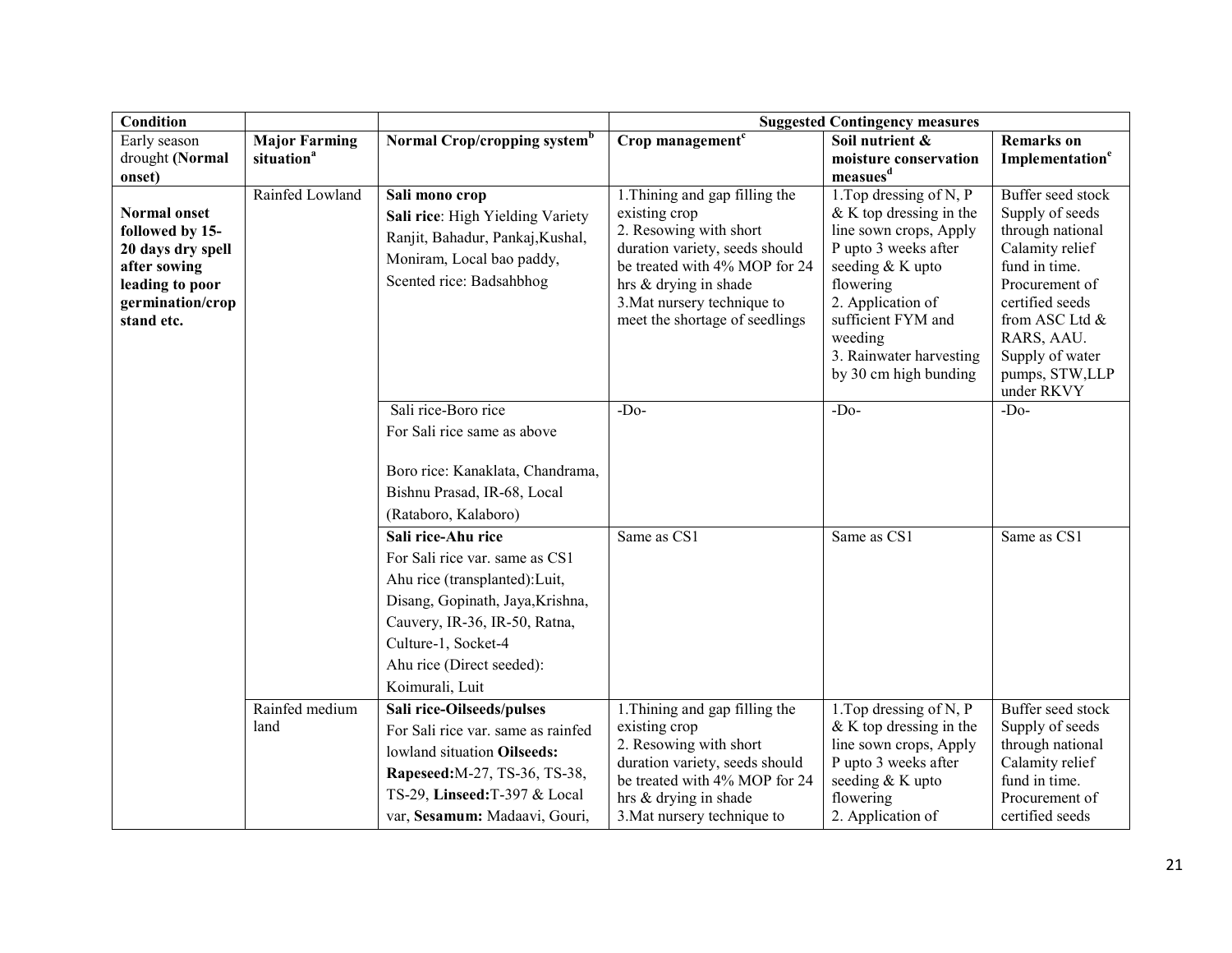| Vinayak, Punjab tall No.1, RT-<br>1& Local var, Pulses: Rajmah<br>(Local, Uday, PDR-14) Pea:<br>(Azad P-1, T-163, Boneville),<br>Blackgram (Local, T-9, T-27,<br>KU-309)                                                                                                                                                                                                                                                                                                                                                                                                                                                           | meet the shortage of seedlings<br>5. Timely land preparation and<br>sowing of oilseeds | sufficient FYM and<br>weeding<br>3. Rainwater harvesting<br>by 30 cm high bunding<br>4. Ridge and furrow<br>cultivation of Rajmah<br>5. Zero tillage for toria<br>and mulching | from ASC Ltd &<br>RARS, AAU.<br>Supply of water<br>pumps, STW,LLP<br>under RKVY |
|------------------------------------------------------------------------------------------------------------------------------------------------------------------------------------------------------------------------------------------------------------------------------------------------------------------------------------------------------------------------------------------------------------------------------------------------------------------------------------------------------------------------------------------------------------------------------------------------------------------------------------|----------------------------------------------------------------------------------------|--------------------------------------------------------------------------------------------------------------------------------------------------------------------------------|---------------------------------------------------------------------------------|
| Sali rice-winter vegetables<br>For Sali rice var same as rainfed<br>lowland situation<br>Winter vegetables:<br>Cabbage (Drum head, Pride of<br>India, Golden acre) Cauliflower<br>(Snowball-16, Pusa snowball,<br>Pusa Deepali Tomato(Arka Alok,<br>Surakha hybrid, Pusa Ruby),<br>Brinjal(JC-1), Pusa Purple<br>round, Pusa Purple long, Pusa<br>Kranti, Chilli (Pusa Jwala,<br>Krishna), Coriander (UP-<br>41, Pusa 860, Spinach (All Green,<br>Pusa Jyoti, local Dolichos bean(<br>Pusa Early Profile, HD-18)<br>Potato(Kufri Chandramukhi,<br>Kufri Jyoti, Kufri Sindhuri),<br>pumpkin(Local), Cowpea (Pusa<br>Barsati, Local) | For Sali rice same as above<br>Timely land preparation and<br>sowing of vegetables     | For Sali rice same as<br>above                                                                                                                                                 | Same as above                                                                   |
| Sali rice-Ahu rice<br>For Sali rice var same as rainfed<br>lowland situation<br>Ahu rice (transplanted): Luit,<br>Disang, Gopinath, Jaya, Krishna,<br>Cauvery, IR-36, IR-50, Ratna,<br>Culture-1, Socket-4                                                                                                                                                                                                                                                                                                                                                                                                                         | Same as rainfed low land<br>situation for both Sali and Ahu                            | Same as rainfed low<br>land situation for both<br>Sali and Ahu                                                                                                                 | Same as rainfed<br>low land situation<br>for both Sali and<br>Ahu               |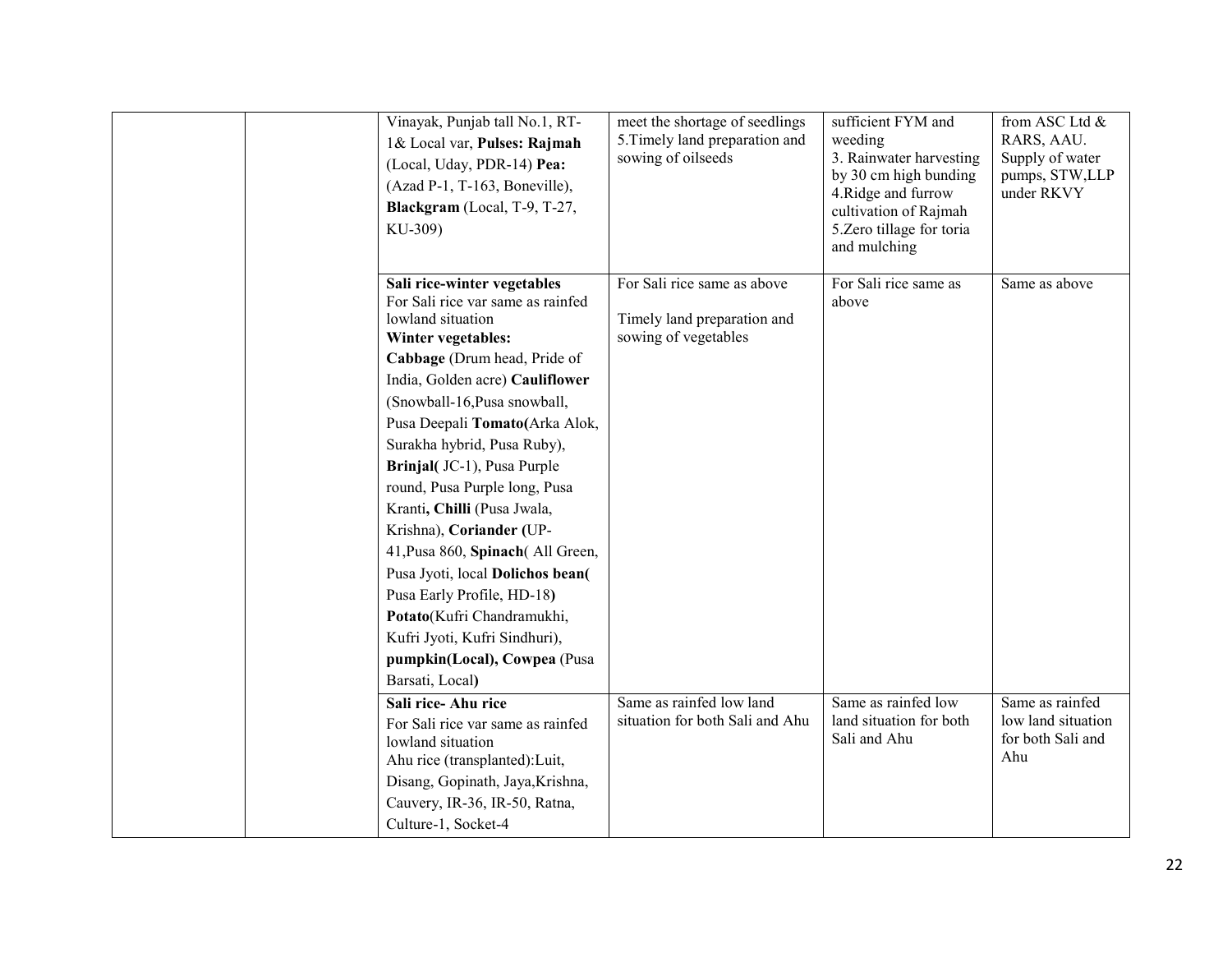|                | Ahu rice (Direct seeded):                                                                                                                                                                                                                                                                                                                                                                                                                                                                                                                                                                                                                                                                      |                                                                           |                                                                                                                                                                                                                                                              |                                                                                                                                                                                                    |
|----------------|------------------------------------------------------------------------------------------------------------------------------------------------------------------------------------------------------------------------------------------------------------------------------------------------------------------------------------------------------------------------------------------------------------------------------------------------------------------------------------------------------------------------------------------------------------------------------------------------------------------------------------------------------------------------------------------------|---------------------------------------------------------------------------|--------------------------------------------------------------------------------------------------------------------------------------------------------------------------------------------------------------------------------------------------------------|----------------------------------------------------------------------------------------------------------------------------------------------------------------------------------------------------|
|                | Koimurali, Luit                                                                                                                                                                                                                                                                                                                                                                                                                                                                                                                                                                                                                                                                                |                                                                           |                                                                                                                                                                                                                                                              |                                                                                                                                                                                                    |
|                |                                                                                                                                                                                                                                                                                                                                                                                                                                                                                                                                                                                                                                                                                                |                                                                           |                                                                                                                                                                                                                                                              |                                                                                                                                                                                                    |
| Rainfed upland | Summer & Kharif vegetables-<br>rabi vegetables<br>Summer & Kharif vegetables:<br>Brinjal JC-1, Pusa Purple round,<br>Pusa Purple long, Pusa Kranti,<br>Snakegourd (Long green, Long<br>white, Extra long, local) Okra<br>(Prabhani Kranti, Pusa Sawani,<br>Arka Anamika, local), Ridge<br>gourd(Pusa Nasdar, AAUJ-2,<br>AAUJ-3, local), Bottlegourd(Pusa<br>Summer Prolific Long, Pusa<br>Summer Prolific<br>round, Bittergourd (Pusa do<br>Mausmi, Long green, Extra long,<br>Coimbatore long, Long green<br>monsoon), Cucumber (Chinese<br>green, Pusa sanyog,<br>Poinsette, AAUC-1, AAUC-2,<br>AAUC-3, AAUC-4,<br><b>Winter Vegetables:</b><br>Var same as Rainfed Medium<br>land situation | 1. Thinning and gap filling<br>2. Resowing with short<br>duration variety | 1. Application of<br>sufficient amount of<br>organic manure-<br>vermicompost, FYM etc<br>2. Rainwater harvesting<br>3. Ridge and furrow<br>cultivation<br>4. Apply N as top dress.<br>$P$ & K also top dress if<br>not applied as basal in<br>line sown crop | Supply of seeds<br>through national<br>Calamity relief<br>fund in time.<br>Procurement of<br>certified seeds<br>from ASC Ltd $\&$<br>RARS, AAU.<br>Supply of water<br>pumps, STW,LLP<br>under RKVY |

| <b>Condition</b>                                                                                    |                                                |                                                                                            | <b>Suggested Contingency measures</b>                                                     |                                                                                  |                                                          |
|-----------------------------------------------------------------------------------------------------|------------------------------------------------|--------------------------------------------------------------------------------------------|-------------------------------------------------------------------------------------------|----------------------------------------------------------------------------------|----------------------------------------------------------|
| Mid season<br>drought (long dry<br>spell, consecutive<br>2 weeks rainless<br>$(>2.5$ mm)<br>period) | <b>Major Farming</b><br>situation <sup>a</sup> | Normal Crop/cropping system <sup>b</sup>                                                   | Crop management <sup>c</sup>                                                              | Soil nutrient &<br>moisture conservation<br>measues"                             | <b>Remarks</b> on<br>Implementation <sup>e</sup>         |
| At vegetative<br>stage                                                                              | <b>Rainfed lowlad</b>                          | CS1.Sali mono crop<br>Sali rice: High Yielding Variety<br>Ranjit, Bahadur, Pankaj, Kushal, | 1. Resowing with short<br>duration variety, seeds should<br>be treated with 4% MOP for 24 | 1. Top dressing of N, $P$<br>$&$ K top dressing in the<br>line sown crops, Apply | Buffer seed stock<br>Supply of seeds<br>through national |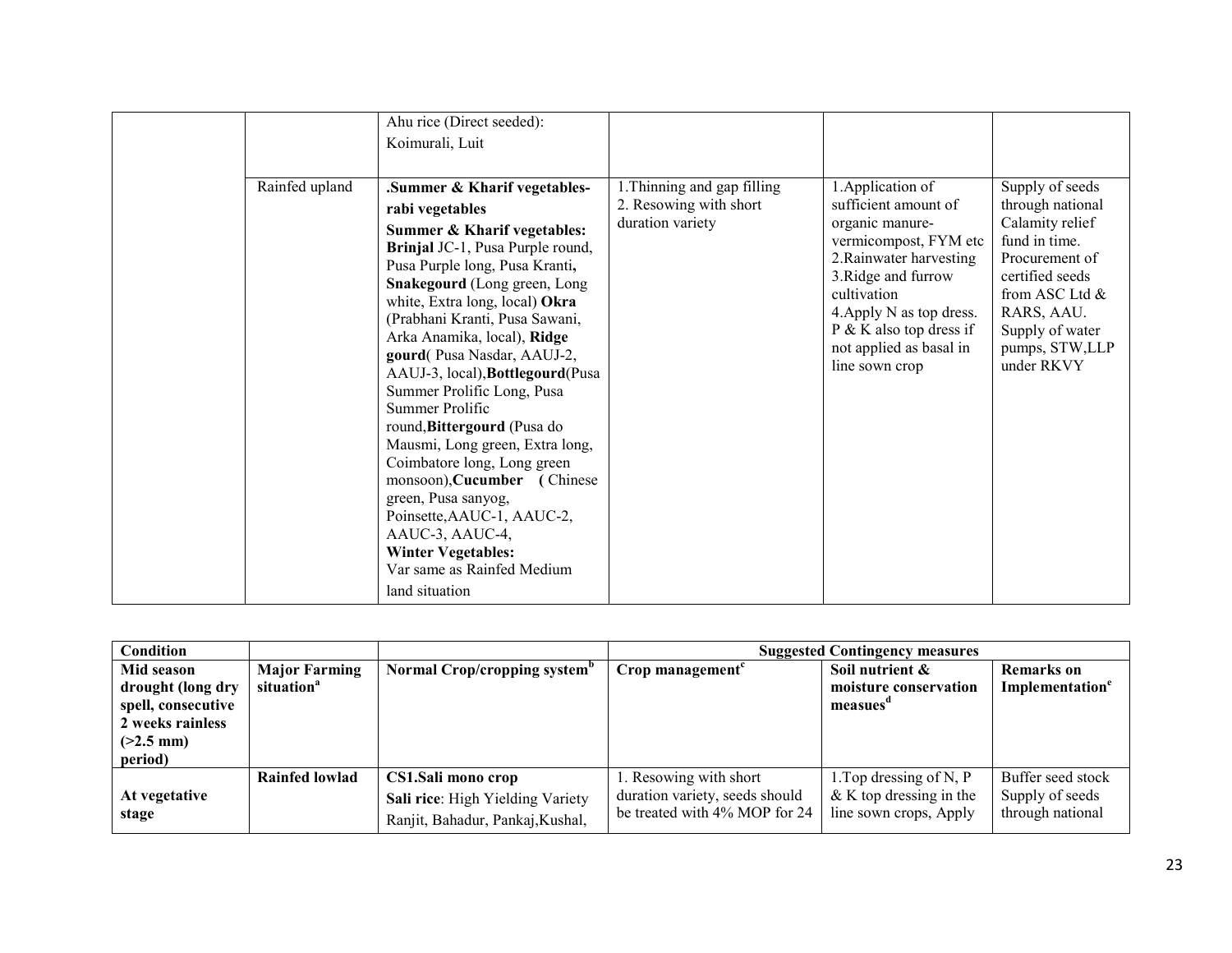|                        | Moniram, Local bao paddy,<br>Scented rice: Badsahbhog                                                                                                                                                                                                              | hrs & drying in shade<br>2. Mat nursery technique to<br>meet the shortage of seedlings<br>3. Life saving irrigation<br>4. Integrated weed Management                                                                                                                               | P upto 3 weeks after<br>seeding & K upto<br>flowering<br>2. Application of<br>sufficient FYM and<br>weeding<br>3. Rainwater harvesting<br>by 30 cm high bunding<br>4. Top dress with<br>additional quantities of | Calamity relief<br>fund in time.<br>Procurement of<br>certified seeds<br>from ASC Ltd &<br>RARS, AAU.<br>Supply of water<br>pumps, STW,LLP<br>under RKVY          |
|------------------------|--------------------------------------------------------------------------------------------------------------------------------------------------------------------------------------------------------------------------------------------------------------------|------------------------------------------------------------------------------------------------------------------------------------------------------------------------------------------------------------------------------------------------------------------------------------|------------------------------------------------------------------------------------------------------------------------------------------------------------------------------------------------------------------|-------------------------------------------------------------------------------------------------------------------------------------------------------------------|
|                        |                                                                                                                                                                                                                                                                    |                                                                                                                                                                                                                                                                                    | MOP $@$ 5 kg/bigha &<br>incorporate it<br>5. Spray 2% KET<br>solution on leaves                                                                                                                                  |                                                                                                                                                                   |
|                        | Sali rice-Boro rice<br>For Sali rice same as above<br>Boro rice: Kanaklata, Chandrama,                                                                                                                                                                             | Same as above                                                                                                                                                                                                                                                                      | Same as above                                                                                                                                                                                                    | Same as above                                                                                                                                                     |
|                        | Bishnu Prasad, IR-68, Local<br>(Rataboro, Kalaboro)                                                                                                                                                                                                                |                                                                                                                                                                                                                                                                                    |                                                                                                                                                                                                                  |                                                                                                                                                                   |
|                        | Sali rice-Ahu rice<br>For Sali rice var. same as CS1<br>Ahu rice (transplanted): Luit,<br>Disang, Gopinath, Jaya, Krishna,<br>Cauvery, IR-36, IR-50, Ratna,<br>Culture-1, Socket-4<br>Ahu rice (Direct seeded):<br>Koimurali, Luit                                 | Same as CS1                                                                                                                                                                                                                                                                        | Same as CS1                                                                                                                                                                                                      | Same as CS1                                                                                                                                                       |
| Rainfed Medium<br>land | Sali rice-Oilseeds/pulses<br>For Sali rice var. same as rainfed<br>lowland situation Oilseeds:<br>Rapeseed: M-27, TS-36, TS-38,<br>TS-29, Linseed:T-397 & Local<br>var, Sesamum: Madaavi, Gouri,<br>Vinayak, Punjab tall No.1, RT-<br>1& Local var, Pulses: Rajmah | 1. Resowing with short duration<br>variety, seeds should be treated<br>with 4% MOP for 24 hrs $\&$<br>drying in shade<br>2. Mat nursery technique to<br>meet the shortage of seedlings<br>3. Life saving irrigation<br>4. Integrated weed Management<br>5. Direct seeding of short | 1. Top dressing of N, P<br>$&$ K top dressing in the<br>line sown crops, Apply<br>P upto 3 weeks after<br>seeding & K upto<br>flowering<br>2. Application of<br>sufficient FYM and<br>weeding                    | Buffer seed stock<br>Supply of seeds<br>through national<br>Calamity relief<br>fund in time.<br>Procurement of<br>certified seeds<br>from ASC Ltd &<br>RARS, AAU. |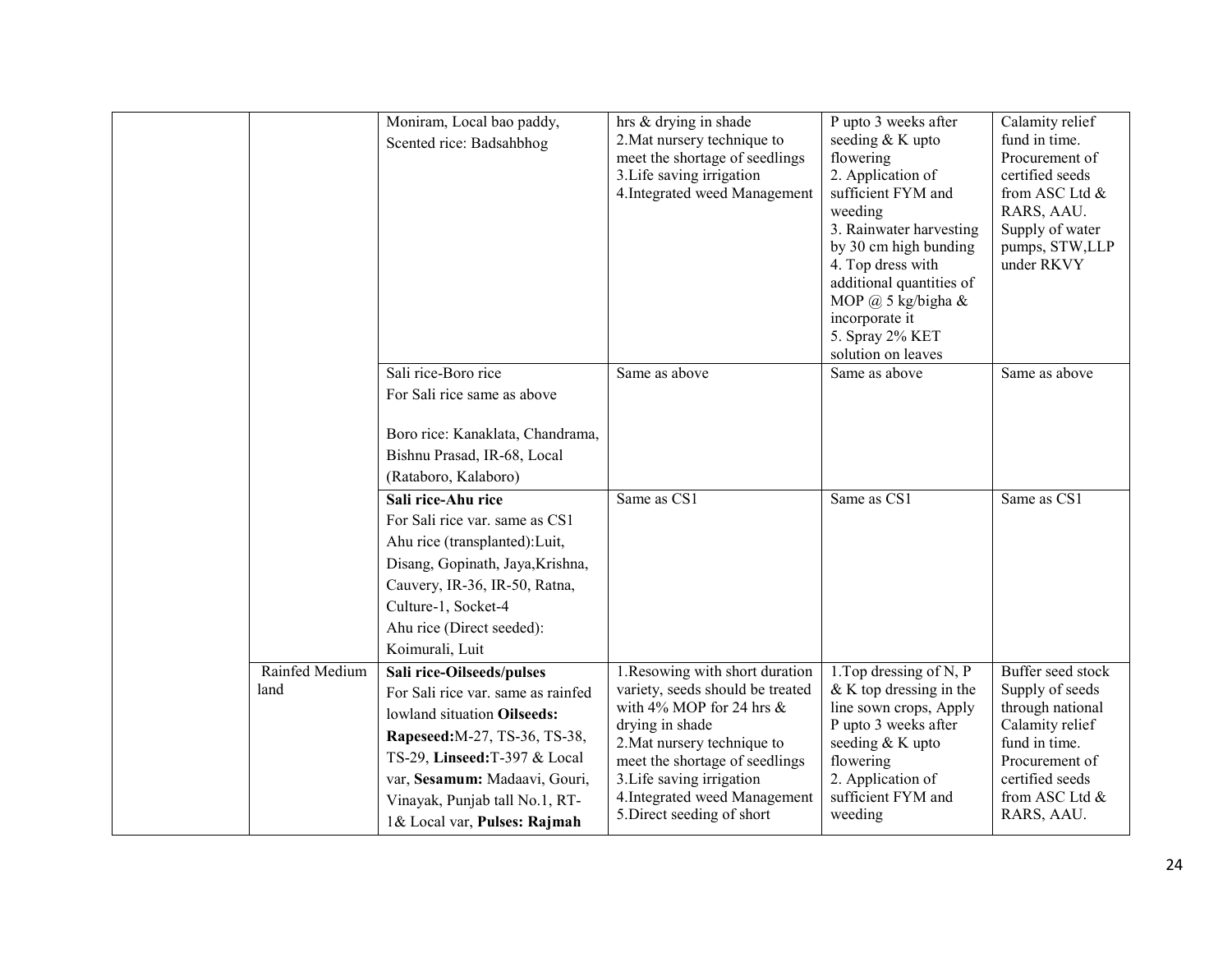| (Local, Uday, PDR-14) Pea:<br>(Azad P-1, T-163, Boneville),<br>Blackgram (Local, T-9, T-27,<br>KU-309)                                                                                                                                                                                                                                                                                                                                                                                                                                                                                                                             | duration late Sali var (Luit,<br>Disang etc)<br>6. Divert some area from paddy<br>to pulses & oilseeds | 3. Rainwater harvesting<br>by 30 cm high bunding<br>4. For Sali rice, top<br>dress with additional<br>quantities of MOP $@$ 5<br>kg/bigha & incorporate<br>it<br>5. Spray 2% KET<br>solution on leaves<br>6.Ridge and furrow<br>cultivation of Rajmah<br>7. Zero tillage for toria<br>and mulching | Supply of water<br>pumps, STW,LLP<br>under RKVY                   |
|------------------------------------------------------------------------------------------------------------------------------------------------------------------------------------------------------------------------------------------------------------------------------------------------------------------------------------------------------------------------------------------------------------------------------------------------------------------------------------------------------------------------------------------------------------------------------------------------------------------------------------|--------------------------------------------------------------------------------------------------------|----------------------------------------------------------------------------------------------------------------------------------------------------------------------------------------------------------------------------------------------------------------------------------------------------|-------------------------------------------------------------------|
| Sali rice-winter vegetables<br>For Sali rice var same as rainfed<br>lowland situation<br>Winter vegetables:<br>Cabbage (Drum head, Pride of<br>India, Golden acre) Cauliflower<br>(Snowball-16, Pusa snowball,<br>Pusa Deepali Tomato(Arka Alok,<br>Surakha hybrid, Pusa Ruby),<br>Brinjal(JC-1), Pusa Purple<br>round, Pusa Purple long, Pusa<br>Kranti, Chilli (Pusa Jwala,<br>Krishna), Coriander (UP-<br>41, Pusa 860, Spinach (All Green,<br>Pusa Jyoti, local Dolichos bean(<br>Pusa Early Profile, HD-18)<br>Potato(Kufri Chandramukhi,<br>Kufri Jyoti, Kufri Sindhuri),<br>pumpkin(Local), Cowpea (Pusa<br>Barsati, Local) | For Sali rice same as above<br>Divert some area from paddy<br>to early winter vegetables               | For Sali rice same as<br>above<br>Ridge and furrow<br>cultivation of vegetables                                                                                                                                                                                                                    | Same as above                                                     |
| Sali rice-Ahu rice<br>For Sali rice var same as rainfed<br>lowland situation                                                                                                                                                                                                                                                                                                                                                                                                                                                                                                                                                       | Same as rainfed low land<br>situation for both Sali and Ahu                                            | Same as rainfed low<br>land situation for both<br>Sali and Ahu                                                                                                                                                                                                                                     | Same as rainfed<br>low land situation<br>for both Sali and<br>Ahu |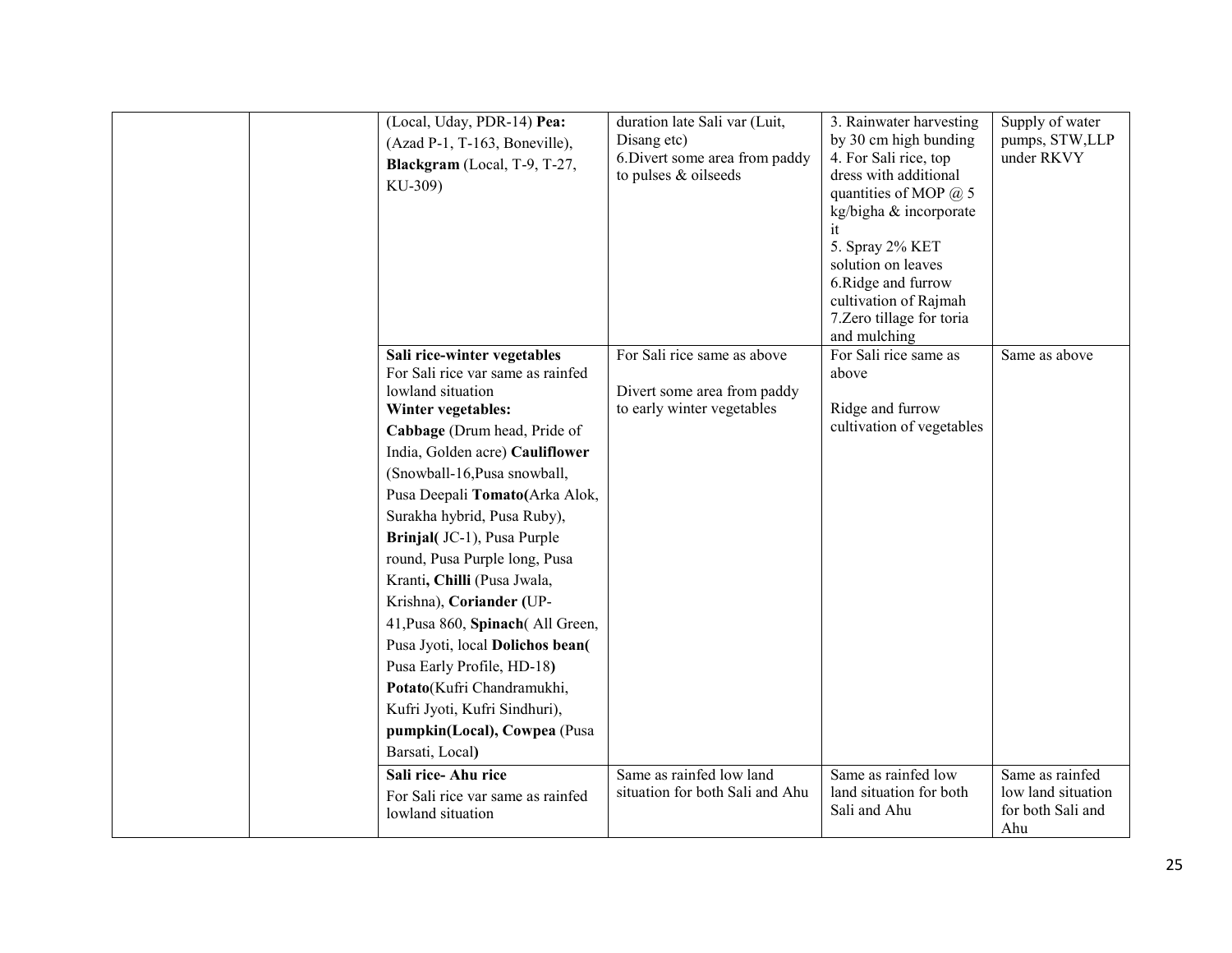| Rainfed Upland | Ahu rice (transplanted): Luit,<br>Disang, Gopinath, Jaya, Krishna,<br>Cauvery, IR-36, IR-50, Ratna,<br>Culture-1, Socket-4<br>Ahu rice (Direct seeded):<br>Koimurali, Luit<br>Summer & Kharif vegetables-                                                                                                                                                                                                                                                                                                                                                                                                                                                                 | 1. Thining and gap filling the                                                                     | 1. Application of                                                                                                                                                                                                                                                                                                          | Supply of seeds                                                                                                                                                              |
|----------------|---------------------------------------------------------------------------------------------------------------------------------------------------------------------------------------------------------------------------------------------------------------------------------------------------------------------------------------------------------------------------------------------------------------------------------------------------------------------------------------------------------------------------------------------------------------------------------------------------------------------------------------------------------------------------|----------------------------------------------------------------------------------------------------|----------------------------------------------------------------------------------------------------------------------------------------------------------------------------------------------------------------------------------------------------------------------------------------------------------------------------|------------------------------------------------------------------------------------------------------------------------------------------------------------------------------|
|                | rabi vegetables<br><b>Summer &amp; Kharif vegetables:</b><br>Brinjal JC-1, Pusa Purple round,<br>Pusa Purple long, Pusa Kranti,<br>Snakegourd (Long green, Long<br>white, Extra long, local) Okra<br>(Prabhani Kranti, Pusa Sawani,<br>Arka Anamika, local), Ridge<br>gourd(Pusa Nasdar, AAUJ-2,<br>AAUJ-3,<br>local), Bottlegourd(Pusa Summer<br>Prolific Long, Pusa Summer<br>Prolific round, Bittergourd (Pusa<br>do Mausmi, Long green, Extra<br>long, Coimbatore long, Long<br>green monsoon), Cucumber<br>Chinese green, Pusa sanyog,<br>Poinsette, AAUC-1, AAUC-2,<br>AAUC-3, AAUC-4,<br><b>Winter Vegetables:</b><br>Var same as Rainfed Medium<br>land situation | existing crop<br>2. Re-sowing with short<br>duration varieties<br>3. Integrated Weed<br>Management | sufficient amount of<br>organic manure-<br>vermicompost, FYM etc<br>2. Rainwater harvesting<br>3. Ridge and furrow<br>cultivation<br>4. Apply N as top dress.<br>$P$ & K also top dress if<br>not applied as basal in<br>line sown crop<br>5. P should be applied<br>upto 3 weeks after<br>seeding and K upto<br>flowering | through national<br>Calamity relief<br>fund in time.<br>Procurement of<br>certified seeds<br>from ASC Ltd &<br>RARS, AAU.<br>Supply of water<br>pumps, STW,LLP<br>under RKVY |

| $\complement$ ondition                    |                                                |                              |                 | Suggested contingency measures                      |                              |
|-------------------------------------------|------------------------------------------------|------------------------------|-----------------|-----------------------------------------------------|------------------------------|
| Mid season<br>drought (long dry<br>spell) | <b>Major Farming</b><br>situation <sup>a</sup> | Normal Crop/cropping system" | Crop management | Soil nutrient &<br>moisture conservation<br>measues | Remarks on<br>Implementation |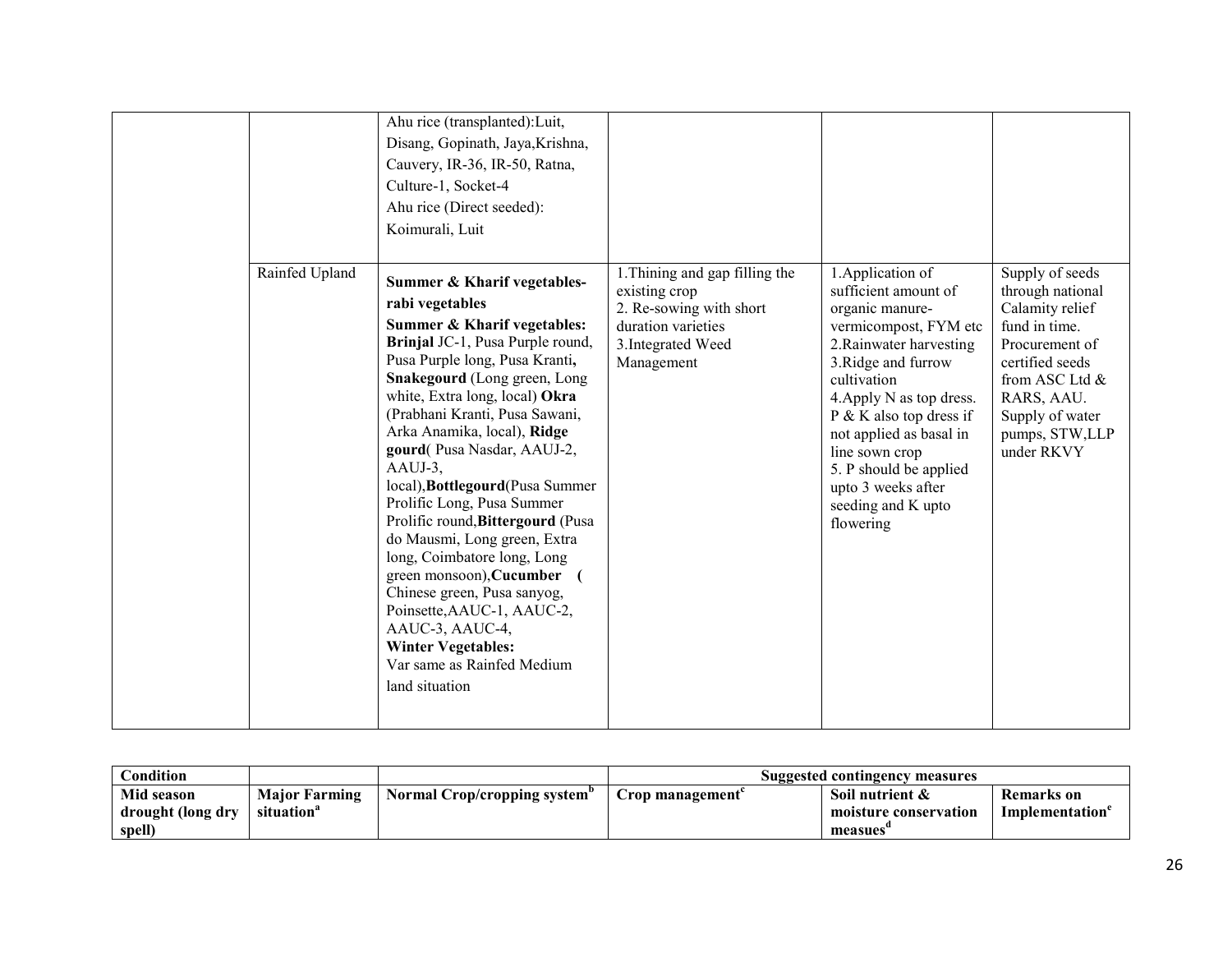| At flowering/<br>fruiting stage | Rainfed lowland        | Sali mono crop<br>Sali rice: High Yielding Variety<br>Ranjit, Bahadur, Pankaj, Kushal,<br>Moniram, Local bao paddy,<br>Scented rice: Badsahbhog                                                                                    | 1. Life saving irrigation<br>2. Direct seeding of short<br>duration late variety (Luit,<br>Disang etc)<br>3. Integrated weed Management                                                            | 1. Top dressing of urea<br>may be delayed upto<br>heading stage<br>2. Apply K upto<br>flowering<br>3. Application of<br>sufficient FYM and<br>weeding<br>4. Rainwater harvesting<br>by 30 cm high bunding<br>5. Top dress with<br>additional quantities of<br>MOP @ 5 kg/bigha &<br>incorporate it<br>6. Spray 2% KET<br>solution on leaves | Supply of seeds<br>through national<br>Calamity relief<br>fund in time.<br>Procurement of<br>certified seeds<br>from ASC Ltd &<br>RARS, AAU.<br>Supply of water<br>pumps, STW,LLP<br>under RKVY |
|---------------------------------|------------------------|------------------------------------------------------------------------------------------------------------------------------------------------------------------------------------------------------------------------------------|----------------------------------------------------------------------------------------------------------------------------------------------------------------------------------------------------|---------------------------------------------------------------------------------------------------------------------------------------------------------------------------------------------------------------------------------------------------------------------------------------------------------------------------------------------|-------------------------------------------------------------------------------------------------------------------------------------------------------------------------------------------------|
|                                 |                        | Sali rice-Boro rice<br>For Sali rice same as above<br>Boro rice: Kanaklata, Chandrama,<br>Bishnu Prasad, IR-68, Local<br>(Rataboro, Kalaboro)                                                                                      | Same as above                                                                                                                                                                                      | Same as above                                                                                                                                                                                                                                                                                                                               | Same as above                                                                                                                                                                                   |
|                                 |                        | Sali rice-Ahu rice<br>For Sali rice var. same as CS1<br>Ahu rice (transplanted): Luit,<br>Disang, Gopinath, Jaya, Krishna,<br>Cauvery, IR-36, IR-50, Ratna,<br>Culture-1, Socket-4<br>Ahu rice (Direct seeded):<br>Koimurali, Luit | Same as CS1                                                                                                                                                                                        | Same as CS1                                                                                                                                                                                                                                                                                                                                 | Same as CS1                                                                                                                                                                                     |
|                                 | Rainfed medium<br>land | Sali rice-Oilseeds/pulses<br>For Sali rice var. same as rainfed<br>lowland situation Oilseeds:<br>Rapeseed: M-27, TS-36, TS-38,<br>TS-29, Linseed:T-397 & Local<br>var, Sesamum: Madaavi, Gouri,                                   | 1. Life saving irrigation<br>2. Integrated weed Management<br>3. Direct seeding of short<br>duration late Sali var (Luit,<br>Disang etc)<br>4. Divert some area from paddy<br>to pulses & oilseeds | 1. Top dressing of N, P<br>$&$ K top dressing in the<br>line sown crops, Apply<br>P upto 3 weeks after<br>seeding & K upto<br>flowering<br>2. Application of                                                                                                                                                                                | Supply of seeds<br>through national<br>Calamity relief<br>fund in time.<br>Procurement of<br>certified seeds<br>from ASC Ltd &                                                                  |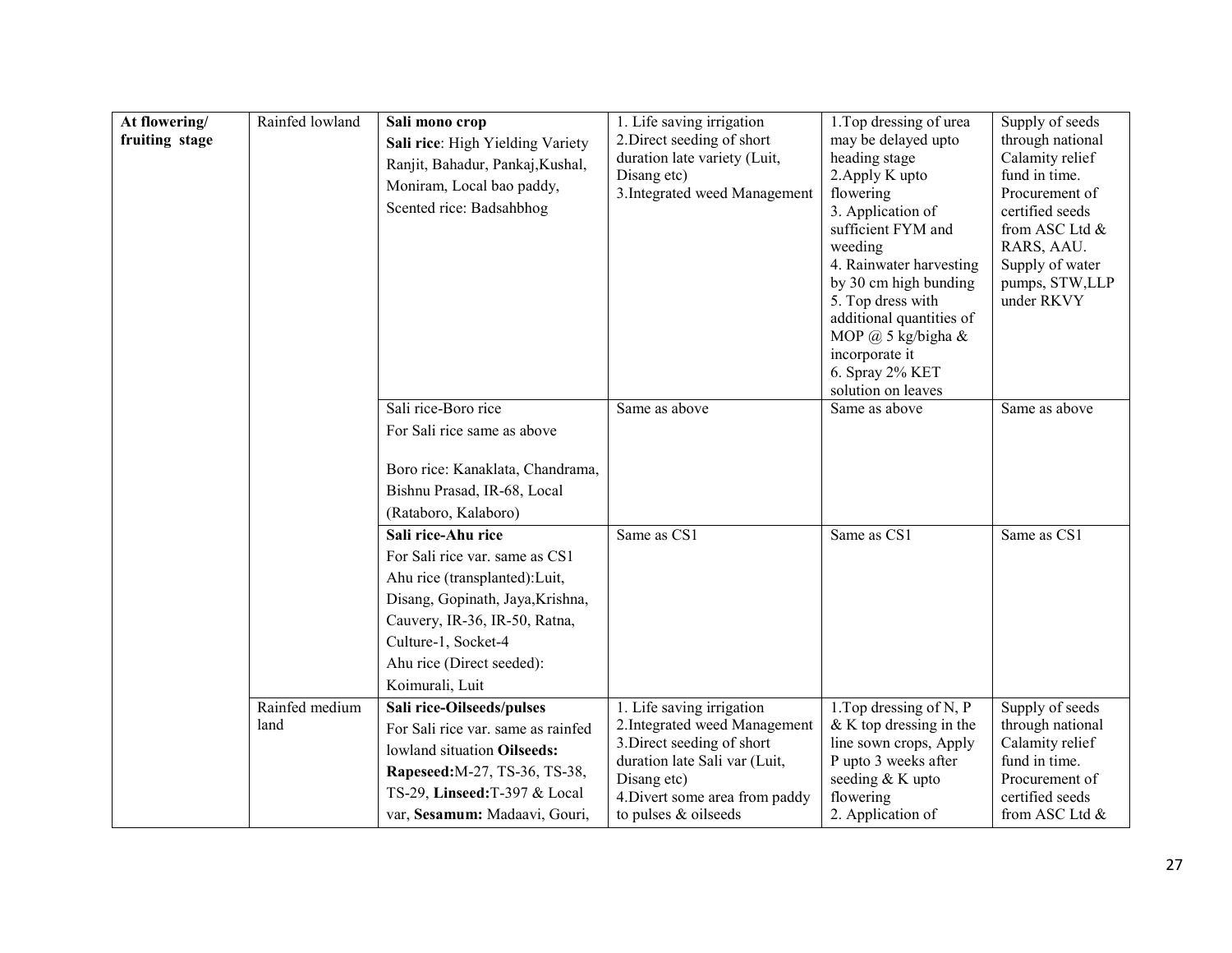| Vinayak, Punjab tall No.1, RT-    |                                 | sufficient FYM and                                 | RARS, AAU.                   |
|-----------------------------------|---------------------------------|----------------------------------------------------|------------------------------|
| 1& Local var, Pulses: Rajmah      |                                 | weeding                                            | Supply of water              |
| (Local, Uday, PDR-14) Pea:        |                                 | 3. Rainwater harvesting                            | pumps, STW,LLP<br>under RKVY |
| (Azad P-1, T-163, Boneville),     |                                 | by 30 cm high bunding<br>4. For Sali rice, top     |                              |
| Blackgram (Local, T-9, T-27,      |                                 | dress with additional                              |                              |
| KU-309)                           |                                 | quantities of MOP $@$ 5                            |                              |
|                                   |                                 | kg/bigha & incorporate                             |                              |
|                                   |                                 | it                                                 |                              |
|                                   |                                 | 5. Spray 2% KET                                    |                              |
|                                   |                                 | solution on leaves                                 |                              |
|                                   |                                 | 6.Ridge and furrow                                 |                              |
|                                   |                                 | cultivation of Rajmah<br>7. Zero tillage for toria |                              |
|                                   |                                 | and mulching                                       |                              |
| Sali rice-winter vegetables       | For Sali rice same as above     | For Sali rice same as                              | Same as above                |
| For Sali rice var same as rainfed |                                 | above                                              |                              |
| lowland situation                 | Divert some area from paddy     |                                                    |                              |
| Winter vegetables:                | to early winter vegetables      | Ridge and furrow                                   |                              |
| Cabbage (Drum head, Pride of      |                                 | cultivation of vegetables                          |                              |
| India, Golden acre) Cauliflower   |                                 |                                                    |                              |
| (Snowball-16, Pusa snowball,      |                                 |                                                    |                              |
| Pusa Deepali Tomato(Arka Alok,    |                                 |                                                    |                              |
| Surakha hybrid, Pusa Ruby),       |                                 |                                                    |                              |
| Brinjal(JC-1), Pusa Purple        |                                 |                                                    |                              |
| round, Pusa Purple long, Pusa     |                                 |                                                    |                              |
| Kranti, Chilli (Pusa Jwala,       |                                 |                                                    |                              |
| Krishna), Coriander (UP-          |                                 |                                                    |                              |
| 41, Pusa 860, Spinach (All Green, |                                 |                                                    |                              |
| Pusa Jyoti, local Dolichos bean(  |                                 |                                                    |                              |
| Pusa Early Profile, HD-18)        |                                 |                                                    |                              |
| Potato(Kufri Chandramukhi,        |                                 |                                                    |                              |
| Kufri Jyoti, Kufri Sindhuri),     |                                 |                                                    |                              |
| pumpkin(Local), Cowpea (Pusa      |                                 |                                                    |                              |
| Barsati, Local)                   |                                 |                                                    |                              |
| Sali rice-Ahu rice                | Same as rainfed low land        | Same as rainfed low                                | Same as rainfed              |
|                                   | situation for both Sali and Ahu | land situation for both                            | low land situation           |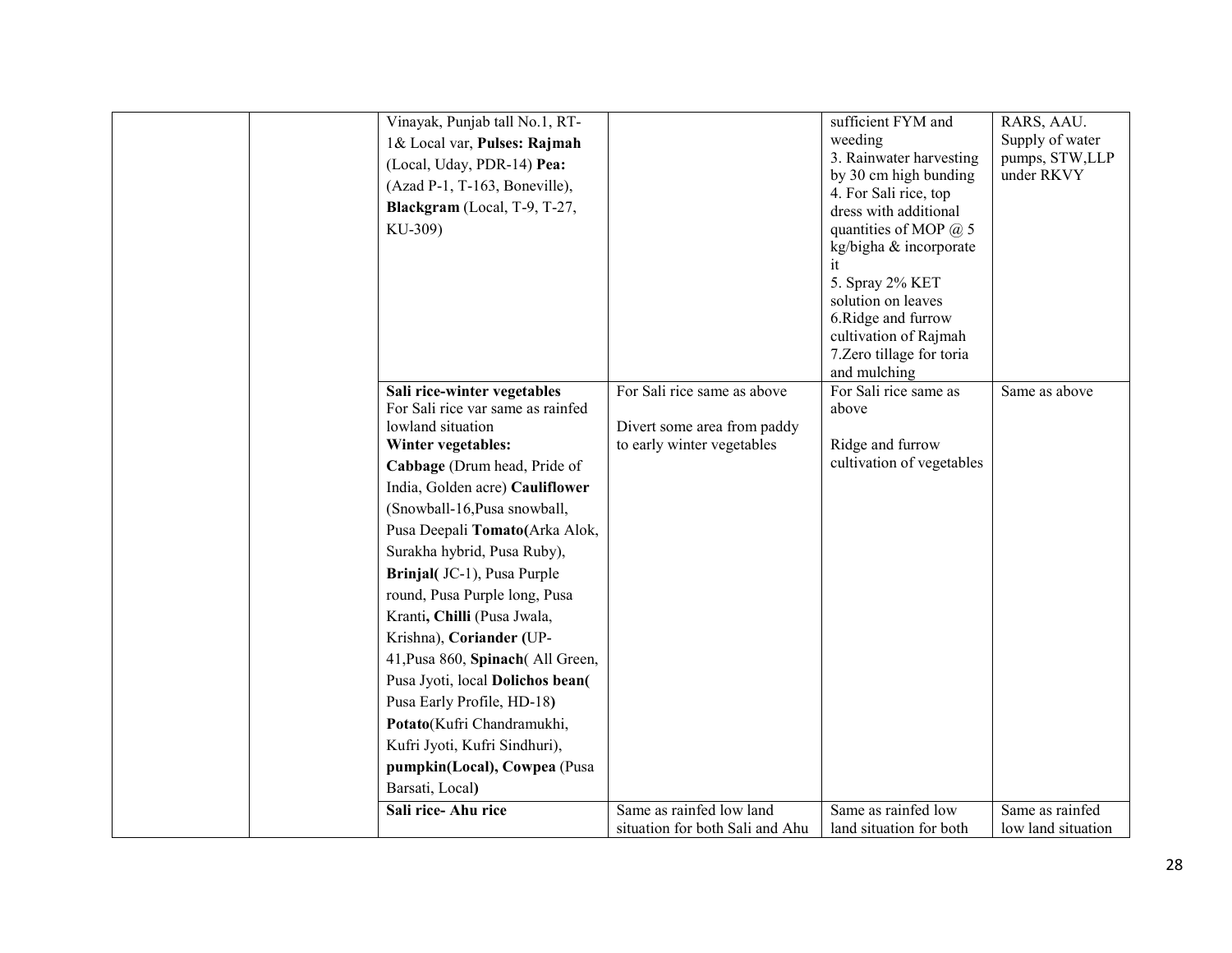|                 | For Sali rice var same as rainfed<br>lowland situation<br>Ahu rice (transplanted): Luit,<br>Disang, Gopinath, Jaya, Krishna,<br>Cauvery, IR-36, IR-50, Ratna,<br>Culture-1, Socket-4<br>Ahu rice (Direct seeded):<br>Koimurali, Luit                                                                                                                                                                                                                                                                                                                                                                                                                                                                      |                                                                                                                                                                                            | Sali and Ahu                                                                                                                                                                                                                                                                                                                                     | for both Sali and<br>Ahu                                                                                                                                                                        |
|-----------------|-----------------------------------------------------------------------------------------------------------------------------------------------------------------------------------------------------------------------------------------------------------------------------------------------------------------------------------------------------------------------------------------------------------------------------------------------------------------------------------------------------------------------------------------------------------------------------------------------------------------------------------------------------------------------------------------------------------|--------------------------------------------------------------------------------------------------------------------------------------------------------------------------------------------|--------------------------------------------------------------------------------------------------------------------------------------------------------------------------------------------------------------------------------------------------------------------------------------------------------------------------------------------------|-------------------------------------------------------------------------------------------------------------------------------------------------------------------------------------------------|
| Rainfed up land | Summer & Kharif vegetables-<br>rabi vegetables<br><b>Summer &amp; Kharif vegetables:</b><br>Brinjal JC-1, Pusa Purple round,<br>Pusa Purple long, Pusa Kranti,<br>Snakegourd (Long green, Long<br>white, Extra long, local) Okra<br>(Prabhani Kranti, Pusa Sawani,<br>Arka Anamika, local), Ridge<br>gourd(Pusa Nasdar, AAUJ-2,<br>AAUJ-3,<br>local), Bottlegourd (Pusa Summer<br>Prolific Long, Pusa Summer<br>Prolific round, Bittergourd (Pusa<br>do Mausmi, Long green, Extra<br>long, Coimbatore long, Long<br>green monsoon), Cucumber<br>Chinese green, Pusa sanyog,<br>Poinsette, AAUC-1, AAUC-2,<br>AAUC-3, AAUC-4,<br><b>Winter Vegetables:</b><br>Var same as Rainfed Medium<br>land situation | 1. Thining and gap filling the<br>existing crop<br>2. Re-sowing with short<br>duration varieties<br>3. Integrated Weed<br>Management<br>4. Divert some area for early<br>winter vegetables | 1. Application of<br>sufficient amount of<br>organic manure-<br>vermicompost, FYM etc<br>2. Rainwater harvesting<br>3. Ridge and furrow<br>cultivation<br>4. Apply N as top dress.<br>$P \& K$ also top dress if<br>not applied as basal in<br>line sown crop<br>5. P should be applied<br>upto 3 weeks after<br>seeding and K upto<br>flowering | Supply of seeds<br>through national<br>Calamity relief<br>fund in time.<br>Procurement of<br>certified seeds<br>from ASC Ltd &<br>RARS, AAU.<br>Supply of water<br>pumps, STW,LLP<br>under RKVY |

| Condition                                                   |                                                |                                                    | <b>Suggested Contingency measures</b> |                    |                              |  |
|-------------------------------------------------------------|------------------------------------------------|----------------------------------------------------|---------------------------------------|--------------------|------------------------------|--|
| <b>Terminal drought</b><br>(Early withdrawal)<br>of monsoon | <b>Maior Farming</b><br>situation <sup>®</sup> | <b>Normal Crop/cropping</b><br>system <sup>'</sup> | Crop management`                      | Rabi Crop planning | Remarks on<br>Implementation |  |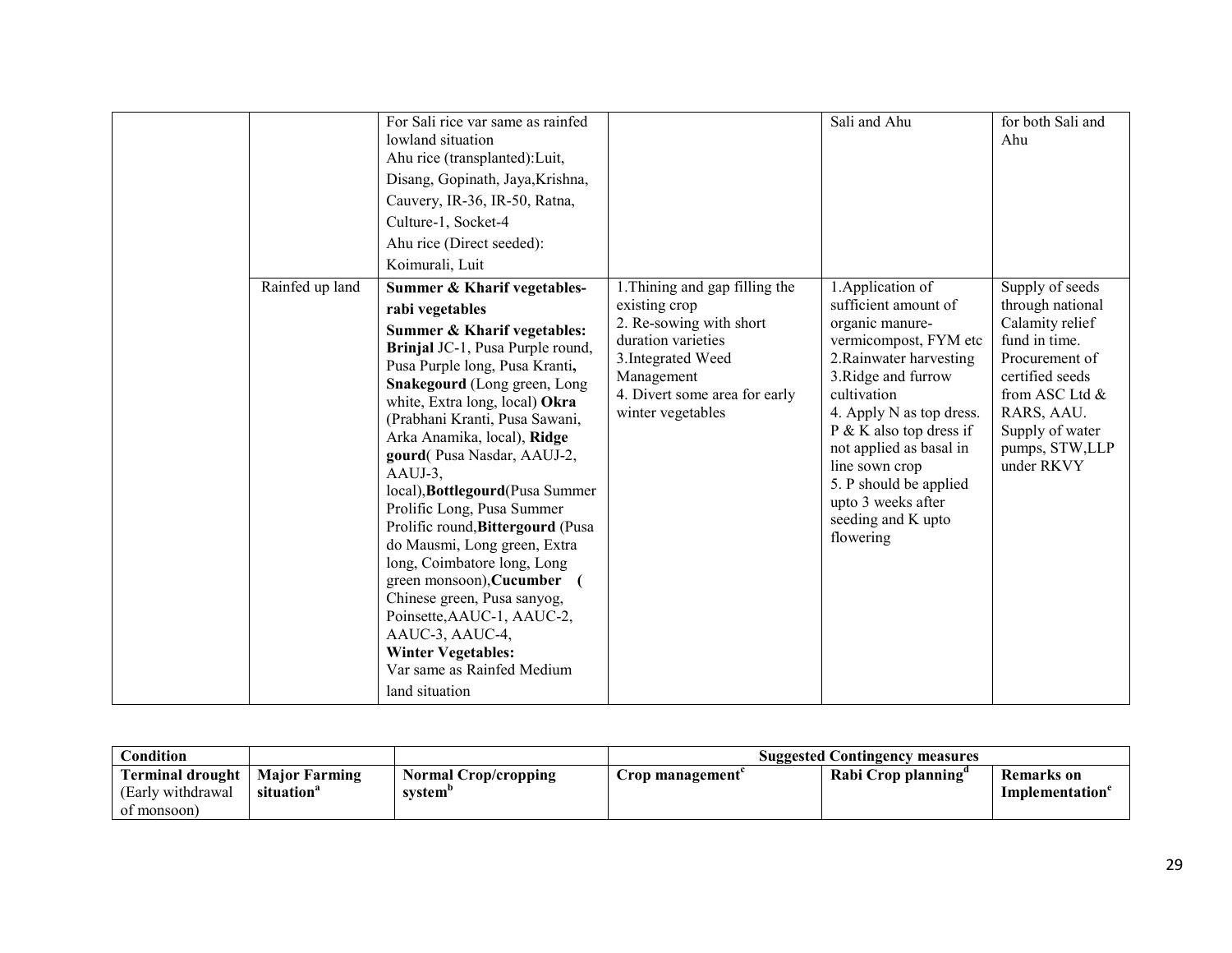| 1) Rainfed lowland        | Sali mono crop<br>Sali rice: High Yielding<br>Variety Ranjit, Bahadur,<br>Pankaj, Kushal, Moniram,<br>Local bao paddy, Scented rice:<br>Badsahbhog                                                                                     | 1. Life saving irrigation<br>2. Harvest at physiological<br>maturity stage                                                                                                                           | Winter vegetables,<br>Pulses, early ahu | Supply of seeds<br>through national<br>Calamity relief<br>fund in time.<br>Procurement of<br>certified seeds<br>from ASC Ltd &<br>RARS, AAU.<br>Supply of water<br>pumps, STW,LLP<br>under RKVY |
|---------------------------|----------------------------------------------------------------------------------------------------------------------------------------------------------------------------------------------------------------------------------------|------------------------------------------------------------------------------------------------------------------------------------------------------------------------------------------------------|-----------------------------------------|-------------------------------------------------------------------------------------------------------------------------------------------------------------------------------------------------|
|                           | Sali rice-Boro rice<br>For Sali rice same as above<br>Boro rice: Kanaklata,<br>Chandrama, Bishnu Prasad,<br>IR-68, Local (Rataboro,<br>Kalaboro)                                                                                       | Same as CS1 for Sali rice,<br>Timely land preparation $\&$<br>sowing of boro rice                                                                                                                    | Boro rice                               | Same as CS1                                                                                                                                                                                     |
|                           | Sali rice-Ahu rice<br>For Sali rice var. same as CS1<br>Ahu rice (transplanted): Luit,<br>Disang, Gopinath,<br>Jaya, Krishna, Cauvery, IR-36,<br>IR-50, Ratna, Culture-1,<br>Socket-4<br>Ahu rice (Direct seeded):<br>Koimurali, Luit  | Same as CS1 for Sali rice<br>Divert some Sali area for early<br>ahu<br>Timely land preparation $&$<br>sowing of ahu rice                                                                             | Ahu rice                                | Same as CS1                                                                                                                                                                                     |
| 2) Rainfed medium<br>land | Sali rice-Oilseeds/pulses<br>For Sali rice var, same as<br>rainfed lowland situation<br>Oilseeds: Rapeseed: M-27,<br>TS-36, TS-38, TS-29,<br>Linseed: T-397 & Local var,<br>Sesamum: Madaavi, Gouri,<br>Vinayak, Punjab tall No.1, RT- | 1. Life saving irrigation<br>2. Ridge and furrow cultivation<br>of Rajmah<br>3. Harvesting of Sali rice at<br>physiological maturity stage<br>4. Divert some area from paddy<br>to pulses & oilseeds | Oilseed and pulses                      | Supply of seeds<br>through national<br>Calamity relief<br>fund in time.<br>Procurement of<br>certified seeds<br>from ASC Ltd &<br>RARS, AAU.<br>Supply of water<br>pumps, STW,LLP               |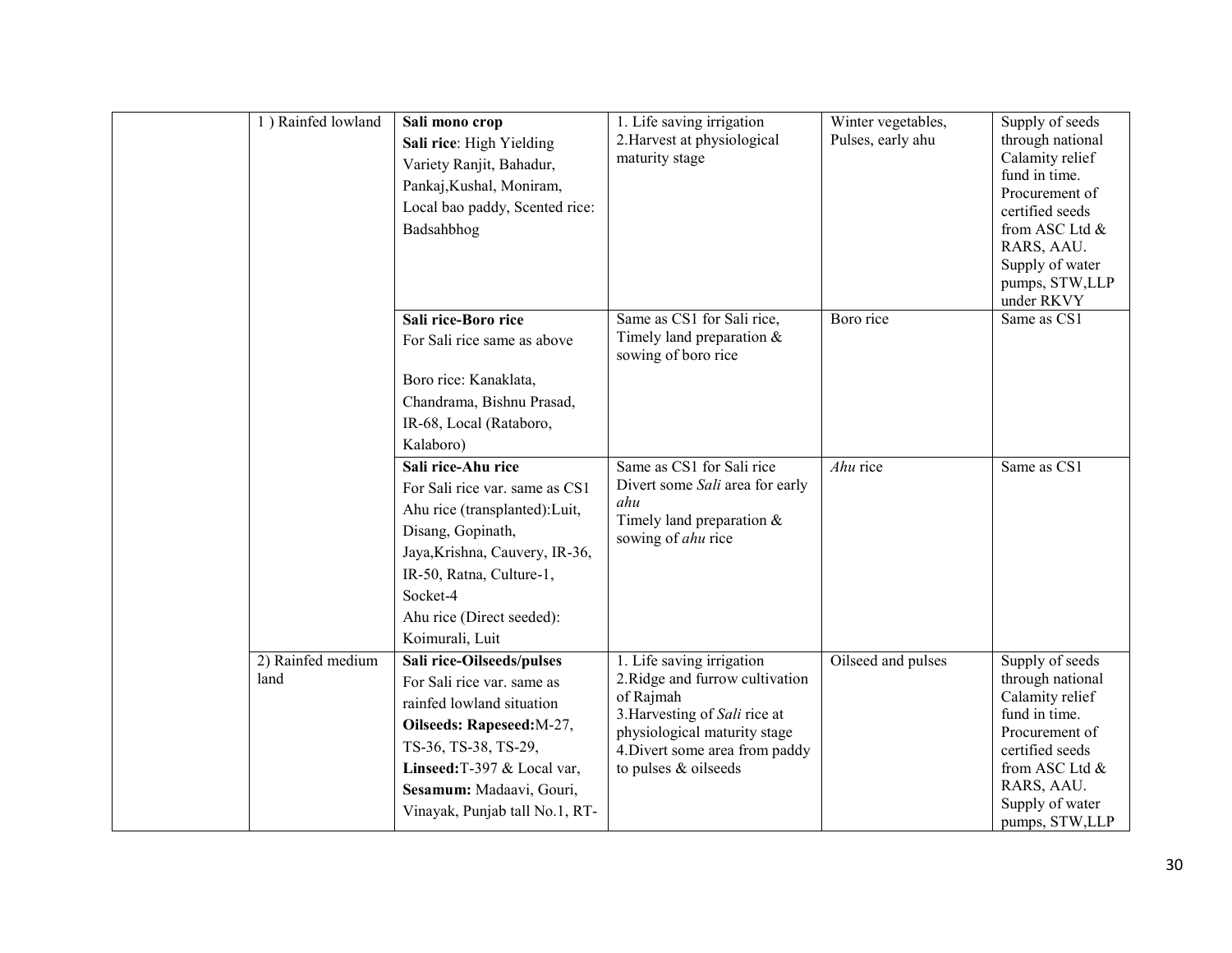|  | 1& Local var, Pulses: Rajmah     |                                                                |                   | under RKVY                        |
|--|----------------------------------|----------------------------------------------------------------|-------------------|-----------------------------------|
|  | (Local, Uday, PDR-14) Pea:       |                                                                |                   |                                   |
|  | (Azad P-1, T-163, Boneville),    |                                                                |                   |                                   |
|  | Blackgram (Local, T-9, T-27,     |                                                                |                   |                                   |
|  | KU-309)                          |                                                                |                   |                                   |
|  | Sali rice-winter vegetables      | 1. Life saving irrigation                                      | Winter vegetables | Supply of seeds                   |
|  | For Sali rice var same as        | 2. Ridge and furrow cultivation                                |                   | through national                  |
|  | rainfed lowland situation        | of Rajmah                                                      |                   | Calamity relief                   |
|  | Winter vegetables:               | 3. Harvesting of Sali rice at                                  |                   | fund in time.                     |
|  | Cabbage (Drum head, Pride of     | physiological maturity stage<br>4. Divert some area from paddy |                   | Procurement of<br>certified seeds |
|  | India, Golden acre)              | to pulses & oilseeds                                           |                   | from ASC Ltd &                    |
|  | Cauliflower (Snowball-           |                                                                |                   | RARS, AAU.                        |
|  | 16, Pusa snowball, Pusa          |                                                                |                   | Supply of water                   |
|  | Deepali Tomato(Arka Alok,        |                                                                |                   | pumps, STW,LLP                    |
|  | Surakha hybrid, Pusa Ruby),      |                                                                |                   | under RKVY                        |
|  | Brinjal(JC-1), Pusa Purple       |                                                                |                   |                                   |
|  | round, Pusa Purple long, Pusa    |                                                                |                   |                                   |
|  | Kranti, Chilli (Pusa Jwala,      |                                                                |                   |                                   |
|  | Krishna), Coriander (UP-         |                                                                |                   |                                   |
|  | 41, Pusa 860, Spinach(All        |                                                                |                   |                                   |
|  | Green, Pusa Jyoti, local         |                                                                |                   |                                   |
|  | <b>Dolichos bean</b> (Pusa Early |                                                                |                   |                                   |
|  | Profile, HD-18) Potato(Kufri     |                                                                |                   |                                   |
|  | Chandramukhi, Kufri Jyoti,       |                                                                |                   |                                   |
|  | Kufri Sindhuri),                 |                                                                |                   |                                   |
|  | pumpkin(Local), Cowpea           |                                                                |                   |                                   |
|  | (Pusa Barsati, Local)            |                                                                |                   |                                   |
|  | Sali rice-Ahu rice               | Same as rainfed low land                                       | Ahu rice          | Same as rainfed                   |
|  | For Sali rice var same as        | situation for both Sali and Ahu                                |                   | low land situation                |
|  | rainfed lowland situation        |                                                                |                   | for both Sali and<br>Ahu          |
|  | Ahu rice (transplanted): Luit,   |                                                                |                   |                                   |
|  | Disang, Gopinath,                |                                                                |                   |                                   |
|  | Jaya, Krishna, Cauvery, IR-36,   |                                                                |                   |                                   |
|  | IR-50, Ratna, Culture-1,         |                                                                |                   |                                   |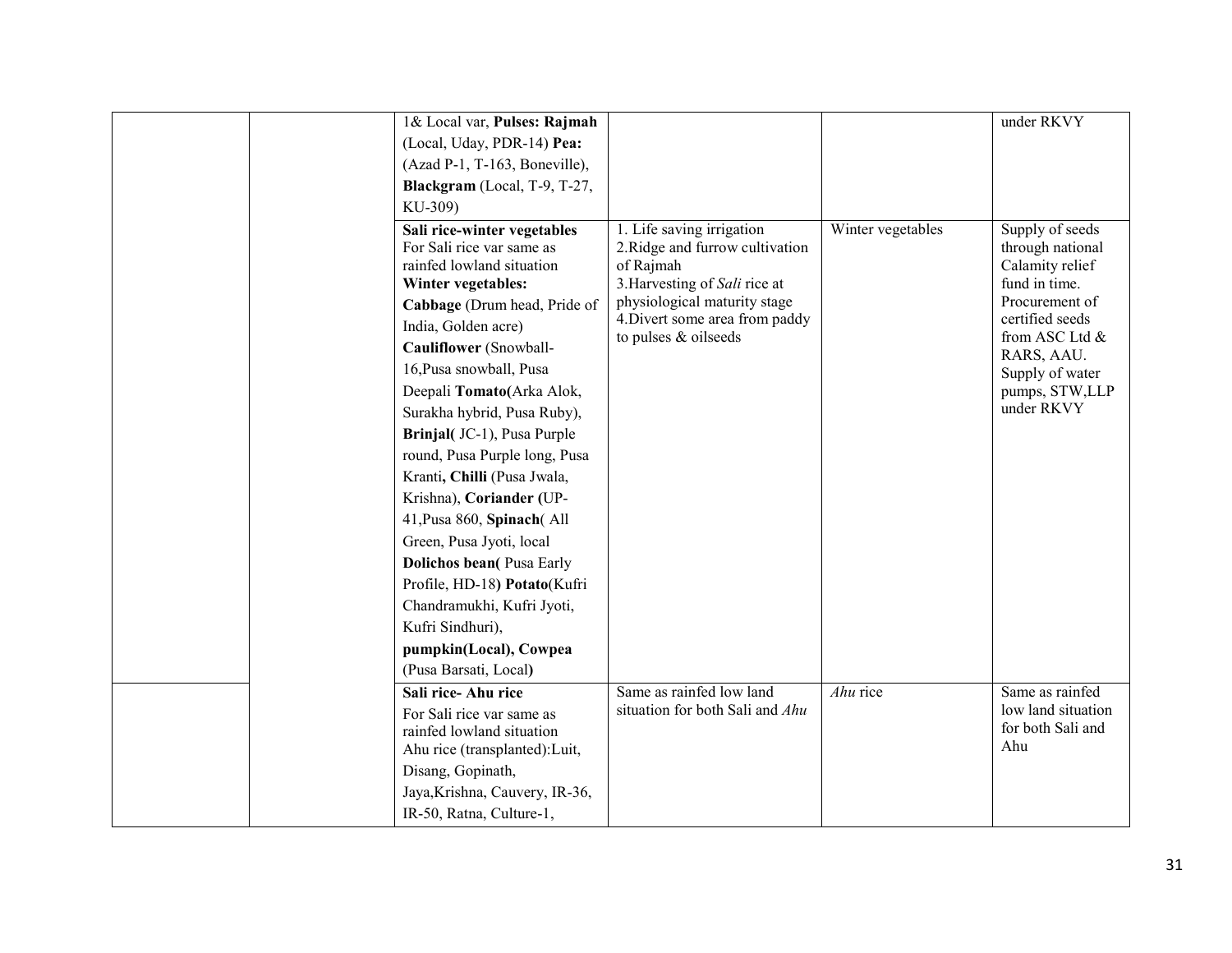|                | Socket-4<br>Ahu rice (Direct seeded):                                                                                                                                                                                                                                                                                                                                                                                                                                                                                                                                                                                                                                                                        |                                                                                                                                                                                                                                                                                                  |                                                         |                                                                   |
|----------------|--------------------------------------------------------------------------------------------------------------------------------------------------------------------------------------------------------------------------------------------------------------------------------------------------------------------------------------------------------------------------------------------------------------------------------------------------------------------------------------------------------------------------------------------------------------------------------------------------------------------------------------------------------------------------------------------------------------|--------------------------------------------------------------------------------------------------------------------------------------------------------------------------------------------------------------------------------------------------------------------------------------------------|---------------------------------------------------------|-------------------------------------------------------------------|
|                | Koimurali, Luit                                                                                                                                                                                                                                                                                                                                                                                                                                                                                                                                                                                                                                                                                              |                                                                                                                                                                                                                                                                                                  |                                                         |                                                                   |
| Rainfed upland | Summer & Kharif<br>vegetables-rabi vegetables<br><b>Summer &amp; Kharif</b><br>vegetables: Brinjal JC-1, Pusa<br>Purple round, Pusa Purple<br>long, Pusa Kranti, Snakegourd<br>(Long green, Long white, Extra<br>long, local) Okra (Prabhani<br>Kranti, Pusa Sawani, Arka<br>Anamika, local), Ridge gourd(<br>Pusa Nasdar, AAUJ-2, AAUJ-<br>3, local), Bottlegourd(Pusa<br>Summer Prolific Long, Pusa<br>Summer Prolific<br>round, Bittergourd (Pusa do<br>Mausmi, Long green, Extra<br>long, Coimbatore long, Long<br>green monsoon), Cucumber<br>Chinese green, Pusa sanyog,<br>Poinsette, AAUC-1, AAUC-2,<br>AAUC-3, AAUC-4,<br><b>Winter Vegetables:</b><br>Var same as Rainfed Medium<br>land situation | 1. Life saving irrigation<br>2. Timely land preparation and<br>sowing of early winter<br>vegetables<br>3. Divert some area for early<br>winter vegetables<br>4. Application of sufficient<br>amount of organic manure-<br>vermicompost, FYM etc<br>5. Harvest at physiological<br>maturity stage | Early winter vegetables,<br>normal winter<br>vegetables | Same as rainfed<br>low land situation<br>for both Sali and<br>Ahu |

#### 2.1.2 Drought - Irrigated situation: Not applicable

| Condition           |                                                        |                                                    | <b>Suggested Contingency measures</b> |                    |                                                  |  |
|---------------------|--------------------------------------------------------|----------------------------------------------------|---------------------------------------|--------------------|--------------------------------------------------|--|
|                     | <b>Major Farming</b><br>situation'                     | <b>Normal Crop/cropping</b><br>system <sup>s</sup> | Change in crop/cropping<br>system"    | Agronomic measures | <b>Remarks</b> on<br>Implementation <sup>1</sup> |  |
|                     | Delayed release of water in canals due to low rainfall |                                                    |                                       |                    |                                                  |  |
| Limited release of  |                                                        |                                                    |                                       |                    |                                                  |  |
| water in canals due |                                                        |                                                    |                                       |                    |                                                  |  |
| to low rainfall     |                                                        |                                                    |                                       |                    |                                                  |  |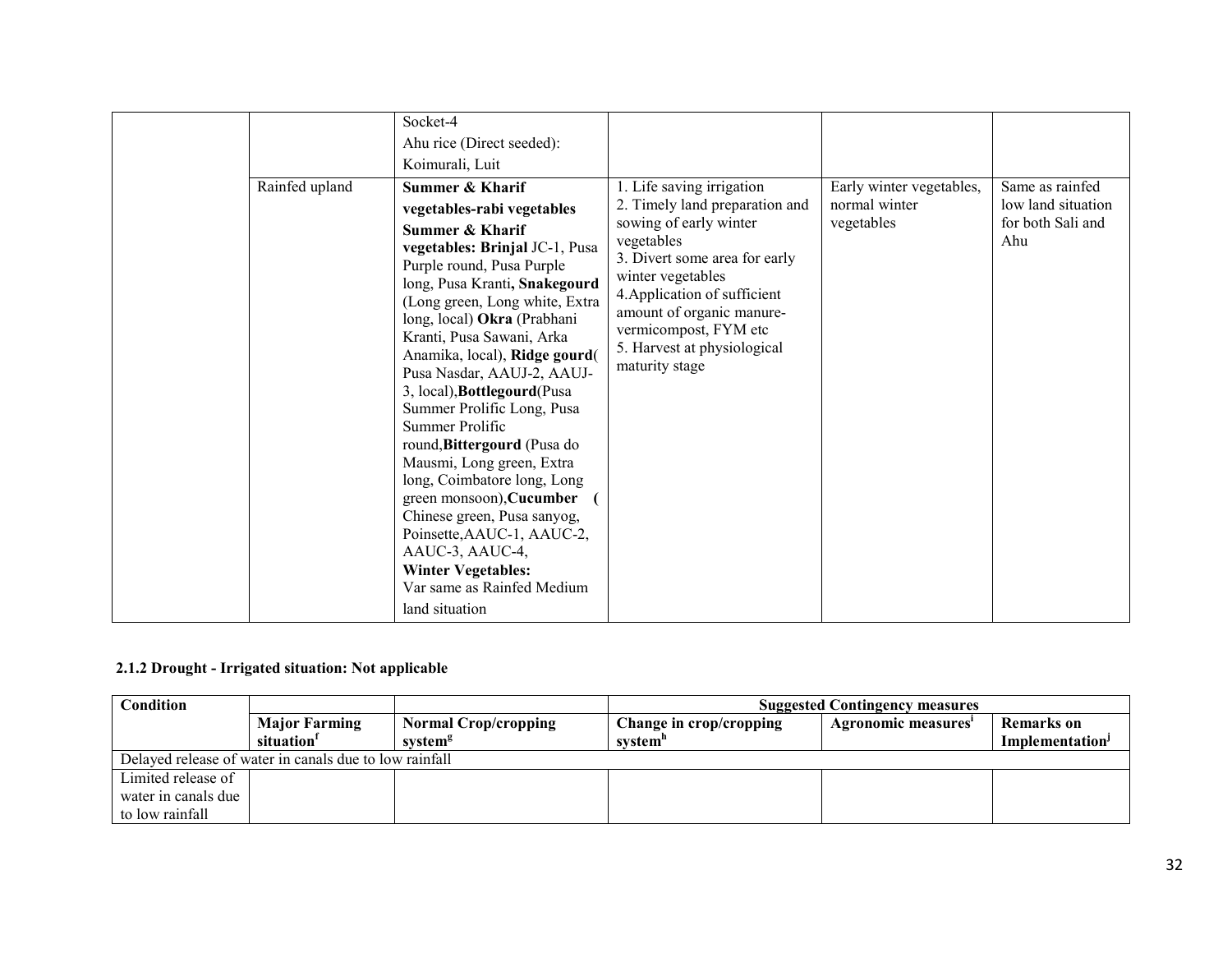| Condition         |                                   |                                                    | <b>Suggested Contingency measures</b>          |                                 |                                                  |
|-------------------|-----------------------------------|----------------------------------------------------|------------------------------------------------|---------------------------------|--------------------------------------------------|
|                   | <b>Major Farming</b><br>situation | <b>Normal Crop/cropping</b><br>system <sup>g</sup> | Change in crop/cropping<br>system <sup>h</sup> | Agronomic measures <sup>i</sup> | <b>Remarks</b> on<br>Implementation <sup>j</sup> |
| Non release of    |                                   |                                                    |                                                |                                 |                                                  |
| water in canals   |                                   |                                                    |                                                |                                 |                                                  |
| under delayed     |                                   |                                                    |                                                |                                 |                                                  |
| onset of monsoon  |                                   |                                                    |                                                |                                 |                                                  |
| in catchment      |                                   |                                                    |                                                |                                 |                                                  |
| Lack of inflows   |                                   |                                                    |                                                |                                 |                                                  |
| into tanks due to |                                   |                                                    |                                                |                                 |                                                  |
| insufficient      |                                   |                                                    |                                                |                                 |                                                  |
| /delayed onset of |                                   |                                                    |                                                |                                 |                                                  |
| monsoon           |                                   |                                                    |                                                |                                 |                                                  |
| Insufficient      |                                   |                                                    |                                                |                                 |                                                  |
| groundwater       |                                   |                                                    |                                                |                                 |                                                  |
| recharge due to   |                                   |                                                    |                                                |                                 |                                                  |
| low rainfall      |                                   |                                                    |                                                |                                 |                                                  |
|                   |                                   |                                                    |                                                |                                 |                                                  |

2.2 Unusual rains (untimely, unseasonal etc) (for both rainfed and irrigated situations)

| Condition                                                                                |                                                                                                                                         |                                                                                                                           | <b>Suggested contingency measure</b>                                                                                               |                                                                                                                                                              |
|------------------------------------------------------------------------------------------|-----------------------------------------------------------------------------------------------------------------------------------------|---------------------------------------------------------------------------------------------------------------------------|------------------------------------------------------------------------------------------------------------------------------------|--------------------------------------------------------------------------------------------------------------------------------------------------------------|
| <b>Continuous high</b><br>rainfall in a short<br>span leading to water<br><b>logging</b> | Vegetative stage <sup>k</sup>                                                                                                           | Flowering stage <sup>1</sup>                                                                                              | Crop maturity stage $m$                                                                                                            | Post harvest <sup>n</sup>                                                                                                                                    |
| Paddy                                                                                    | Provide drainage,<br>Gap filling in damaged patches<br>if seedlings are available, Top<br>dressing of urea after the recess<br>of rains | Provide drainage,<br>Provide necessary control<br>measures against outbreak of<br>caseworm, gandhi bug and<br>stem borer. | Drain out the water, Harvesting at<br>physiological<br>maturity stage                                                              | Shift to safer place<br>Dry in shade in a well ventilated space<br>to optimum moisture level, Seed<br>treatment with fungicide against insects<br>& diseases |
| Rajmah                                                                                   | Provide drainage<br>Re-sowing of short duration late<br>variety.                                                                        | Provide drainage                                                                                                          | Drain out<br>Harvesting at physiological<br>maturity stage and Harvest of<br><i>rajmah</i> for vegetable<br>purpose, Use as fodder | Shift to safe place.<br>Dry in shade and turn frequently, sale<br>the produce                                                                                |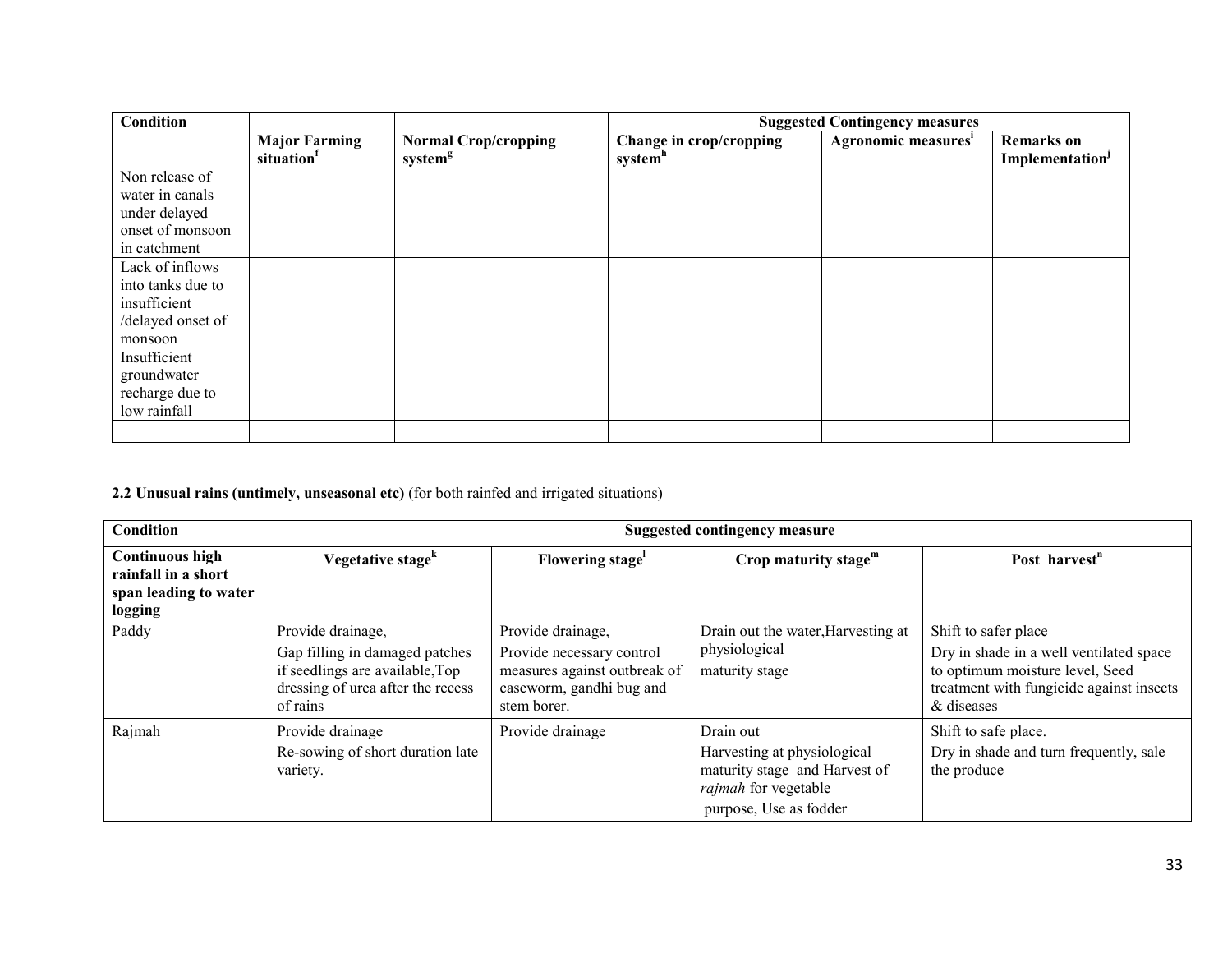| Potato                                                                  | Provide drainage<br>Take protective measures<br>against late blight of potato.                                                    | Provide drainage<br>Take protective measures<br>against late blight of potato.               | Drain out excess water<br>Harvest at physiological maturity<br>stage                 | Dry in shade, Safe storage against<br>storage pests and diseases (seed<br>treatment with fungicide |
|-------------------------------------------------------------------------|-----------------------------------------------------------------------------------------------------------------------------------|----------------------------------------------------------------------------------------------|--------------------------------------------------------------------------------------|----------------------------------------------------------------------------------------------------|
| Toria                                                                   | Provide drainage, Re-sowing of<br>short duration late variety, use as<br>leafy vegetable                                          | Provide drainage, Take<br>protective measures against<br>aphids.                             | Drain out excess water<br>Harvest at physiological maturity<br>stage                 | Dry in shade.<br>Safe storage against storage pests and<br>diseases                                |
| Pea                                                                     | Provide drainage<br>Resowing of short duration late<br>variety.                                                                   | Provide drainage                                                                             | Drain out excess water, Harvest<br>for vegetable purpose, Use as<br>animal fodder    | Dry in shade and turn frequently.<br>Safe storage against storage pest and<br>disease              |
| Horticulture                                                            |                                                                                                                                   |                                                                                              |                                                                                      |                                                                                                    |
| Kharif vegetables                                                       | Provide drainage, Re-sowing of<br>short duration late variety, Need<br>based protective measures<br>against pests and diseases.   | Provide drainage                                                                             | Drain out, Harvesting at<br>physiological maturity stage,<br>Use as fodder           | Segregation of infested vegetables $\&$<br>destruction<br>Use as fodder                            |
| Winter vegetables                                                       | Provide drainage, Re-sowing of<br>short duration late variety, Need<br>based protective measures<br>against pests and diseases.   | Provide drainage<br>Need based protective<br>measures against pests and<br>diseases.         | Drain out, Harvesting at<br>physiological maturity stage,<br>Use as animal feed      | Segregation of infested vegetables $\&$<br>destruction<br>Use as animal feed                       |
| Chilli                                                                  | Provide drainage<br>Re-sowing of short duration late<br>variety, Need based protective<br>measures against pests and<br>diseases. | Provide drainage<br>Need based protective<br>measures against pests and<br>diseases.         | Drain out<br>Harvesting at physiological<br>maturity stage<br>Harvest for processing | Segregation of infested vegetables $\&$<br>destruction<br>Dry in well ventilated space.            |
| Heavy rainfall with<br>high speed winds in a<br>short span <sup>2</sup> |                                                                                                                                   |                                                                                              | NA                                                                                   |                                                                                                    |
| Outbreak of pests and<br>diseases due to<br>unseasonal rains            |                                                                                                                                   |                                                                                              |                                                                                      |                                                                                                    |
| Paddy                                                                   | Application of chlorpyriphos or<br>Monocrotophos against hispa,<br>stem borer and case worm                                       | Application of chlorpyriphos<br>or Monocrotophos against<br>case worm, Adopt ITK<br>measures |                                                                                      | Safe storage against storage pest and<br>diseases                                                  |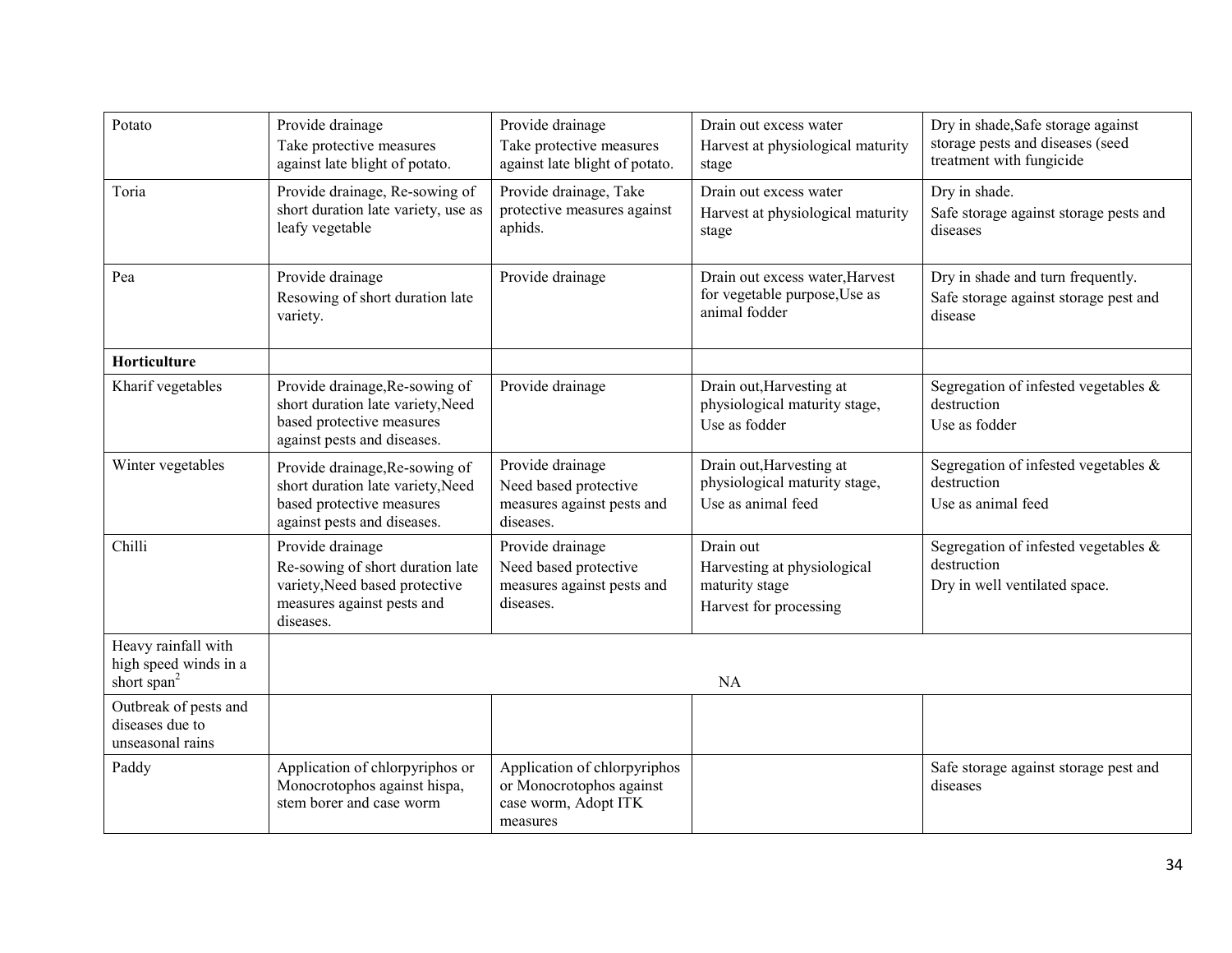| Rajmah            | Rough out infested plants,<br>Application of dimethoate or<br>malathion against aphids, jassids<br>& beetles.                                                                                        | Application of dimethoate or<br>malathion against aphids,<br>jassids & beetles.                                                                                                     |               | Safe storage against storage pest and<br>diseases                            |
|-------------------|------------------------------------------------------------------------------------------------------------------------------------------------------------------------------------------------------|-------------------------------------------------------------------------------------------------------------------------------------------------------------------------------------|---------------|------------------------------------------------------------------------------|
| Potato            | Application of metaxyl<br>alternating with mancozeb for<br>late blight of potato<br>Application of MOC to reduce<br>infestation of red & white ants.                                                 | Application of metaxyl<br>alternating with mancozeb<br>for late blight of potato                                                                                                    |               | Safe storage against storage pest and<br>diseases                            |
| Toria             | Application of chlorpyriphos<br>against insect-pests                                                                                                                                                 | Application of chlorpyriphos<br>against insect-pests                                                                                                                                |               | Safe storage against storage pest and<br>diseases                            |
| Pea               | Application of dichlorovos 100<br>EC or malathion 50 EC against<br>pod borer, leaf miner and aphids.<br>Spray wettable sulphur or<br>tridemorph or dinocap for<br>powder mildew.                     | Application of dichlorovos<br>100 EC or malathion 50 EC<br>against pod borer, leaf miner<br>and aphids.<br>Spray wettable sulphur or<br>tridemorph or dinocap for<br>powder mildew. |               | Safe storage against storage pest and<br>diseases                            |
| Horticulture      |                                                                                                                                                                                                      |                                                                                                                                                                                     |               |                                                                              |
| Kharif vegetables | Spray malathion 50 EC against<br>fruit fly, malathion 5% dust for<br>cut worm, and 1% Bordeaux<br>mixture against downy mildew<br>and Bavistin 0.1% against<br>powdery mildew.                       | Spray malathion 50 EC<br>against fruit fly, malathion<br>5% dust for cut worm, and<br>1% Bordeaux mixture<br>against downy mildew and<br>Bavistin 0.1% against<br>powdery mildew.   | Use as fodder | Segregation of infested vegetables $\&$<br>destruction<br>Use as fodder      |
| Winter vegetables | Spray malathion 50 EC against<br>caterpillar and fruit and shoot<br>borer, malathion 5% dust for cut<br>worm.<br>Application of metaxyl<br>alternating with mancozeb<br>against late blight o tomato | Spray malathion 50 EC<br>against caterpillar, malathion<br>5% dust for cut worm.<br>Application of metaxyl<br>alternating with mancozeb<br>against late blight o tomato             |               | Segregation of infested vegetables $\&$<br>destruction<br>Use as animal feed |
| Chilli            |                                                                                                                                                                                                      | Spray captan 50 WP against<br>fruit or anthracnose disease                                                                                                                          |               | Segregation of infested vegetables $\&$<br>destruction                       |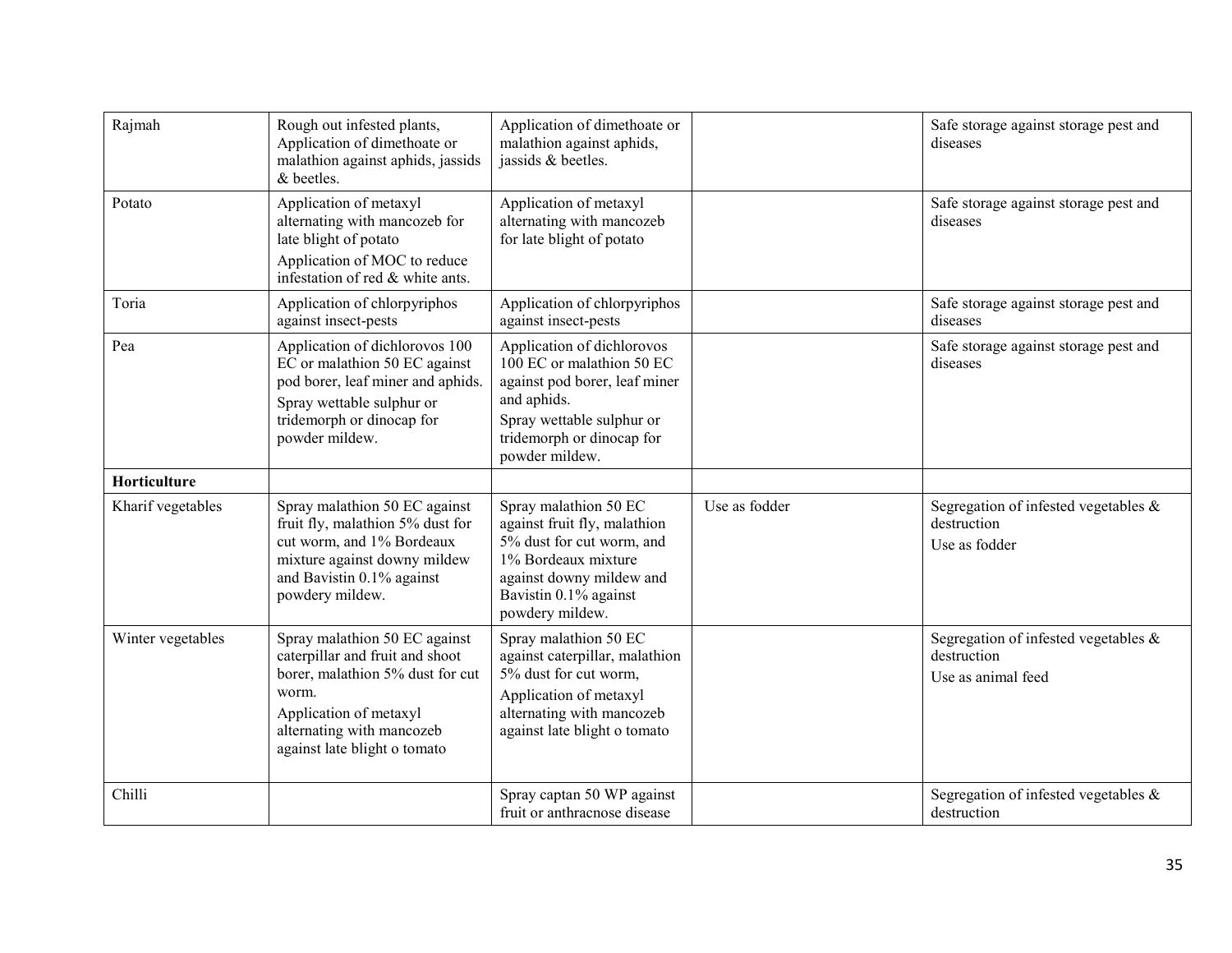#### 2.3 Floods

| Condition                                                   |                                                                       | Suggested contingency measure <sup>o</sup>                                                                                                                                                                                                                                                                                                                                                                                                                                                                                                                                                                                                                                                                                                                     |                                                                                                                                                                                                                                                                                                                                                                                                |                                                                                                                                                                                                                                                                                                                                          |
|-------------------------------------------------------------|-----------------------------------------------------------------------|----------------------------------------------------------------------------------------------------------------------------------------------------------------------------------------------------------------------------------------------------------------------------------------------------------------------------------------------------------------------------------------------------------------------------------------------------------------------------------------------------------------------------------------------------------------------------------------------------------------------------------------------------------------------------------------------------------------------------------------------------------------|------------------------------------------------------------------------------------------------------------------------------------------------------------------------------------------------------------------------------------------------------------------------------------------------------------------------------------------------------------------------------------------------|------------------------------------------------------------------------------------------------------------------------------------------------------------------------------------------------------------------------------------------------------------------------------------------------------------------------------------------|
| Transient water logging/ partial<br>inundation <sup>1</sup> | Seedling / nursery stage                                              | <b>Vegetative stage</b>                                                                                                                                                                                                                                                                                                                                                                                                                                                                                                                                                                                                                                                                                                                                        | <b>Reproductive stage</b>                                                                                                                                                                                                                                                                                                                                                                      | At harvest                                                                                                                                                                                                                                                                                                                               |
| Paddy                                                       | Seed bed preparation in raised<br>bed, Drainage of the Nursery<br>bed | In partially damaged<br>field. gap filling may be done<br>by redistributing the tillers<br>Plant<br>protection<br>$\bullet$<br>measures<br>Drawing<br>of<br>rope<br>$\bullet$<br>through the crop to prevent<br>from dislodging of mud,<br>Top dressing with<br>٠<br>MOP,<br>Drainage of excess<br>$\bullet$<br>water.<br>Apply 50% N + 50%<br>$K2O$ as top dressing during the<br>tillering stage.<br>of<br>Wet<br>seeding<br>sprouted seeds $(Q75-80 \text{ kg/ha})$<br>Andrewsali and Monoharsali<br>If transplanting is not<br>possible before mid September,<br>then early varieties such as<br>Sonamukhi, Luit, Culture 1,<br>Chandmoni may be grown as<br>direct seeded rice.<br>Closure planting to<br>check late tillers in case of late<br>planting. | Top dressing with<br>$\bullet$<br>urea and MOP $(a)$ 15kg/ha<br>Drainage of excess water.<br>emphasis should<br>be given on forthcoming<br>rabi crops.<br>Utilization<br>of<br>residual soil moisture for<br>growing pulses and oilseeds<br>Growing<br>of<br>vegetables after receding<br>flood water and adoption of<br>integrated farming system to<br>compensate the loss of<br>kharif rice | Early harvest &<br>$\bullet$<br>Proper drying before storage<br>Drainage of excess<br>$\bullet$<br>water, emphasis should be<br>on forthcoming rabi<br>given<br>crops<br>Supply of seeds and<br>$\bullet$<br>other agro-inputs of <i>rabi</i> crops<br>at subsidized rate, provision of<br>bank loan etc.<br>Cultivation of boro<br>rice |
| Kharif vegetables                                           | Seed bed preparation in raised<br>bed<br>Re sowing                    | Drainage facility to be provided<br>for quick drainage of water<br>Top dressing with urea after<br>water recedes                                                                                                                                                                                                                                                                                                                                                                                                                                                                                                                                                                                                                                               | Improved drainage<br>Plant protection measures                                                                                                                                                                                                                                                                                                                                                 | Early harvesting                                                                                                                                                                                                                                                                                                                         |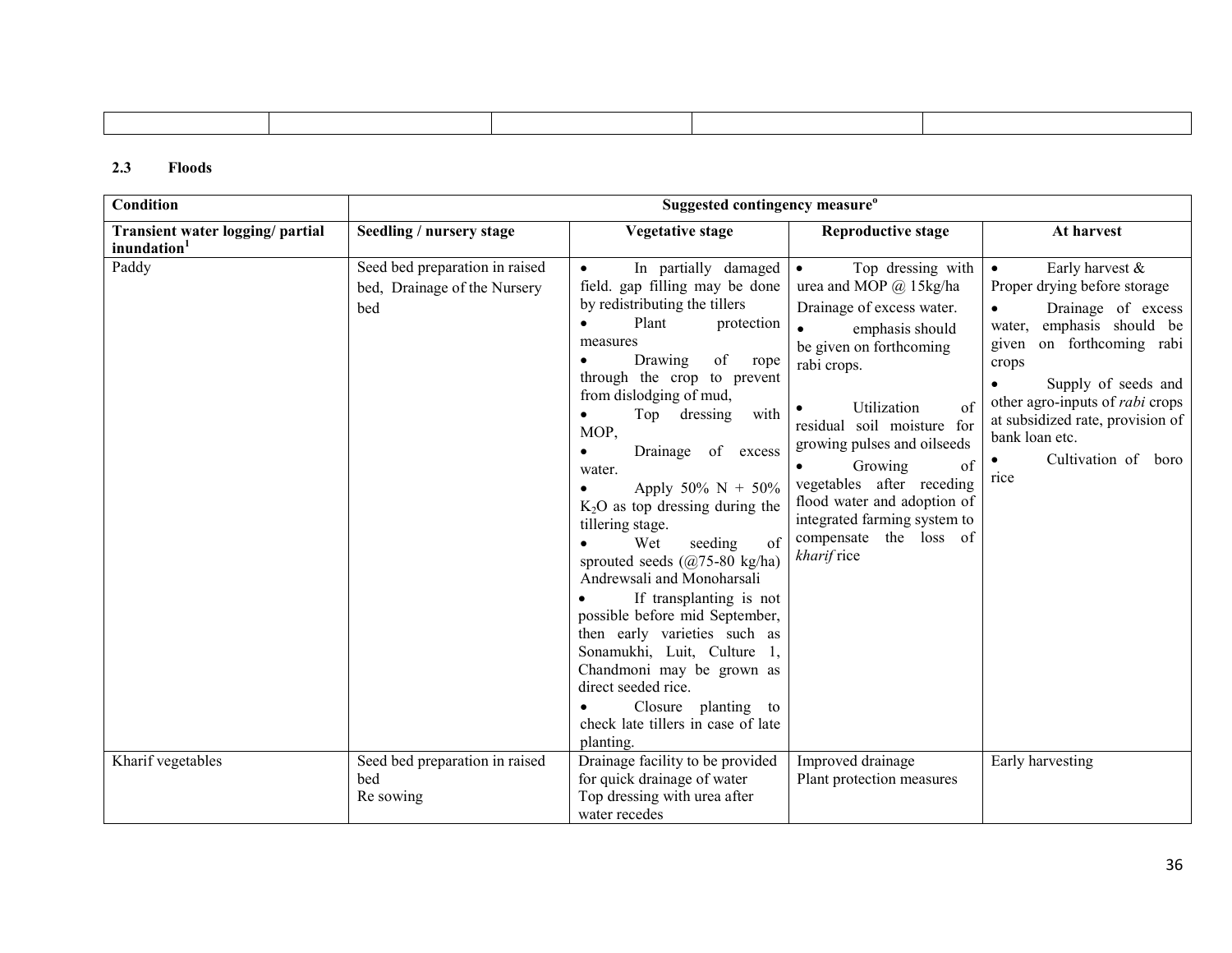| Winter vegetables                                           | NA                                               |                                                                                                                                                                                                                   |                                                                                                                                                                                                 |                                                                                                                                                                                                                                                                                                                        |
|-------------------------------------------------------------|--------------------------------------------------|-------------------------------------------------------------------------------------------------------------------------------------------------------------------------------------------------------------------|-------------------------------------------------------------------------------------------------------------------------------------------------------------------------------------------------|------------------------------------------------------------------------------------------------------------------------------------------------------------------------------------------------------------------------------------------------------------------------------------------------------------------------|
| Chilli                                                      | NA                                               |                                                                                                                                                                                                                   |                                                                                                                                                                                                 |                                                                                                                                                                                                                                                                                                                        |
| Continuous submergence<br>for more than 2 days <sup>2</sup> |                                                  |                                                                                                                                                                                                                   |                                                                                                                                                                                                 |                                                                                                                                                                                                                                                                                                                        |
| Paddy                                                       | Provide drainage facilities, re-<br>sowing       | of<br>Drawing<br>$\bullet$<br>rope<br>through the crop to prevent<br>from dislodging of mud<br>Plant<br>protection<br>$\bullet$<br>measures to be adopted<br>dressing<br>Top<br>with<br><b>MOP</b><br>Gap filling | Top dressing with<br>$\bullet$<br>urea and MOP @ 15kg/ha<br>$\bullet$<br>Growing<br>of<br>vegetables after receding<br>flood water<br>adoption<br>of<br>$\bullet$<br>integrated farming system. | Early harvest &<br>$\bullet$<br>Proper drying before storage<br>Supply of seeds and<br>other agro-inputs of <i>rabi</i> crops<br>at subsidized rate, provision of<br>bank loan etc. Wet seeding of<br>short duration<br>Utilization<br>of<br>$\bullet$<br>residual soil moisture<br>for<br>growing pulses and oilseeds |
|                                                             |                                                  |                                                                                                                                                                                                                   |                                                                                                                                                                                                 | Cultivation of boro<br>$\bullet$<br>rice                                                                                                                                                                                                                                                                               |
| Rajmah                                                      | Re-sowing                                        | Provide drainage<br>Resowing of late varieties<br>Use as fodder                                                                                                                                                   | Harvest for vegetable<br>purpose<br>Use as fodder                                                                                                                                               | Harvest and dry in shade,<br>Seed treatment against<br>chemicals                                                                                                                                                                                                                                                       |
| Potato                                                      | Re-sowing                                        | Provide drainage<br>Resowing of late varieties                                                                                                                                                                    | Provide drainage                                                                                                                                                                                | Harvest and dry in shade as<br>soon as possible, Treat the<br>seeds to protect from stored<br>pest & diseases                                                                                                                                                                                                          |
| Toria                                                       | Re-sowing                                        | Provide drainage<br>Resowing of late varieties                                                                                                                                                                    | Provide drainage<br>Use as fodder                                                                                                                                                               | Harvest and dry in shade as<br>soon as poss                                                                                                                                                                                                                                                                            |
| Pea                                                         | Re-sowing                                        | Provide drainage, Re-sowing of<br>late varieties                                                                                                                                                                  | Provide drainage, Use as<br>fodder                                                                                                                                                              | Harvest and dry till optimum<br>storage moisture level,<br>Seed treatment to prevent seed<br>borne insect pest                                                                                                                                                                                                         |
| Horticulture                                                |                                                  |                                                                                                                                                                                                                   |                                                                                                                                                                                                 |                                                                                                                                                                                                                                                                                                                        |
| Kharif vegetables                                           | Seed bed preparation in raised<br>bed, Re sowing | Drainage facility to be<br>$\bullet$<br>provided for quick drainage of<br>water,<br>Top dressing with urea<br>$\bullet$                                                                                           | Improved drainage<br>$\bullet$<br>Plant protection<br>$\bullet$<br>measures<br>Top dressing with<br>$\bullet$                                                                                   | Early harvest<br>$\bullet$                                                                                                                                                                                                                                                                                             |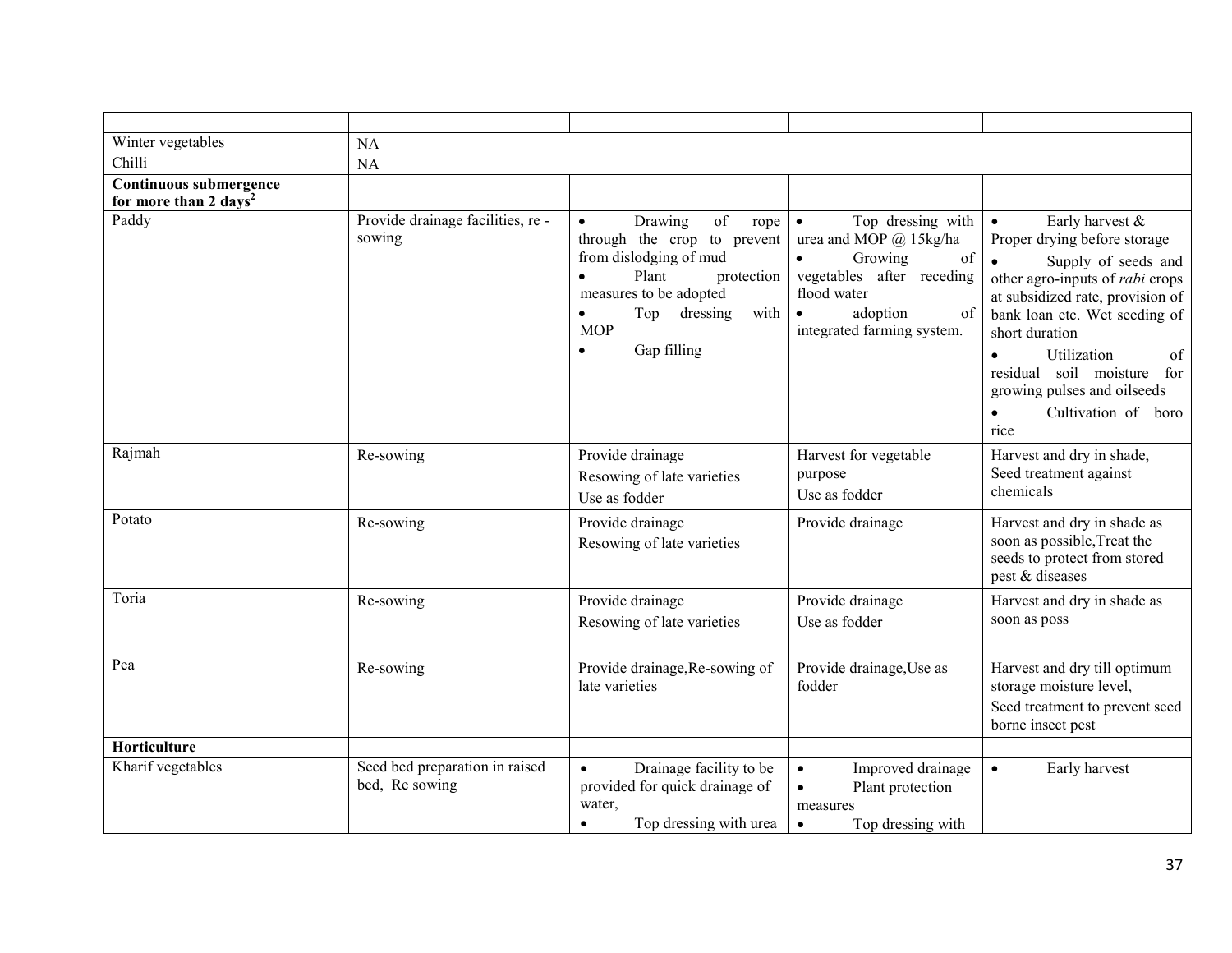|                                  |    | after water recedes | urea |  |
|----------------------------------|----|---------------------|------|--|
|                                  |    | Plant protection    |      |  |
|                                  |    | measures            |      |  |
| Winter vegetables                |    |                     |      |  |
| Chilli                           | NA |                     |      |  |
| Sea water intrusion <sup>3</sup> | NA |                     |      |  |

#### 2.4 Extreme events: Heat wave / Cold wave/Frost/ Hailstorm /Cyclone

| <b>Extreme event type</b> | Suggested contingency measure <sup>r</sup>                   |                                     |                                  |                                                                  |  |  |
|---------------------------|--------------------------------------------------------------|-------------------------------------|----------------------------------|------------------------------------------------------------------|--|--|
|                           | Seedling / nursery stage                                     | <b>Vegetative stage</b>             | <b>Reproductive stage</b>        | At harvest                                                       |  |  |
| Heat Wave <sup>p</sup>    | Not experienced                                              |                                     |                                  |                                                                  |  |  |
| Cold wave <sup>q</sup>    | Not experienced                                              |                                     |                                  |                                                                  |  |  |
| Frost                     | Not experienced                                              |                                     |                                  |                                                                  |  |  |
| <b>Hailstorm</b>          |                                                              |                                     |                                  |                                                                  |  |  |
| Paddy (Feb. – March)      | Short duration variety like Luit,<br>Dishang should be grown | Damage negligible, nothing to<br>do | Damage negligible, nothing to do | Proper drying,<br>emphasis should be<br>given to rabi vegetables |  |  |
| Rajmah                    | Re-sowing                                                    | Damage negligible, nothing to<br>do | Damage negligible, nothing to do | NA                                                               |  |  |
| Potato                    | Re-sowing                                                    | Damage negligible, nothing to<br>do | Damage negligible, nothing to do | NA                                                               |  |  |
| Toria                     | Re-sowing                                                    | Damage negligible, nothing to<br>do | Damage negligible, nothing to do | <b>NA</b>                                                        |  |  |
| Pea                       | Re-sowing                                                    | Damage negligible, nothing to<br>do | Damage negligible, nothing to do | <b>NA</b>                                                        |  |  |
| Horticulture              |                                                              |                                     |                                  |                                                                  |  |  |
| Kharif vegetable          | Shade net should be provided<br>Re-seeding may be done       | Shade net should be provided        | Shade net should be provided     |                                                                  |  |  |
| Winter vegetables         |                                                              | NA                                  |                                  |                                                                  |  |  |
| Chilli                    |                                                              |                                     |                                  |                                                                  |  |  |
| Cyclone                   | Not experienced                                              |                                     |                                  |                                                                  |  |  |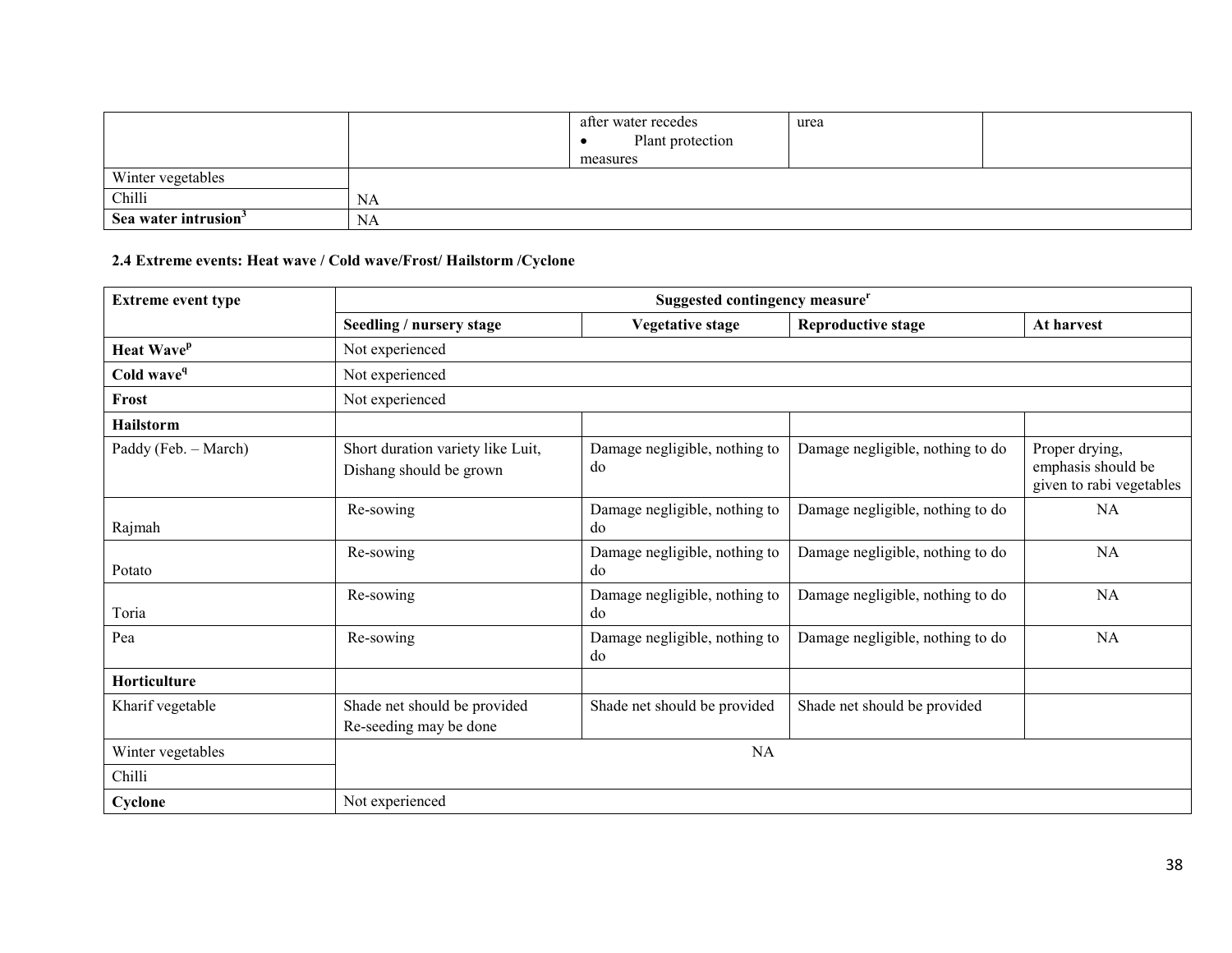#### 2.5Contingent strategies for Livestock, Poultry & Fisheries

### 2.5.1 Livestock

|                               | <b>Suggested contingency measures</b>                                                                                                                                                           |                                                                                                                                                 |                                                                                                                    |  |
|-------------------------------|-------------------------------------------------------------------------------------------------------------------------------------------------------------------------------------------------|-------------------------------------------------------------------------------------------------------------------------------------------------|--------------------------------------------------------------------------------------------------------------------|--|
|                               | Before the event <sup>s</sup>                                                                                                                                                                   | During the event                                                                                                                                | After the event                                                                                                    |  |
| <b>Drought</b>                |                                                                                                                                                                                                 |                                                                                                                                                 |                                                                                                                    |  |
| Feed and fodder availability  | Insurance of animals<br>Stock of rice polish, wheat bran, green and<br>dry fodder<br>Fodder cultivation in large scale<br>Storage of fodder in the form of silage and<br>hay                    | Utilization of perennial fodder<br>Utilization of fodder as silage and hay<br>Transportation of fodder from nearby area<br>Use of feed mixtures | Training of farmers on feed and<br>fodder storage<br>Maintenance and repair of silo<br>pits, feed and fodder store |  |
| Drinking water                | Construction of water reservoir and<br>preservation for drinking purpose<br>Excavation of bore well                                                                                             | Utilization of stored water for drinking                                                                                                        | Proper management of reservoirs<br>For future use if and when<br>required                                          |  |
| Health and disease management | Stocking of sufficient medicine and vaccines                                                                                                                                                    | Treatment camps and treatment of diseased<br>animal                                                                                             | Culling of weak and sick animals<br>Treatment camps and treatment of<br>diseased animal                            |  |
| <b>Floods</b>                 |                                                                                                                                                                                                 |                                                                                                                                                 |                                                                                                                    |  |
| Feed and fodder availability  | Insurance of animals<br>Stock of rice polish, wheat bran, green and<br>dry fodder<br>Fodder cultivation in large scale in upland<br>areas<br>Storage of fodder in the form of silage and<br>hay | Utilization of perennial fodder<br>Utilization of fodder as silage and hay<br>Transportation of fodder from nearby area<br>Use of feed mixtures | Claiming of insurance<br>Culling of unproductive animals                                                           |  |
| Drinking water                | Construction of water reservoir in higher<br>upland areas and preservation for drinking<br>purpose<br>Excavation of bore well                                                                   | Utilization of stored water after proper<br>treatment for drinking                                                                              | Proper management of reservoirs<br>For future use if and when<br>required                                          |  |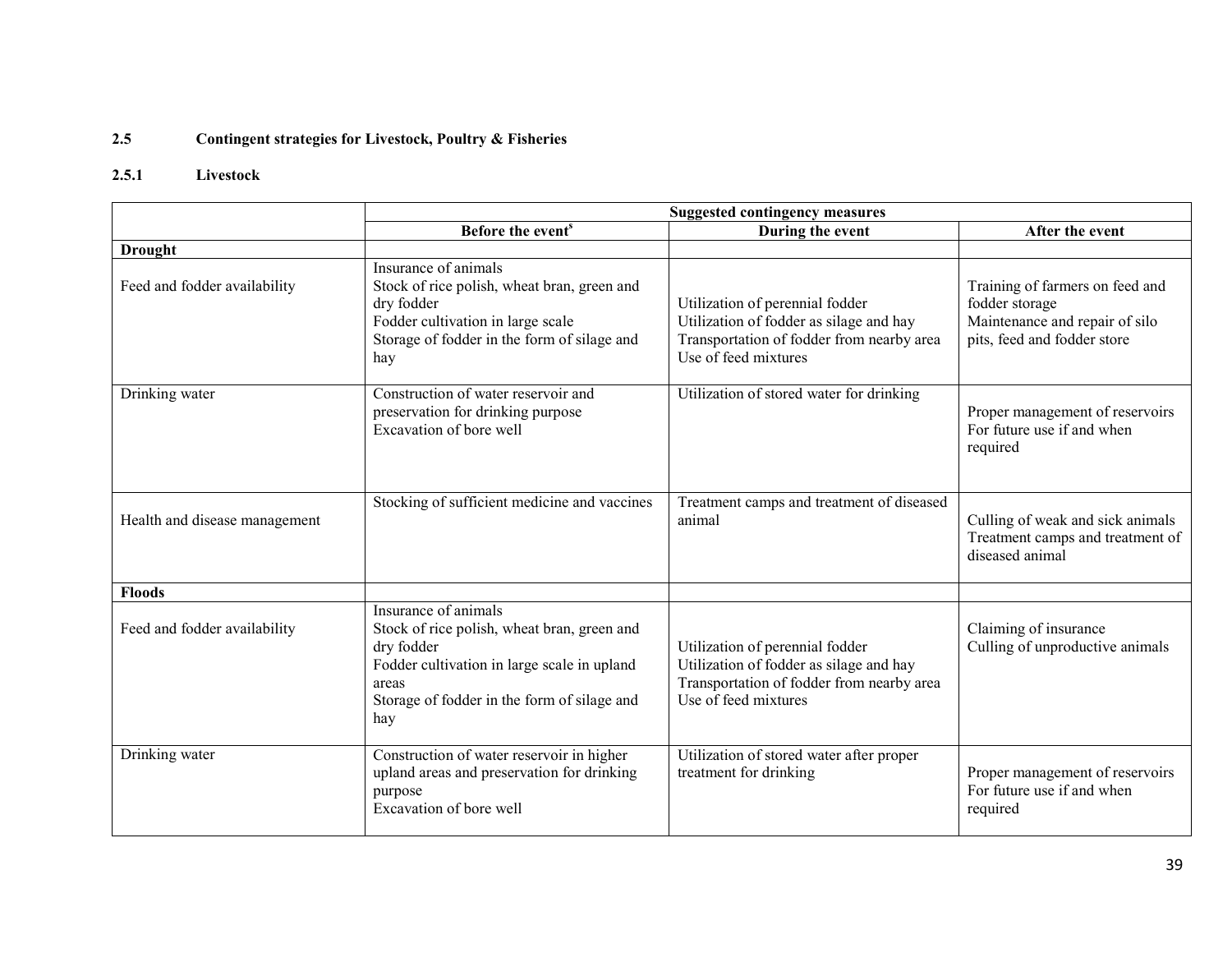| Health and disease management |                                              |                                           | Vaccination and treatment of     |
|-------------------------------|----------------------------------------------|-------------------------------------------|----------------------------------|
|                               | Stocking of sufficient medicine and vaccines | Treatment camps and treatment of diseased | animals                          |
|                               |                                              | anımal                                    | Culling of weak and sick animals |
| Cvclone                       | No Cyclone affected district                 |                                           |                                  |
| Heat wave and cold wave       |                                              |                                           |                                  |

#### 2.5.2 Poultry

|                               | <b>Suggested contingency measures</b>               |                         |                           | <b>Convergence/linkages</b><br>with ongoing<br>programs, if any |
|-------------------------------|-----------------------------------------------------|-------------------------|---------------------------|-----------------------------------------------------------------|
|                               | Before the event <sup>a</sup>                       | During the event        | After the event           |                                                                 |
| <b>Drought</b>                |                                                     |                         |                           |                                                                 |
|                               | Insurance and stocking of                           | Utilization of reserved | Availing insurance and    |                                                                 |
| Shortage of feed ingredients  | feed ingredients                                    | feed                    | strengthening feed        | <b>ATMA</b>                                                     |
|                               |                                                     |                         | reserve                   |                                                                 |
|                               | Construction of water                               | Utilization of stored   | Proper management of      |                                                                 |
|                               | reservoir and reservation for                       | water after proper      | reservoirs                |                                                                 |
| Drinking water                | drinking purpose                                    | treatment for drinking  | For future use if and     |                                                                 |
|                               | Excavation of bore well                             |                         | when required             |                                                                 |
|                               |                                                     | Treatment camps, mass   | Culling of affected birds |                                                                 |
|                               | Stocking of sufficient<br>medicine and vaccines for | vaccination and         | Disposal of dead birds    |                                                                 |
| Health and disease management |                                                     | treatment of diseased   | by burning/burying with   |                                                                 |
|                               | utilization during flood                            | animal                  | lime powder/salting       |                                                                 |
| <b>Floods</b>                 |                                                     |                         |                           |                                                                 |
|                               | Insurance and stocking of                           | Utilization of reserved | Availing insurance and    |                                                                 |
| Shortage of feed ingredients  | feed ingredients                                    | feed                    | strengthening feed        |                                                                 |
|                               |                                                     |                         | reserve.                  |                                                                 |
| Drinking water                | Construction of water                               | Utilization of stored   | Proper management of      |                                                                 |
|                               | reservoir in elevated areas                         | water after proper      | reservoirs                |                                                                 |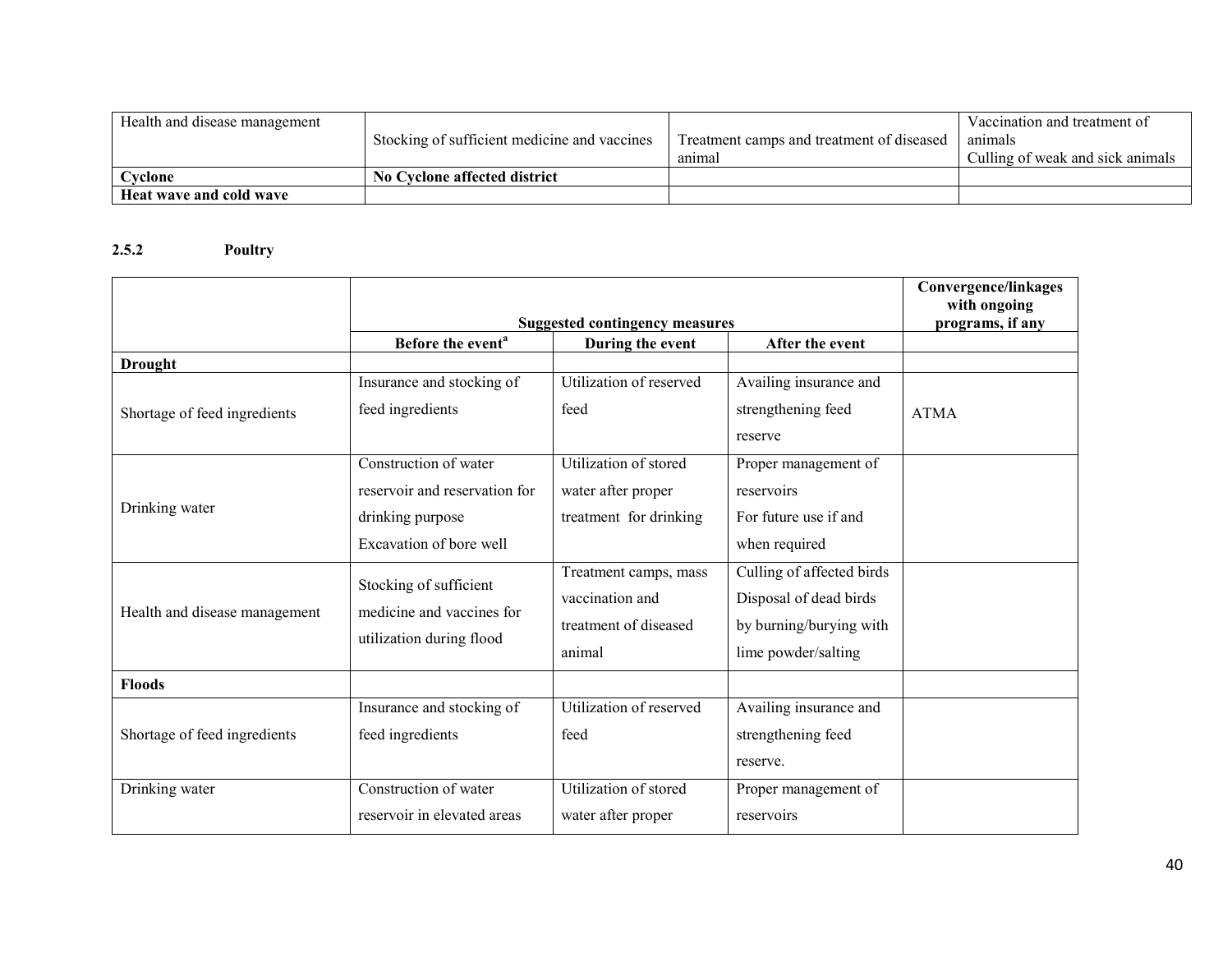|                               | and preservation for drinking | treatment for drinking | For future use if and     |  |
|-------------------------------|-------------------------------|------------------------|---------------------------|--|
|                               | purpose                       |                        | when required             |  |
|                               | Excavation of bore well       |                        |                           |  |
|                               | Stocking of sufficient        | Treatment camps, mass  | Culling of affected birds |  |
| Health and disease management | medicine and vaccines for     | vaccination and        | Disposal of dead birds    |  |
|                               | utilization during flood.     | treatment of diseased  | by burning/burying with   |  |
|                               |                               | animal                 | lime powder/salting       |  |
| Cyclone                       | No Cyclone affected district  |                        |                           |  |
| Heat wave and cold wave       |                               |                        |                           |  |

#### 2.5.3 Fisheries/ Aquaculture

|                                                                         | <b>Suggested contingency measures</b>                                                                                                               |                                                                                        |                                                                                                                                                                                                                                                  |
|-------------------------------------------------------------------------|-----------------------------------------------------------------------------------------------------------------------------------------------------|----------------------------------------------------------------------------------------|--------------------------------------------------------------------------------------------------------------------------------------------------------------------------------------------------------------------------------------------------|
|                                                                         | Before the event <sup>a</sup>                                                                                                                       | During the event                                                                       | After the event                                                                                                                                                                                                                                  |
| 1) Drought                                                              |                                                                                                                                                     |                                                                                        |                                                                                                                                                                                                                                                  |
| A. Capture                                                              |                                                                                                                                                     |                                                                                        |                                                                                                                                                                                                                                                  |
| <b>B.</b> Aquaculture                                                   |                                                                                                                                                     |                                                                                        |                                                                                                                                                                                                                                                  |
| (i) Shallow water in ponds due to<br>insufficient rains/inflow          | Insurance of fish and fish pond<br>Storage of water.<br>Conservation of rivers/reservoir/ponds.<br>Re-excavation of local canals and<br>reservoirs. | Use stored water.<br>Use surface water flow.<br>Divert water from unutilized<br>areas. | Need based monitoring through<br>possible measures.<br>Construction of water reservoirs.<br>Construction of Jal kund for rain<br>water harvesting.<br>Compensation claims.<br>Prepare vulnerability map and place it<br>to management committee. |
| (ii) Impact of salt load build up in<br>ponds / change in water quality | Prohibit dumping of solid and liquid<br>waste in water sources.<br>Stocking of chemicals, disinfectants<br>and therapeutic drugs.                   | Use disinfectants and therapeutic<br>drugs.<br>Adoption of bio-remedial<br>measures    | Water quality analysis and adoption<br>of possible remedial measures<br>Need based research data should be<br>generated on water quality.<br>Dumping of solid and liquid waste<br>should be stopped through enactment<br>of legislation.         |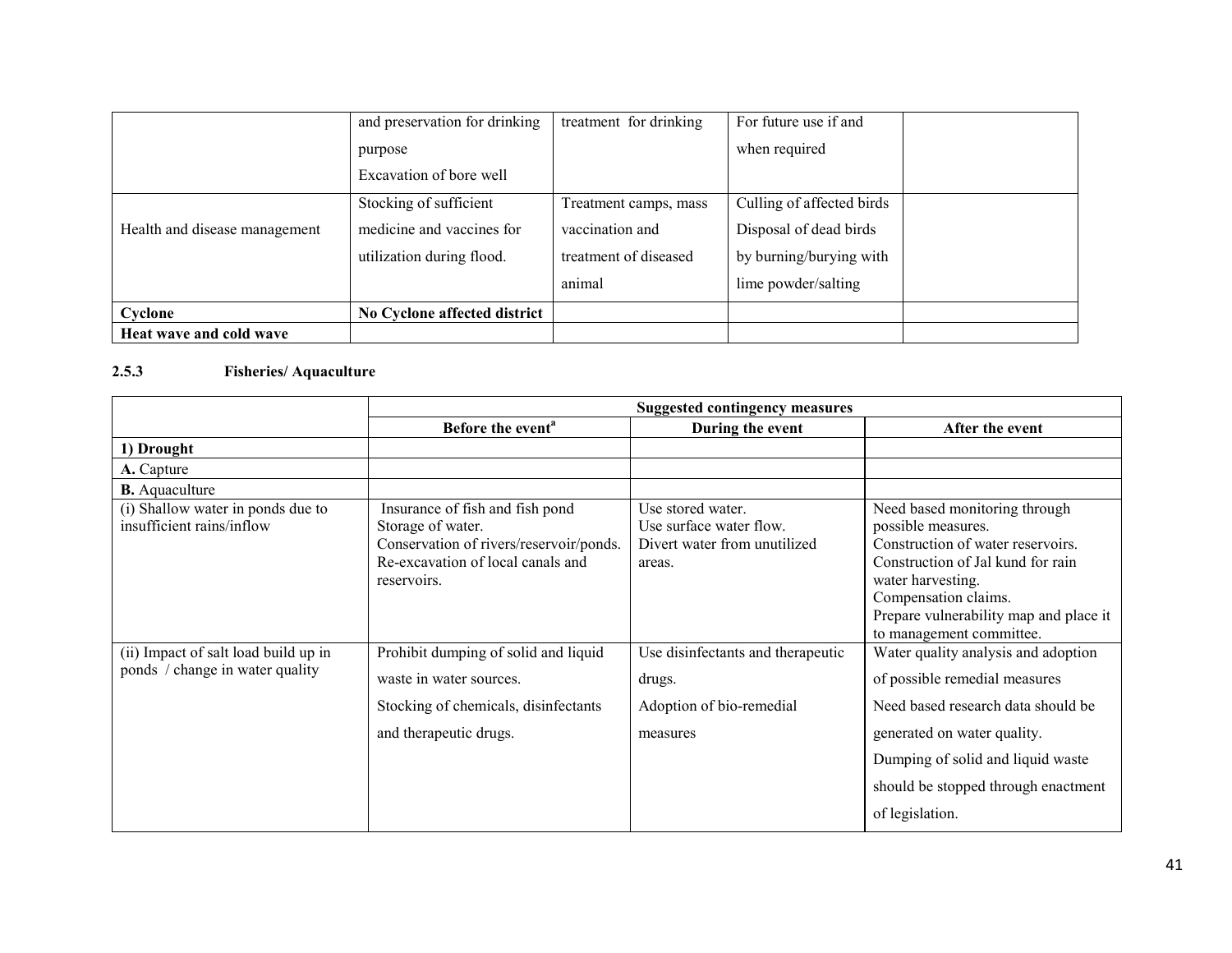| (iii) Any other                      |                                         |                                     |                                        |
|--------------------------------------|-----------------------------------------|-------------------------------------|----------------------------------------|
| 2) Floods                            |                                         |                                     |                                        |
| A. Capture                           |                                         |                                     |                                        |
| B. Aquaculture                       |                                         |                                     |                                        |
| (i) Inundation with flood water      | Proper construction and maintenance     | Arrangement for evacuation.         | Rehabilitation, training and awareness |
|                                      | of ponds for stock safety.              | Restoration of essential services,  | Reallocation of fish to maintain       |
|                                      | Development of flood control            | security and protection of          | appropriate biomass.                   |
|                                      | management plan.                        | property.                           | Adoption of suitable measures to       |
|                                      | Preparedness with emergency backup      | Coordination of assistance.         | maintain the dissolve oxygen level.    |
|                                      | equipment on site.                      | Damage and need assessment.         | Strengthening of water bodies/ponds.   |
|                                      | Stock insurance.                        | Immediate management of relief      | Loss assessment $&$ insurance claim.   |
|                                      | Adoption of preventive measures         | supplies.                           |                                        |
|                                      | against entry of alien/wild organisms   | Release excess water from fishery   |                                        |
|                                      | through flood water.                    | unit                                |                                        |
| (ii) Water contamination and changes | Store chemicals, disinfectants and      | Draining of contaminated water.     | Maintain water quality, need based     |
| in water quality                     | therapeutic drugs                       | Improve water quality through       | research.                              |
|                                      | Develop flood control management        | emergency aeration.                 | Prompt adoption of remedial            |
|                                      | plan                                    | Use of disinfectants, chemicals     | measures for cleaning of water         |
|                                      |                                         | and therapeutic drugs for purifying | bodies.                                |
|                                      |                                         | water.                              | Regular monitoring of water bodies     |
|                                      |                                         | Need based bioremediation.          | for formulation of management plan.    |
| (iii) Health and diseases            | Advance planning and preparedness.      | Identification of diseases.         | Laboratory diagnosis of diseased fish, |
|                                      | Storage of chemicals, disinfectants and | Immediate treatment of disease      | generation of data about type or kind  |
|                                      | therapeutic drugs.                      | infected fish.                      | of disease spread.                     |
|                                      |                                         | Use appropriate amount of           | Surveillance and monitoring.           |
|                                      |                                         | disinfectants, chemicals and        | Proper disposal of dead fish.          |
|                                      |                                         | therapeutic drugs.                  | Loss assessment & insurance claim.     |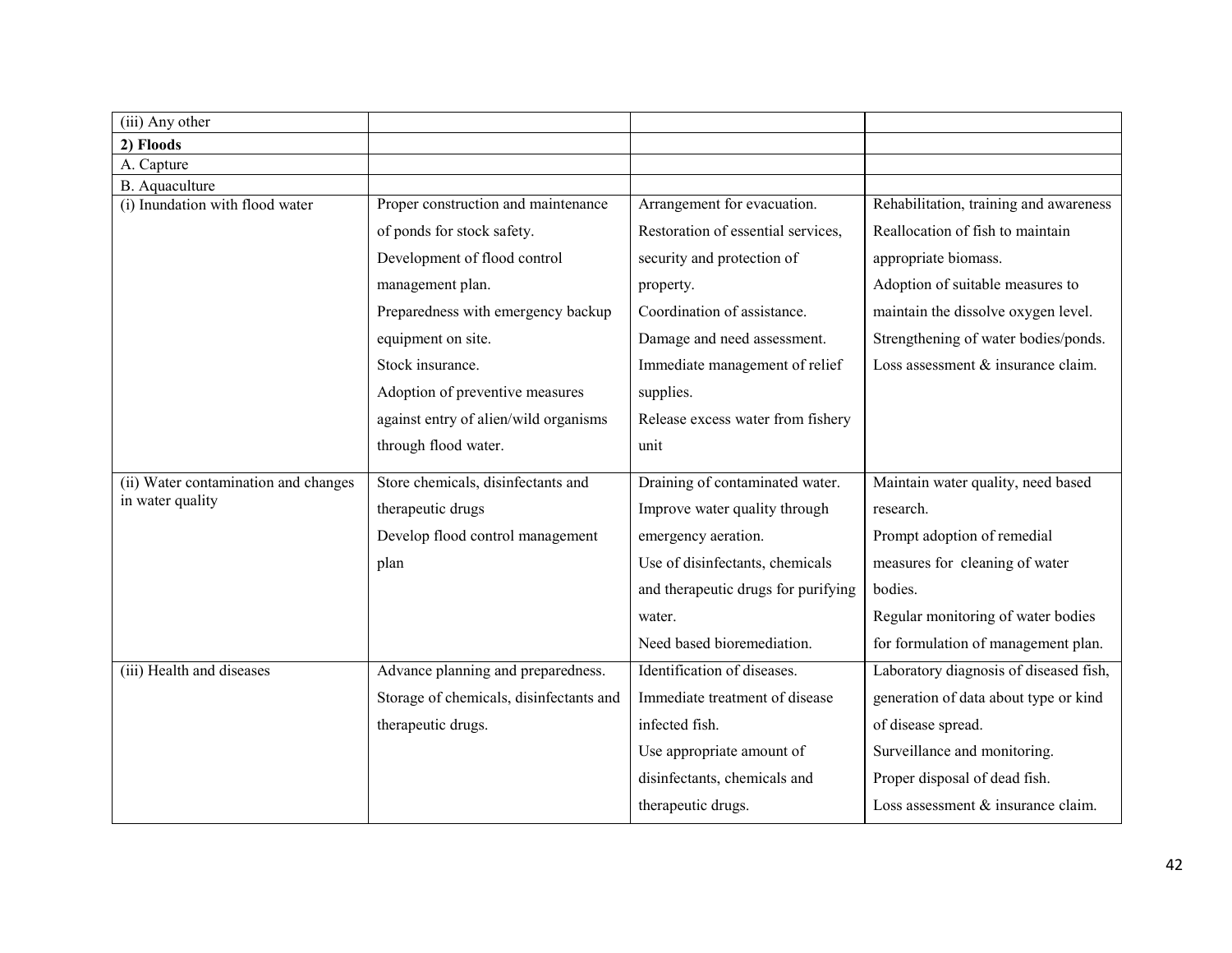|                                      |                                        | Determination of nature and speed   |                                    |
|--------------------------------------|----------------------------------------|-------------------------------------|------------------------------------|
|                                      |                                        | of transmission of diseases.        |                                    |
|                                      |                                        | Emergency aeration or splashing     |                                    |
|                                      |                                        | in water bodies.                    |                                    |
| (iv) Loss of stock and inputs (feed, | Keep the stock/input at safe place for | Search/locate the stock/input.      | Strengthening of stocks.           |
| chemicals etc)                       | emergency purpose.                     | Purchase/hire valuable              | Assessment of total loss.          |
|                                      | Develop flood control management       | stock/inputs from distant areas not | Insurance claims.                  |
|                                      | plan.                                  | affected by flood.                  |                                    |
|                                      | Stock material insurance.              |                                     |                                    |
| (v) Infrastructure damage (pumps,    | Educate and provide training for the   | Notify utilities of the critical    | Damaged infrastructure enumeration |
| aerators, huts etc)                  | repair of infrastructure.              | demand.                             | and need assessment.               |
|                                      | Store raw materials for repairing of   | ii)Coordination of assistance.      | Locate backup equipment and verify |
|                                      | pumps aerators, huts etc.              | Immediate management of relief      | its operation.                     |
|                                      | Infrastructure insurance.              | supplies.                           | Repair of damaged infrastructure.  |
|                                      |                                        |                                     | Loss assessment & insurance claim. |
| (vi) Any other                       |                                        |                                     |                                    |
| 3. Cyclone / Tsunami                 | Not a Cyclone affected district        |                                     |                                    |
| A. Capture                           |                                        |                                     |                                    |
| B. Aquaculture                       |                                        |                                     |                                    |
| 4. Heat wave and cold wave           |                                        |                                     |                                    |
| A. Capture                           |                                        |                                     |                                    |
| <b>B</b> . Aquaculture               |                                        |                                     |                                    |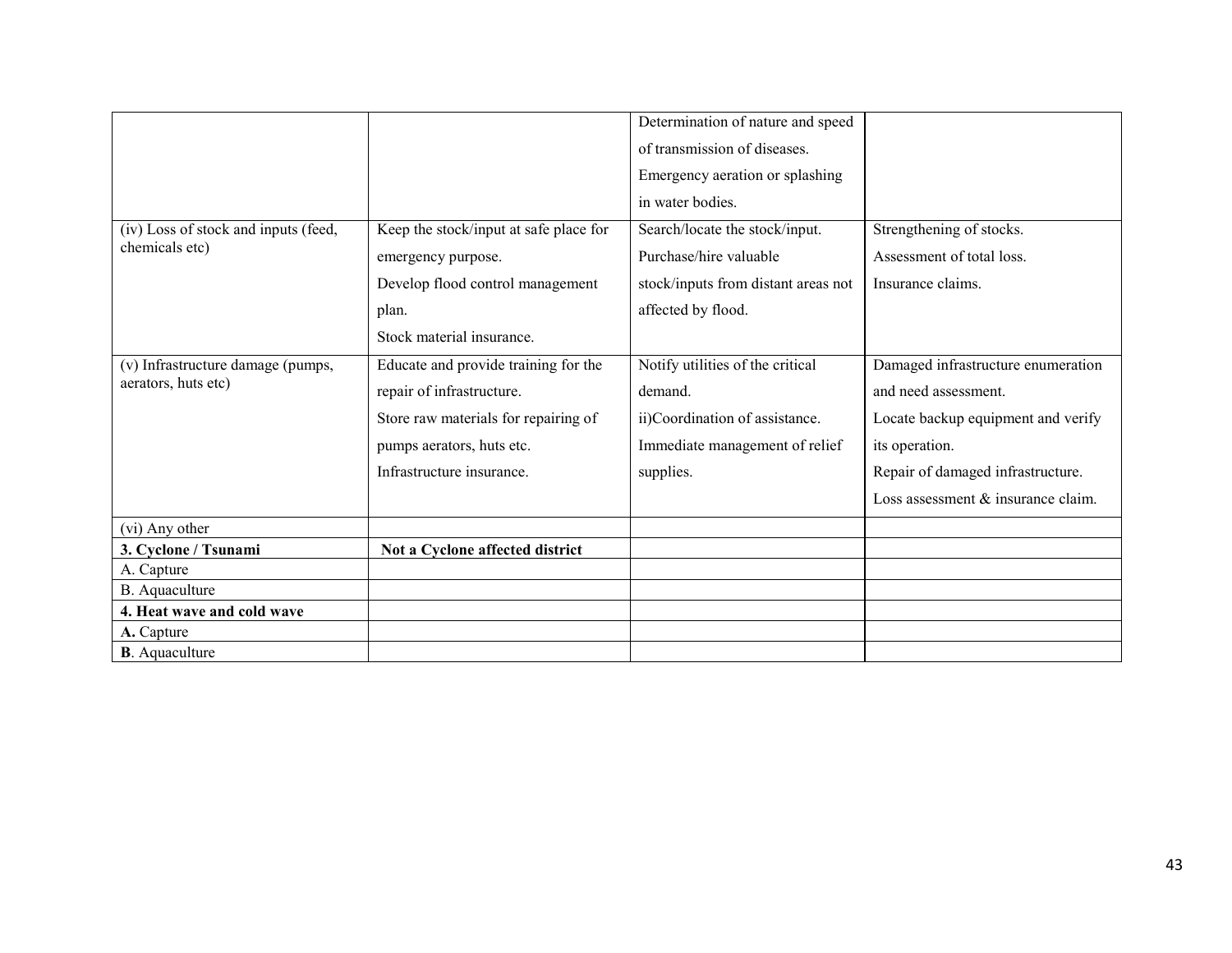#### Annexure I

Location map of district within State



Annexure 2